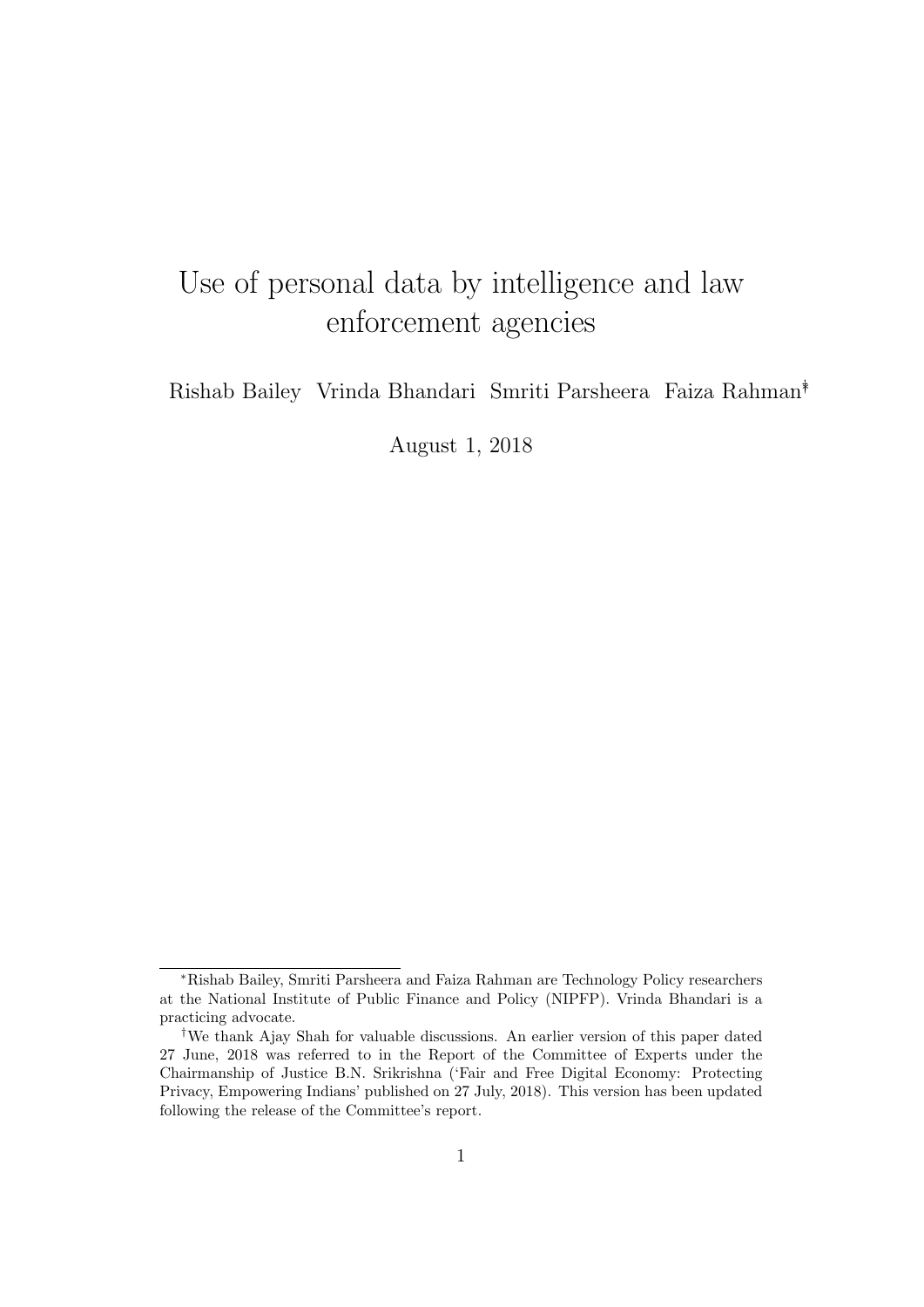# Contents

| $\mathbf{1}$   | Introduction                                               | 3              |
|----------------|------------------------------------------------------------|----------------|
| $\mathbf{2}$   | Current framework in India                                 | $\overline{4}$ |
|                | 2.1                                                        | $\overline{5}$ |
|                | Relevant actors and procedures<br>2.2                      | - 8            |
|                | 2.3                                                        | 10             |
|                | 2.4                                                        | 12             |
| 3              | Applying the <i>Puttaswamy</i> tests to existing practices | 14             |
| $\overline{4}$ | <b>International experience</b>                            | 20             |
|                | 4.1                                                        | 21             |
|                | 4.2                                                        |                |
|                | 4.3                                                        | 24             |
|                | 4.4                                                        | 28             |
|                | 4.5                                                        | 28             |
|                | 4.6                                                        | 30             |
| $5^{\circ}$    | Key design principles for India                            | 31             |
|                | A risk-based approach to surveillance<br>5.1               | 31             |
|                | 5.2                                                        | 32             |
| 6              | Analysis of Srikrishna Committee's recommendations         | 36             |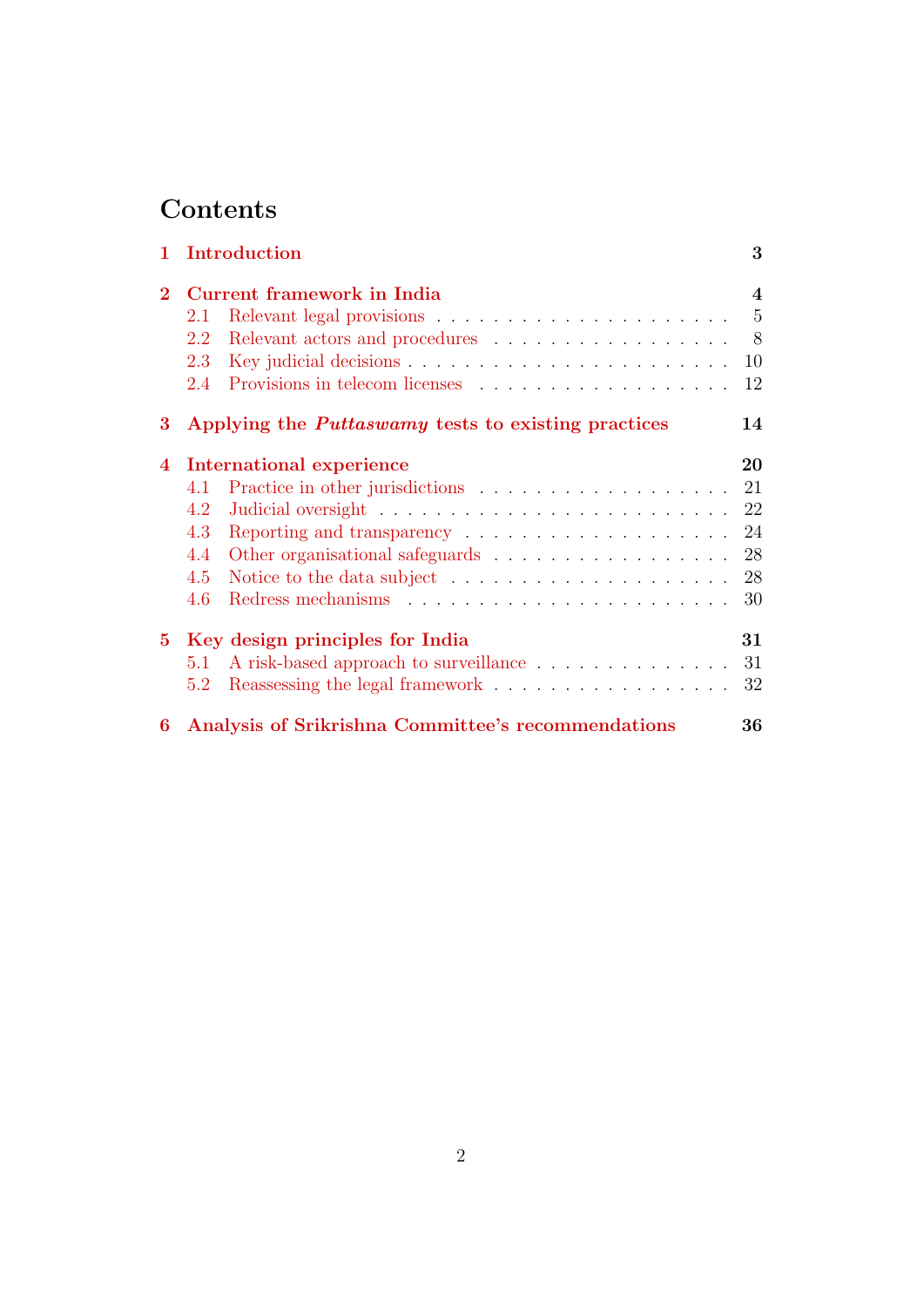### <span id="page-2-0"></span>1 Introduction

Ensuring safety and security of the nation, prevention and investigation of crimes and maintenance of law and order are among the key functions of the state. In the course of performing these functions intelligence bodies and law enforcement agencies (LEAs) often encounter the need to access and make use of the personal data of individuals. While the legitimacy of these functions cannot be denied, it is equally important to acknowledge that the authority to conduct surveillance constitutes a powerful tool in the hands of the state and its exercise needs to be circumscribed through sound legal processes. This is in line with the observations made by the nine judges of the Hon'ble Supreme Court in Justice K.S. Puttaswamy (Retd.) v. Union of  $India<sup>1</sup>$  $India<sup>1</sup>$  $India<sup>1</sup>$  (**Puttaswamy**). While recognising the right to privacy as a fundamental right the court held that like other fundamental rights, the right to privacy is not absolute. It can be restricted by laws pursuing other legitimate aims (such as protecting national security and preventing and investigating crimes) provided that such aims are pursued through a procedure that is just, fair and reasonable.

The widespread adoption of modern technologies and reduced storage and computing costs have made it easier for the state to carry out both physical and electronic surveillance. In many instances, this has led to a shift in the nature of surveillance – from a targeted activity to be carried out in a narrow set of circumstances to broad based surveillance over a larger set of the population. The United States (US) Supreme Court recently noted in Carpenter v. United States that there have been seismic shifts in digital technology that make it possible to continuously track the location of multiple persons, not just for short periods, but for years on end.[2](#page-2-2)

Recent debates around surveillance in India have also centered around the spread of digital technologies, particularly in the context of the Aadhaar project, and the enhanced potential for monitoring of individuals using those means. In July, 2017, the Government had constituted a Committee of Experts under the Chairmanship of Justice B.N. Srikrishna (Srikishna Com-

<span id="page-2-1"></span> $1(2017)$  10 SCC 1. (2017) 10 SCC 1. Also see Vrinda Bhandari, Amba Kak, Smriti Parsheera and Faiza Rahman, An analysis of Puttaswamy: the Supreme Court's privacy verdict, September 20, 2017, available at [https://ajayshahblog.blogspot.com/2017/09/](https://ajayshahblog.blogspot.com/2017/09/an-analysis-of-puttaswamy-supreme.html) [an-analysis-of-puttaswamy-supreme.html](https://ajayshahblog.blogspot.com/2017/09/an-analysis-of-puttaswamy-supreme.html).

<span id="page-2-2"></span><sup>2</sup>Supreme Court of the United States, decided on 22 June, 2018, No. 16-402, 585 US –. The case related to the acquisition of cell-site records by the Government. The Court held that this amounted to a search under the Fourth Amendment of the US Constitution, which would require a warrant supported by probable cause.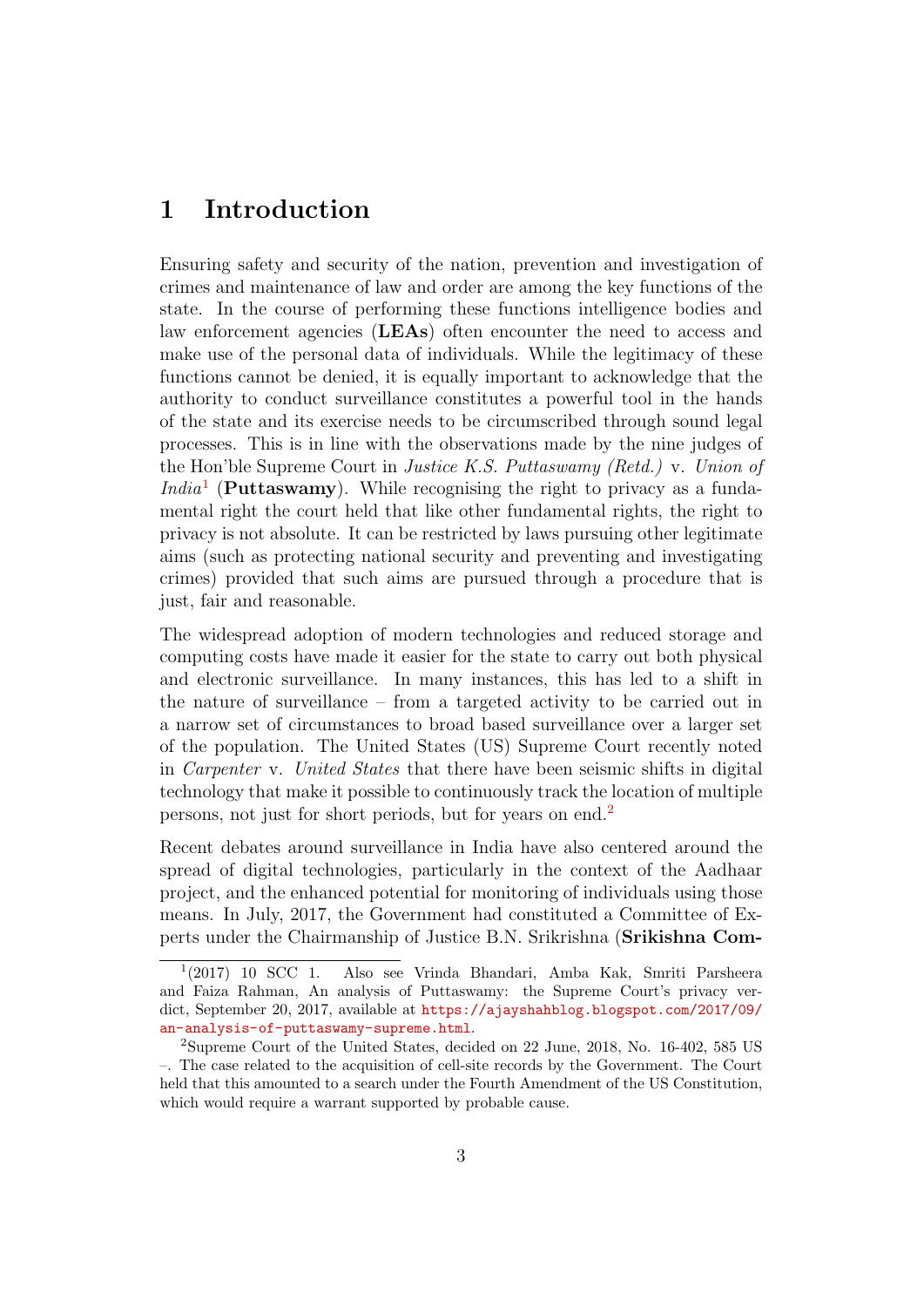mittee) to propose a data protection framework for India. The White Paper released by the Srikrishna Committee in November, 2017 recognised that the use of data for counter-terrorism and intelligence gathering functions in India lacked sufficient legal backing. The Committee has since released its report titled "A Free and Fair Digital Economy: Protecting Privacy, Empowering Indians" along with the draft of a Personal Data Protection Bill, 2018.

Sections 42 and 43 of the draft law proposed by the Srikrishna Committee incorporate the Puttaswamy tests of legality, necessity and proportionality while exempting the processing of personal data in the *interests of the se*curity or for prevention, detection, investigation and prosecution of any offence or any other contravention of law. The Committee's report contains a broader set of recommendations relating to structural reforms in the intelligence gathering framework, which have unfortunately not found a place in the draft law.

The paper is structured as follows. The next section reviews the existing legal framework on surveillance in India. In the third section we map some elements of this existing framework against the tests of legality, legitimate aim, proportionality and procedural safeguards identified in the Puttaswamy case. The fourth section contains a discussion of the principles and best practices from other jurisdictions, with a focus on countries that have attempted to strike a balance between the civil liberties of individuals and the state's requirement to pursue certain surveillance activities. Drawing from these discussions, the fifth section sets out our recommendations on the way forward for India in terms of building appropriate protections relating to access and use of personal data by intelligence agencies and LEAs. In the concluding section of this paper we analyse how the Srikrishna Committee's report and draft law fare in terms of implementing a sound legal framework on surveillance, based on the normative framework elucidated in the previous section.

### <span id="page-3-0"></span>2 Current framework in India

Present surveillance systems in India suffer from two main limitations. The first relates to the design of the legal framework, which gives a broad mandate to intelligence agencies and LEAs, without affording sufficient legal and procedural safeguards to for protecting civil liberties. The second issue relates to the limitations of state capacity in carrying out surveillance functions. This problem is exacerbated by the tendency to gather large amounts of surveil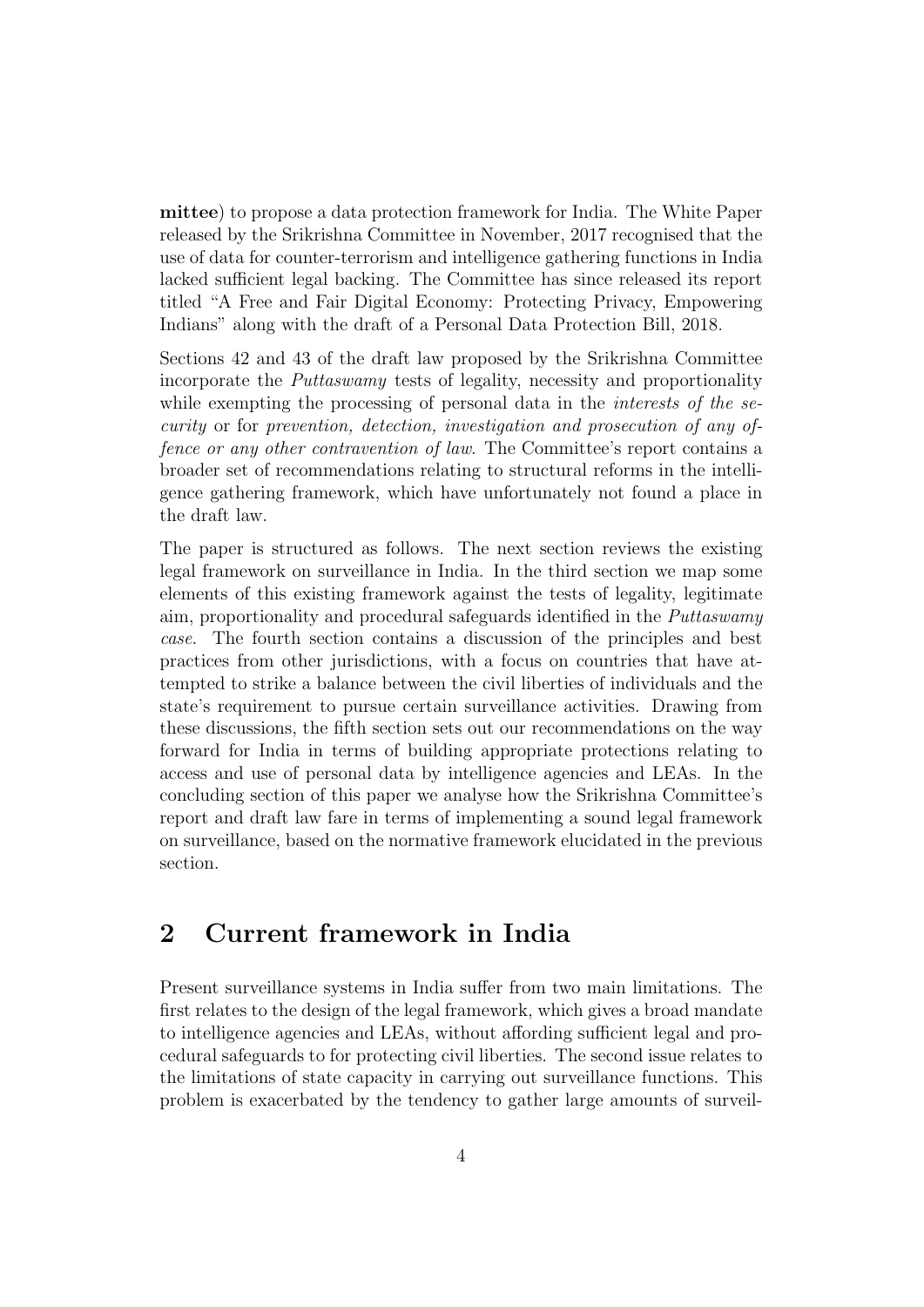lance data, which comes with the burden to process and analyse that data and extract relevant information from it.

In the context of delivery of public services, it has been noted that activities that are highly "discretionary" – requiring decisions that cannot be easily mechanised – and "transaction-intensive" – involving a large num-ber of transactions – are particularly challenging to deliver.<sup>[3](#page-4-1)</sup> Similar logic can be extended to the exercise of surveillance powers by state agencies. The function in question is clearly discretionary in nature, requiring specific application of mind in every case, and transaction-intensive, in terms of the volume of surveillance requests.<sup>[4](#page-4-2)</sup> It is therefore important to devise mechanisms that can support narrowly tailored surveillance activities, that simultaneously satisfy the pursuit of civil liberties and optimum utilisation of limited state capacity. We discuss this idea further in the subsequent sections of the paper. The present section restricts itself to providing an overview of the legal provisions relating to surveillance in India, the agencies carrying out these functions, and the key judicial decisions on this issue.

#### <span id="page-4-0"></span>2.1 Relevant legal provisions

The legal framework governing surveillance in India stems mainly from the Telegraph Act, 1885 (Telegraph Act), the Information Technology Act, 2000 (IT Act) and the Code of Criminal Procedure, 1973 (CrPC).

The interception of post and telegraph/telephone is governed by the provi-sions of the Telegraph Act.<sup>[5](#page-4-3)</sup>

<span id="page-4-1"></span><sup>3</sup> Lant Pritchett and Michael Woolcock, "Solutions when the Solution is the Problem: Arraying the Disarray in Development", Center for Global Development Working Paper No. 10, September, 2002, available at [https://www.cgdev.org/sites/default/files/](https://www.cgdev.org/sites/default/files/2780_file_cgd_wp010.pdf) [2780\\_file\\_cgd\\_wp010.pdf](https://www.cgdev.org/sites/default/files/2780_file_cgd_wp010.pdf).

<span id="page-4-2"></span><sup>4</sup> See Suyash Rai, "A Pragmatic Approach to Data Protection", Ajay Shah's blog, 9 February 2018, available at [https://ajayshahblog.blogspot.com/2018/02/](https://ajayshahblog.blogspot.com/2018/02/a-pragmatic-approach-to-data-protection.html) [a-pragmatic-approach-to-data-protection.html](https://ajayshahblog.blogspot.com/2018/02/a-pragmatic-approach-to-data-protection.html) for a discussion on the state capacity constraints that need to be taken into account while devising a data protection framework for India.

<span id="page-4-3"></span><sup>5</sup> The definition of "telegraph" under section 3(1AA) of the Act has been interpreted by the Supreme Court in Delhi Science Forum v Union of India, (1996) 2 SCC 405 to cover telephones and telecommunication services. The Court in Bharti Airtel Ltd. v Union of India, (2015) 12 SCC 1 also clarified that all electromagnetic wave based services fell within the definition of telegraph under section 3(1AA). The TDSAT in Total Telefilms Pvt Ltd. v Prasar Bharati, (2008) TDSAT 127 interpreted "telegraph" to mean broadcasting, which would require a license under the Telegraph Act. Recently, the Madras High Court in Tata Communications Ltd v TRAI, (2018) SCC Online Mad 1991 held that the Cable Landing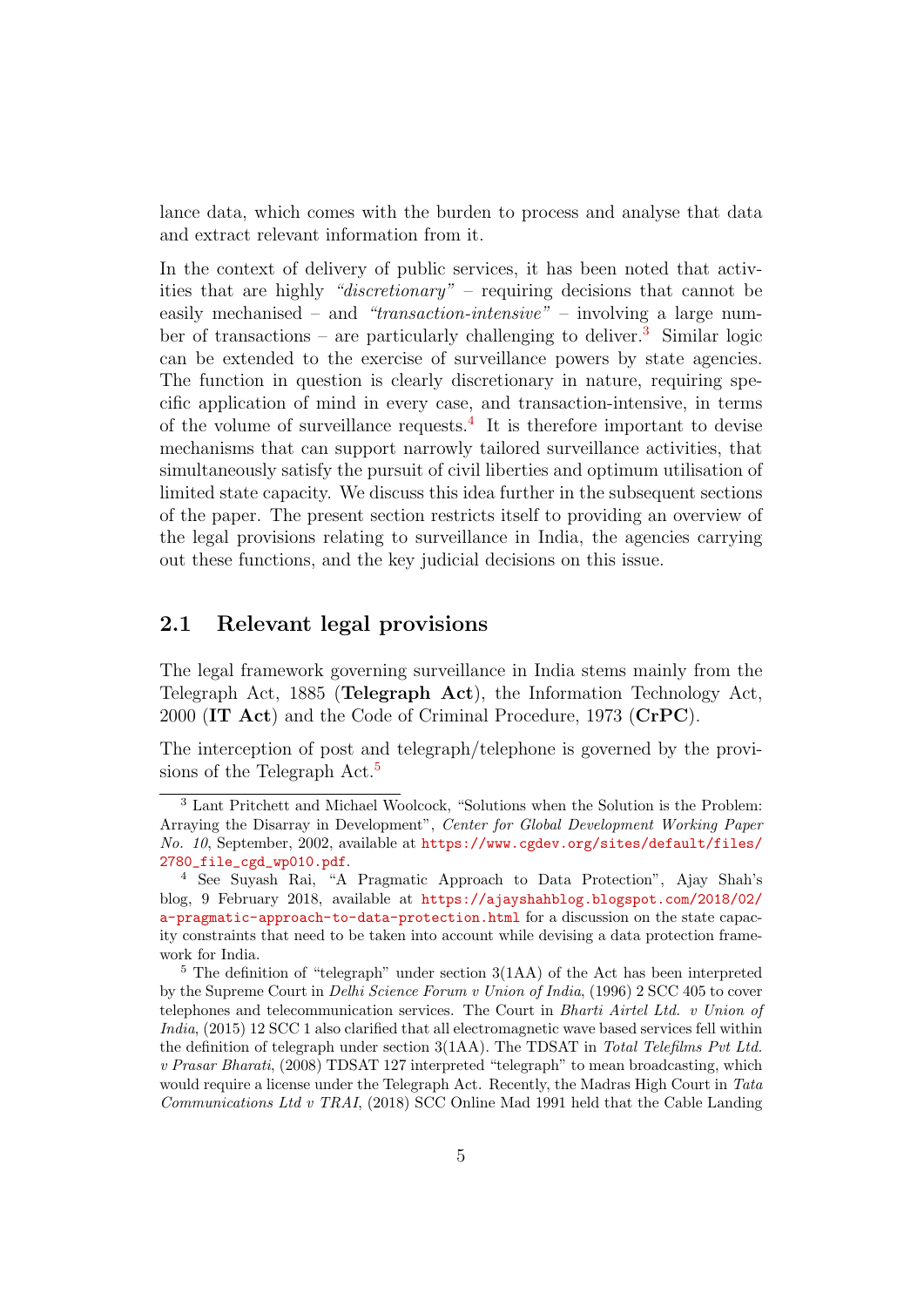Section 5(2) of the Telegraph Act envisages a two-tiered threshold test that needs to be satisfied for the Central or State Government to authorise the interception of messages. First, there should be a condition of a public emergency or interest of public safety. Second, the concerned official needs to be satisfied that the interception is necessary or expedient in the interests of the sovereignty and integrity of India, the security of the state, friendly relations with foreign states or public order or for preventing incitement to the commission of an offence. While the Telegraph Act establishes the substantive framework for lawful interception, the Indian Telegraph Rules, 1951 (particularly Rule 419A, which was introduced in 2007) provide the procedural framework for the same. Rule 419A details the process to be followed prior to, during, and subsequent to the interception, including the relevant sanctioning authority that can issue such an order; the review process; and the total duration of the interception order.

In addition to the interception of calls and messages, the law also provides for a mechanism for the Government to authorise access to information contained in computer resources under Section 69 of the IT Act. Although it is modelled along the lines of the Telegraph Act, there are three notable distinctions. First, Section 69 of the IT Act permits the appropriate government to "intercept, monitor or decrypt" any information generated, transmitted, received or stored in any computer resource, without the pre-requisites of "public emergency" or "public safety". Second, the IT Act widens the second-tier of the test under the Telegraph Act by providing for two additional grounds, namely in the interest of the "defence of India" and the "investigation of any offence". Third, Section 69(3) imposes an additional obligation on intermediaries, subscribers and persons in-charge of the computer resource to "extend all facilities and technical assistance" to the intercepting agency. $6$ 

The government has also notified the Information Technology (Procedure and Safeguards for Interception, Monitoring and Decryption of Information) Rules, 2009 (2009 IT Rules) under Section  $69(2)$  of the IT Act. These rules govern the procedural aspects of interception and decryption, including designation of the competent authority who can issue the interception order, requiring reasons for the direction, providing a duration and review of such orders, clarifying the role of the intermediary, and prohibiting the disclosure

Stations' building, i.e. concrete structure has equipment inside it which will qualify as telegraphic equipment within the meaning of section 3(1AA).

<span id="page-5-0"></span><sup>6</sup> See also Vrinda Bhandari and Renuka Sane, "Towards a privacy framework for India in the age of the internet", Working Paper No. 179, NIPFP Working Paper Series, October 2016, available at [https://macrofinance.nipfp.org.in/PDF/1LEPCPr\\_](https://macrofinance.nipfp.org.in/PDF/1LEPCPr_BhandariSane20160926.pdf) [BhandariSane20160926.pdf](https://macrofinance.nipfp.org.in/PDF/1LEPCPr_BhandariSane20160926.pdf).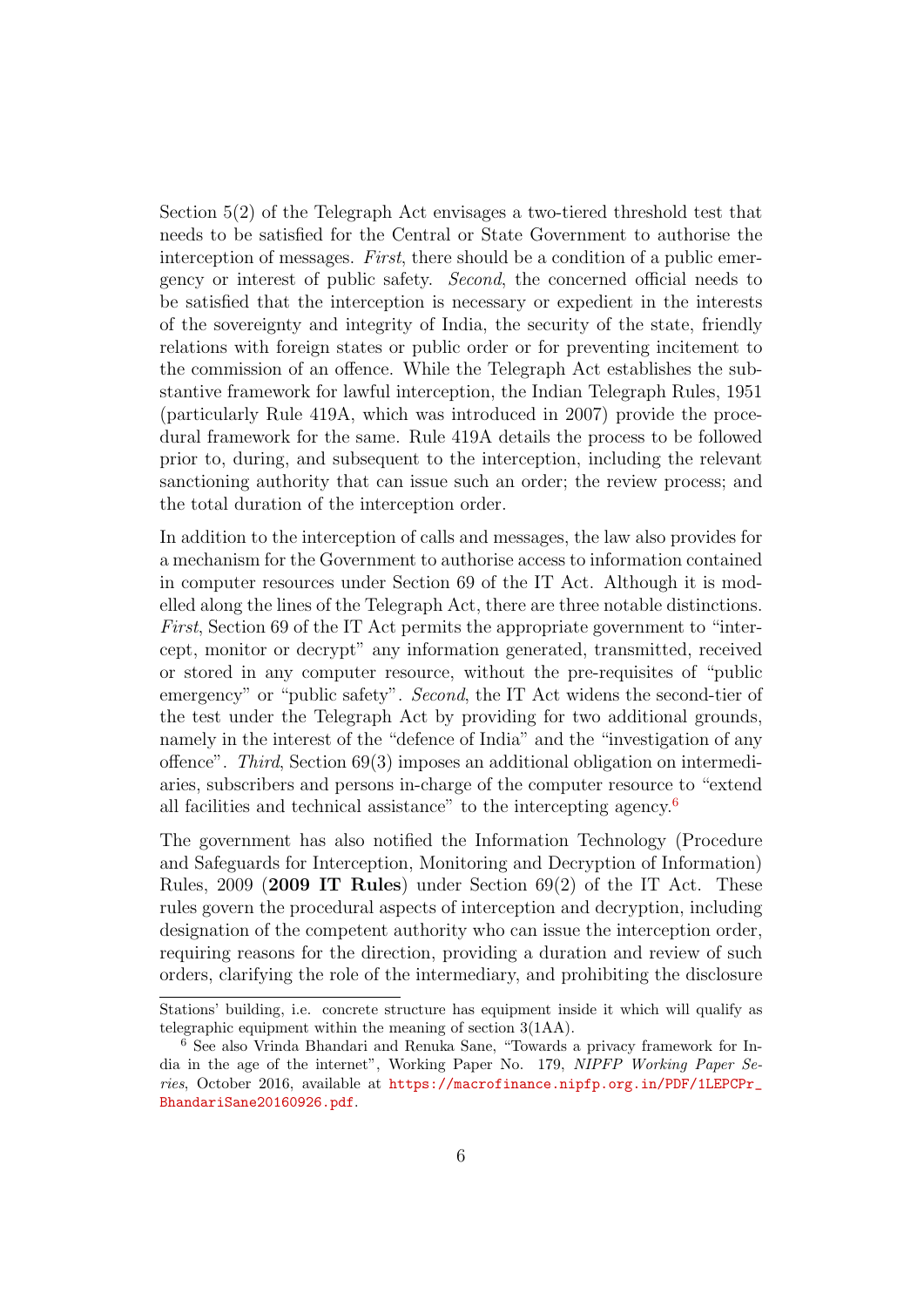to unauthorised persons.

In addition, Section 69B of the IT Act empowers the Central Government to authorise "any" government agency to monitor and collect "traffic data" under the low threshold of "enhanc[ing] cyber security and for identification, analysis and prevention of any intrusion or spread of computer contaminant in the country". Traffic data has been widely defined in Section  $69B(4)(ii)$ and includes metadata. The Government has also provided a procedural framework for the issuance of directions relating to traffic data under the Information Technology (Procedure and Safeguards for Monitoring and Collecting Traffic Data or Information) Rules, 2009. Apart from this, rules framed under other provisions of the IT Act also facilitate state surveillance for the purpose of identity verification or for prevention, detection investigation, prosecution, and punishment of offences.[7](#page-6-0)

Thus, it is clear that provisions flowing from the IT Act considerably widen the government's powers of surveillance as compared to telephone interception under the Telegraph Act. Surveillance by private actors, to the extent it is regulated, is, however, prohibited. For instance Section 43 of the IT Act prohibits any unauthorised access, copying of data, damage or disruption of a computer, computer system or network while Section 66 lays down the punishment for the same.

In addition to these laws, Sections 91 and 92 of the CrPC can also be used for targeted surveillance. Section 91 empowers a Court or any officer in charge of a police station to summon "any document or any other thing" from a person, if it is "necessary or desirable" for the purposes of any investigation, inquiry, trial or other proceeding under the Code. This provision is often used by the police to seek information from intermediaries, or otherwise access stored data.[8](#page-6-1) Further, Section 92 regulates the interception of a document, parcel or thing in the custody of a postal or telegraph authority.<sup>[9](#page-6-2)</sup>

<span id="page-6-0"></span><sup>&</sup>lt;sup>7</sup>Rule  $6(1)$  of the Information Technology (Reasonable Security Practices and Procedures and Sensitive Personal Data or Information) Rules, 2011 authorise the disclosure of sensitive personal data by body corporates to government agencies. Rule 3(7) of the Information Technology (Intermediaries Guidelines) Rules, 2011 requires intermediaries/ISPs to provide "information or any such assistance" to government agencies on a lawful order. Even cyber cafes have been classified as intermediaries and under Rule 7 of the Information Technology (Guidelines for Cyber Cafe) Rules, 2011, they have to provide "any necessary information" to authorised officers conducting an inspection, which could include search histories. See Software Freedom Law Centre, "India's surveillance state: Other provisions of law that enable collection of user information", 2015, available at <https://bit.ly/2yWZXzZ>.

<span id="page-6-1"></span> $^{8}Id.$ 

<span id="page-6-2"></span><sup>9</sup>An order to this effect may be made by a Magistrate or Court although any other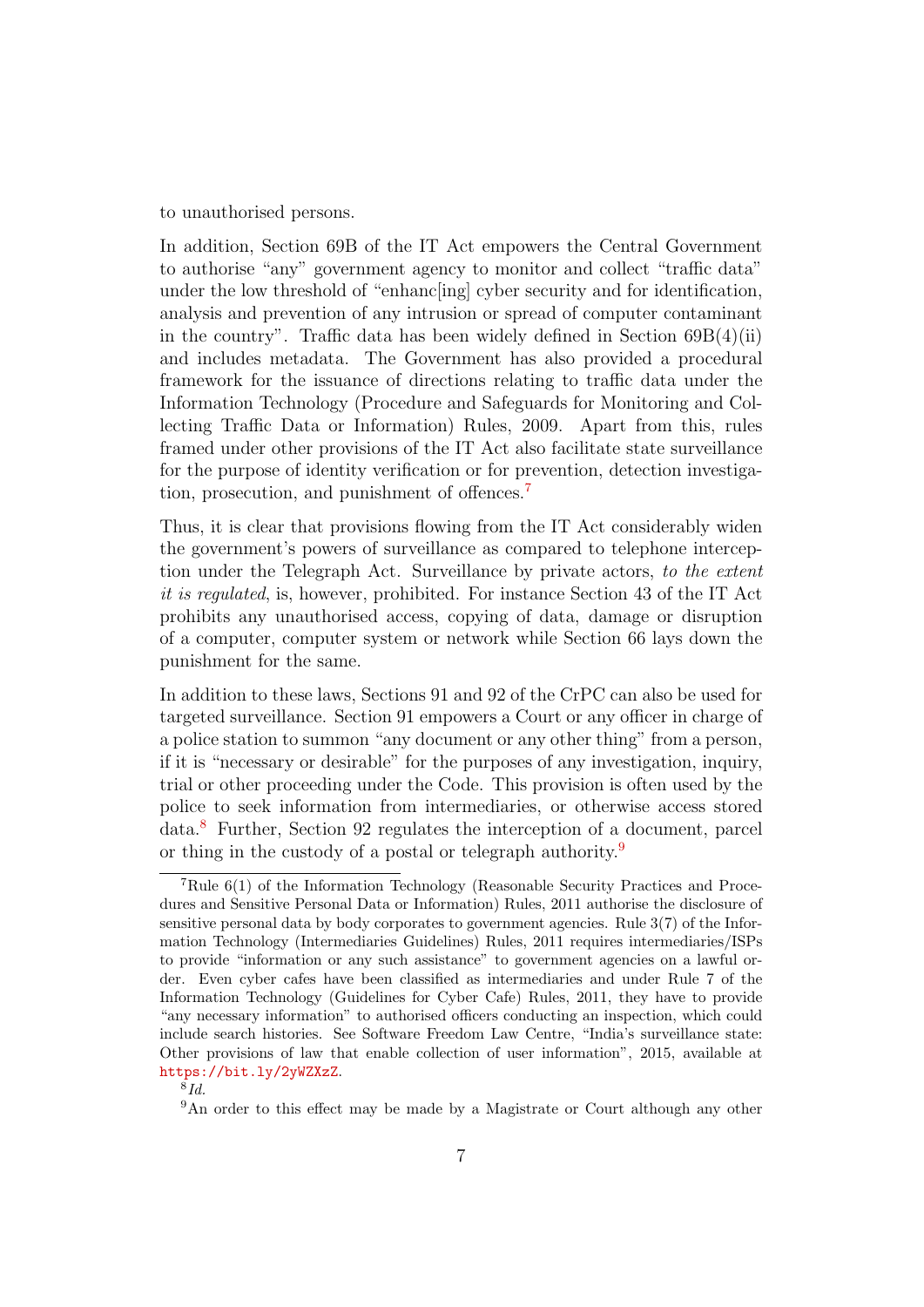Besides the different categories of interception and communications surveillance, physical surveillance is also carried out by the police and intelligence agencies. In case of the police, this is supposed to be done in accordance with the processes laid down in local police manuals. The "Model Police Manual" released by the Bureau of Police Research and Development notes that "surveillance and checking of bad characters" is an integral part of the po-lice's duty to reduce crime and for the preservation of peace and security.<sup>[10](#page-7-1)</sup> Rule 1052(1) of this document requires a history sheet to be maintained with the names of all persons within the limits of the police station "who are known or are believe to be addicted to or aid or abet, the commission of crime", regardless of whether they have been convicted or not. Similarly, Rule 1059(17) of the Karnataka Police Manual states that the station house officer must show photos of "rowdies" to his subordinate officers and instruct them to watch their movements and record their surveillance.<sup>[11](#page-7-2)</sup>

#### <span id="page-7-0"></span>2.2 Relevant actors and procedures

In India, the interception of communication is carried out by various authorised Central and State level LEAs. The nine Central agencies authorised for this purpose are  $-$  (i) Intelligence Bureau (IB), (ii) Narcotics Control Bureau, (iii) Directorate of Enforcement, (iv) Central Board of Direct Taxes, (v) Directorate of Revenue Intelligence, (vi) Central Bureau of Investigation (CBI), (vii) National Investigation Agency, (viii) Research & Analysis Wing (R&AW), (ix) Directorate of Signal Intelligence, Ministry of Defence – for Jammu & Kashmir, North East & Assam Service Areas. The State LEAs that are authorised to intercept communication comprise of the Director General of Police of the concerned State or the Commissioner of Police, Delhi for Delhi Metro City Service Area.<sup>[12](#page-7-3)</sup>

The Ministry of Home Affairs has issued Standard Operating Procedures (SOPs) to the Central LEAs for lawful interception, handling, use, sharing, copying, storage and destruction of records by them. In addition, the Department of Telecommunications has also issued SOPs for lawful interception

Magistrate, the Commissioner of Police or District Superintendent of Police can require the postal or telegraph authority to search for such document pending a judicial order.

<span id="page-7-1"></span><sup>10</sup>Bureau of Police Research and Development, [http://bprd.nic.in/content/63\\_1\\_](http://bprd.nic.in/content/63_1_ModelPoliceManual.aspx) [ModelPoliceManual.aspx](http://bprd.nic.in/content/63_1_ModelPoliceManual.aspx).

<span id="page-7-2"></span><sup>11</sup> See Mrinal Satish, "Bad Characters, History Sheeters, Budding Goondas and Rowdies", 23(1) Natl L. School of India Rev 133-160 (2011) for more details.

<span id="page-7-3"></span><sup>&</sup>lt;sup>12</sup>Response by Mr. M. K. Raghavan, Minister of State, Ministry of Home Affairs to Lok Sabha Starred Question No. 294, answered on February 11, 2014.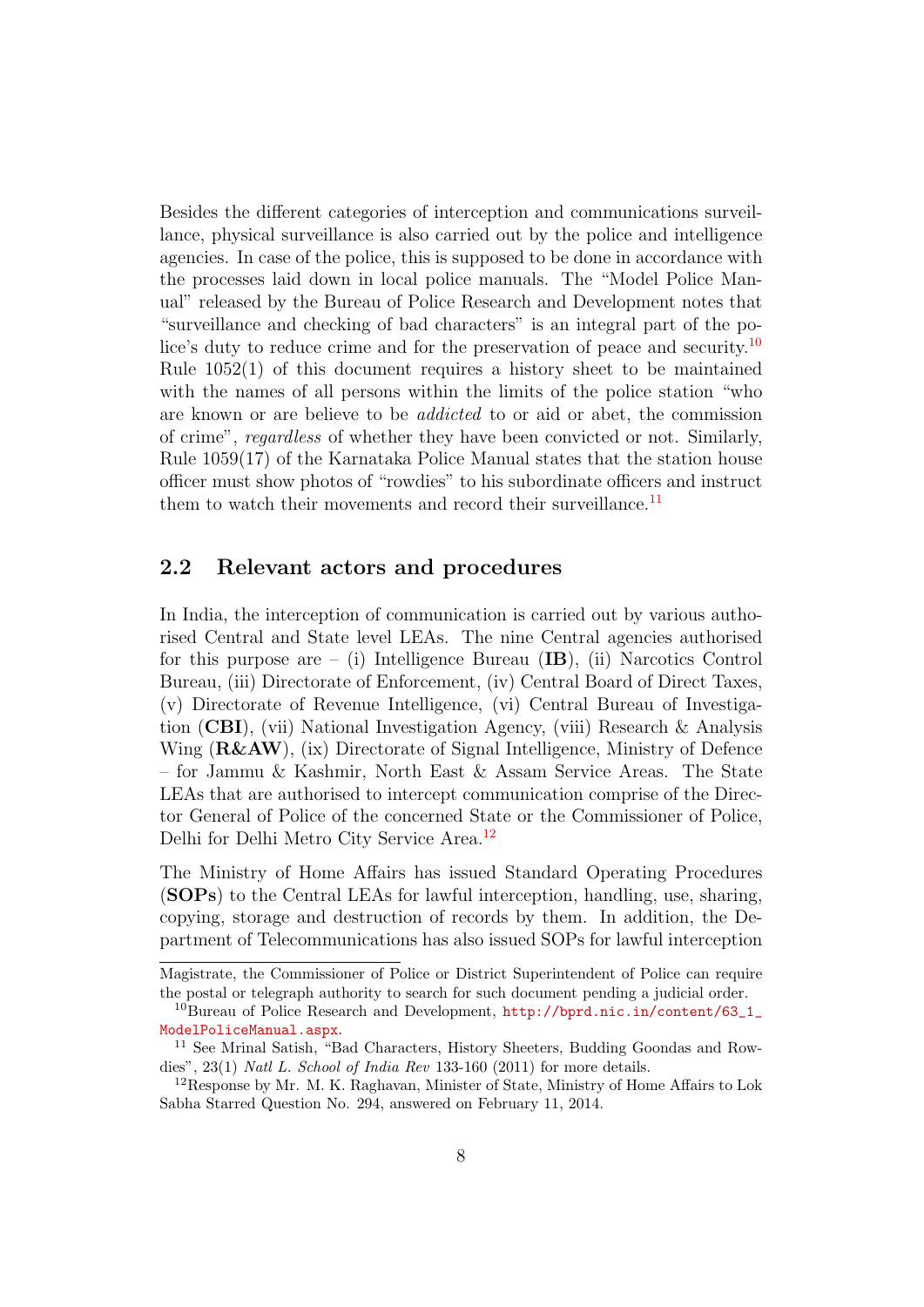to Telecom Service Providers  $(TSPs).<sup>13</sup>$  $(TSPs).<sup>13</sup>$  $(TSPs).<sup>13</sup>$  According to the SOPs applicable to TSPs, interception orders should be subject to eight types of checks before the monitoring can be allowed. These include, receiving the original written request "in a sealed envelope"; a requirement that any "request received by telephone, SMS and fax, should not be accepted under any circumstances"; $<sup>14</sup>$  $<sup>14</sup>$  $<sup>14</sup>$ </sup> and the initiation of an inquiry process (if required) to check the authenticity of the request.<sup>[15](#page-8-2)</sup>

It is important to note that amongst the Central LEAs, intelligence agencies such as the IB and R&AW, have not been created by any statute of the Parliament, and do not have any clearly established roles or limitations on power. Further, the legal status of the CBI is currently under challenge.[16](#page-8-3) In 2011, Mr. Manish Tewari introduced the Intelligence Services (Powers and Regulation) Bill, 2011 (the Bill), to regulate the manner of functioning and exercise of powers of Indian intelligence agencies, specifically the IB, R&AW, and the National Technical Research Organisation (functioning under the control of the Prime Minister). The Bill provided for a Designated Authority for authorisation procedures and systems of warrants (for surveillance), and established a National Intelligence Tribunal for investigating complaints against these three agencies. The Bill sought to achieve effective oversight through the creation of a National Intelligence and Security Oversight Committee, while also providing for an Intelligence Ombudsman

<span id="page-8-0"></span><sup>13</sup>Response by Hansraj Gangaram Ahir, Minister of State, Ministry of Home Affairs to Lok Sabha, Unstarred Question No. 4186, answered on March 28, 2017; Response by Mr. M. K. Raghavan, Minister of State, Ministry of Home Affairs to Lok Sabha, Starred Question No. 294, answered on February 11, 2014; Response by Mr. Naresh Agrawal, Minister of State, Ministry of Home Affairs to Rajya Sabha, Unstarred Question No. 2593, answered on August 12, 2015.

<span id="page-8-2"></span><span id="page-8-1"></span><sup>&</sup>lt;sup>14</sup>If a request is made on e-mail, a physical copy must reach the TSP within 48 hours.

<sup>&</sup>lt;sup>15</sup>Shalini Singh, "Centre issues new guidelines for phone intercept", The Hindu, 10 January 2014, available at [http://www.thehindu.com/todays-paper/tp-national/](http://www.thehindu.com/todays-paper/tp-national/centre-issues-new-guidelines-for-phone-interception/article5560426.ece) [centre-issues-new-guidelines-for-phone-interception/article5560426.ece](http://www.thehindu.com/todays-paper/tp-national/centre-issues-new-guidelines-for-phone-interception/article5560426.ece).

<span id="page-8-3"></span><sup>&</sup>lt;sup>16</sup>In Navendra Kumar v. Union of India, W.A. No. 119/08 decided by the Division Bench of the Gauhati High Court on 06.11.2013 held that Resolution No. 4/31/61-T dated 01.04.1963 issued by Secretary to the Government of India constituting the CBI is ultra vires; that the CBI is neither an organ nor part of the Delhi Special Police Establishment Act; and that it cannot be treated as a police force constituted under the Act. The High Court's reasoning was based on the fact that no "police force" could be empowered to investigate crimes if it had been constituted by a mere resolution of the MHA in the purported exercise of its executive powers. It further held that the impugned resolution was not 'law' within the meaning of Article  $13(3)(a)$  of the Constitution, and the executive instructions therein could not be regarded as "procedure established by law" under Article 21. However, the Supreme Court on 10.11.2013 stayed the operation of the High Court's judgment, and there has been no movement on the matter ever since.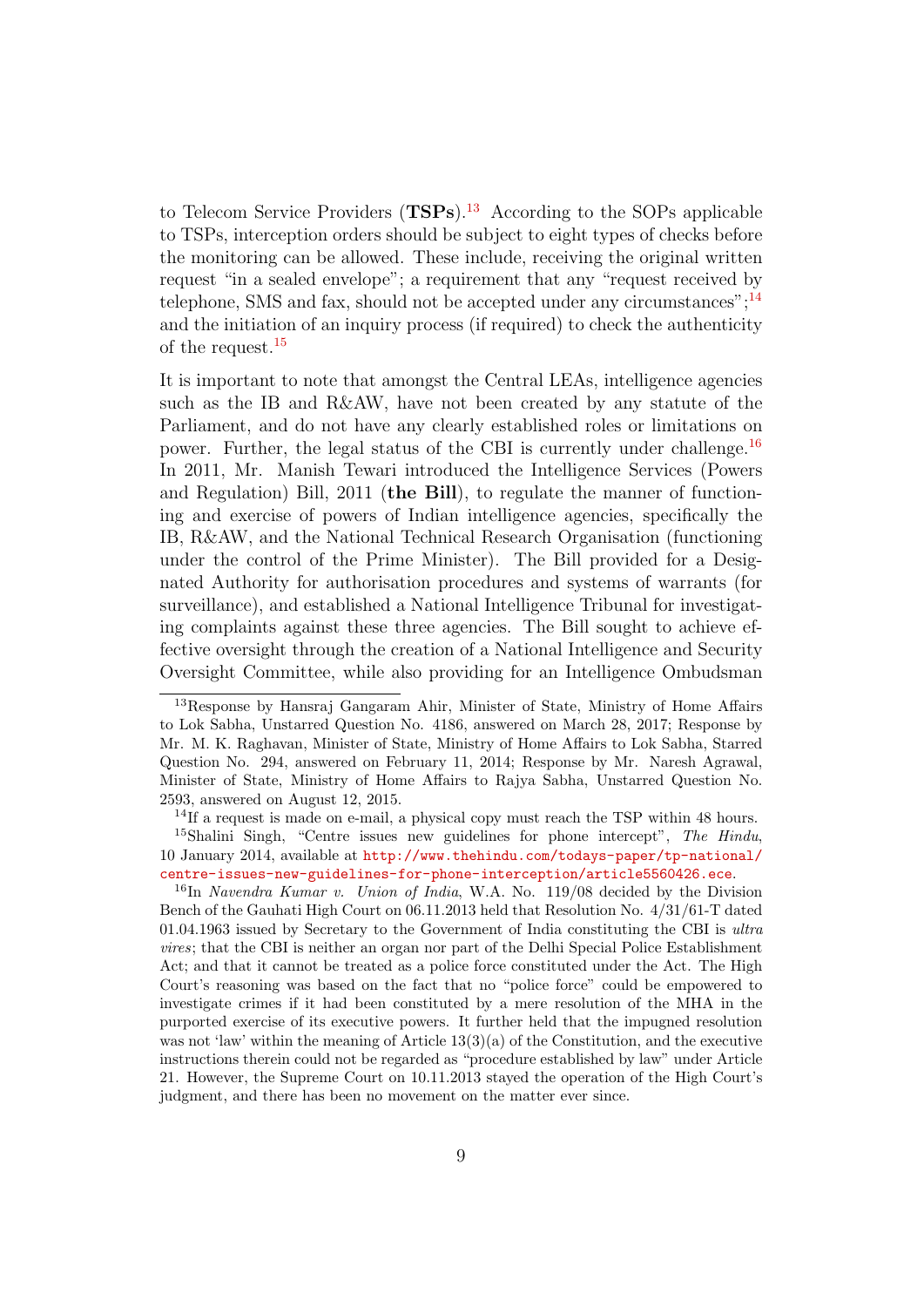for efficient functioning of the agencies. However, the Bill lapsed in October  $2012$ ,<sup>[17](#page-9-1)</sup> continuing the current legislative vacuum.

#### <span id="page-9-0"></span>2.3 Key judicial decisions

One of the first cases concerning surveillance in India was Kharak Singh v. State of  $U.P$ ,<sup>[18](#page-9-2)</sup> which questioned the constitutionality of a range of surveillance activities being carried out on "history sheeters" under the U.P. Police Regulations. The Court upheld some aspects of the surveillance design, such as "secret picketing", but struck down the provision on "night time domiciliary visits" as being violative of "ordered liberty" under Article 21 of the Constitution. To the extent that the majority held that the right to privacy is not protected by the Constitution, it was overruled by the nine judge bench in Puttaswamy in 2017.

Nine years after Kharak Singh, the Supreme Court considered the issue of surveillance again in R.M. Malkani v. State of Maharashtra,<sup>[19](#page-9-3)</sup> where it held that there was no compulsion or coercion in attaching a tape recorder to a telephone and Section 25 of the Telegraph Act, which deals with intentionally damaging or tampering with telegraphs, was not violated. Rejecting a privacy-based challenge, the Court stated that while the targeted telephone tapping of a "guilty person" would not be struck down, "the telephone conversation of an innocent citizen will be protected by Courts against wrongful or high handed interference by tapping the conversation."

The tide turned with *Gobind v. State of M.P.*,<sup>[20](#page-9-4)</sup> where Regulations 855 and 856 of State Police Regulations – under which a history sheet was opened against the petitioner who was placed under surveillance – were read down. Although the Court did not give a specific finding on the existence of the right to privacy, it proceeded on an "assumption" of such a right, which could be curtailed and narrowly tailored in light of compelling state interest. This was followed by a series of decisions, starting with *Malak Singh v. State of*  $P\mathcal{O}H$ <sup>[21](#page-9-5)</sup>, where a surveillance register for habitual and potential offenders was upheld, as long as it was for the purpose of preventing crime and there was

<span id="page-9-1"></span><sup>&</sup>lt;sup>17</sup>Manish Tewari, "State of the Union: Time for intelligence reforms?", *Deccan Chron*icle, 19 March 2016, available at [https://www.deccanchronicle.com/opinion/op-ed/](https://www.deccanchronicle.com/opinion/op-ed/190316/state-of-the-union-time-for-intelligence-reforms.html) [190316/state-of-the-union-time-for-intelligence-reforms.html](https://www.deccanchronicle.com/opinion/op-ed/190316/state-of-the-union-time-for-intelligence-reforms.html).

<span id="page-9-2"></span> $18(1964)$  1 SCR 332.

<span id="page-9-3"></span> $19(1973)$  1 SCC 471.

<span id="page-9-4"></span> $20(1975)$  2 SCC 148.

<span id="page-9-5"></span> $21(1981)$  1 SCC 420.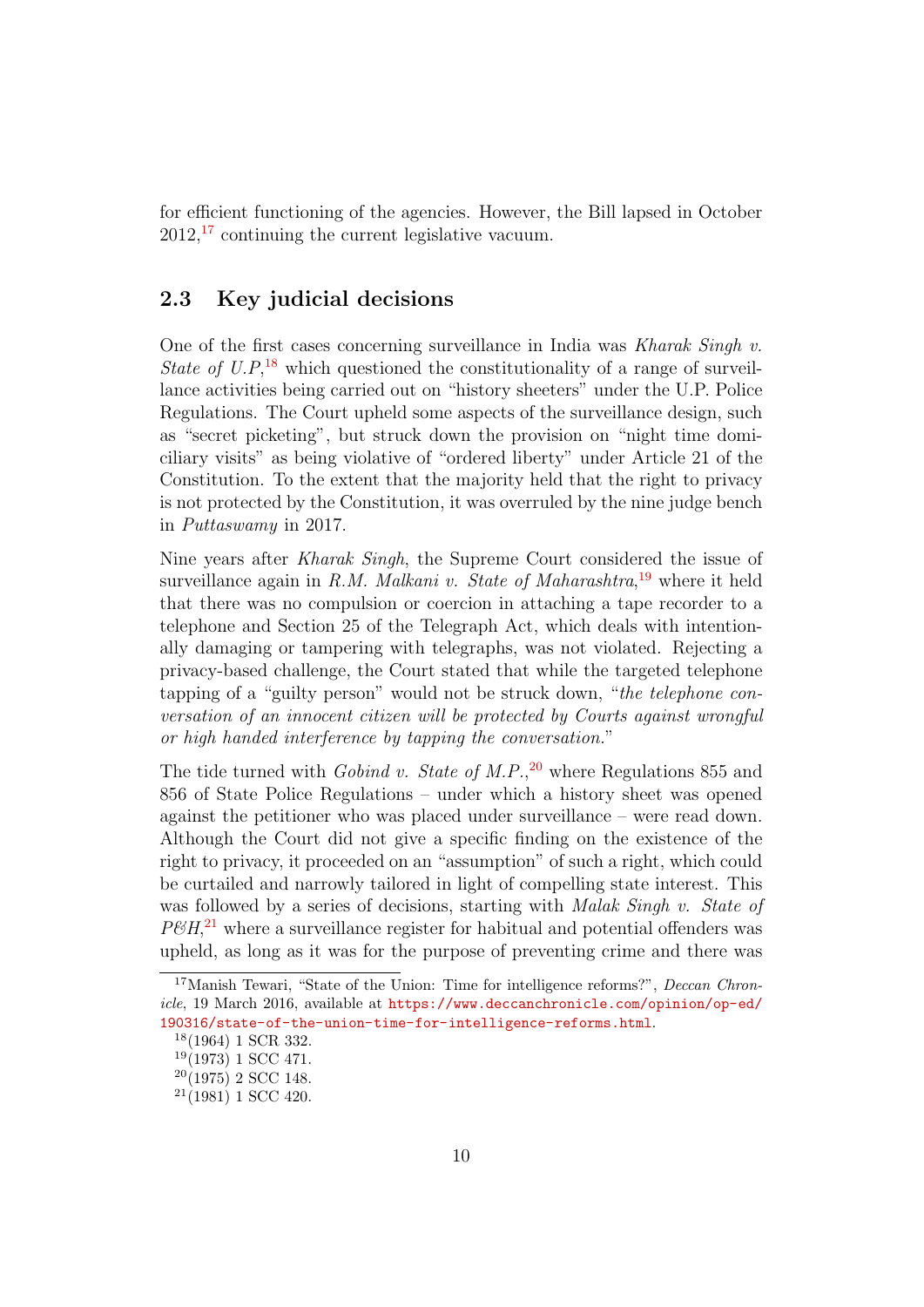no illegal interference.

In the context of communications surveillance, the constitutionality of Section 5(2) of the Telegraph Act, particularly the absence of procedural safeguards, was challenged before a two-judge bench of the Supreme Court in PUCL v. Union of India.<sup>[22](#page-10-0)</sup> While upholding the section, the Supreme Court issued a series of guidelines<sup>[23](#page-10-1)</sup> to narrowly tailor the restrictions on privacy due to wire tapping of phones. These guidelines subsequently formed the basis for the amendment of the Telegraph Rules.<sup>[24](#page-10-2)</sup> Notably, the Court observed that "in the absence of any provision in the statute, it is not possible to provide for prior judicial scrutiny as a procedural safeguard". Accordingly, the Court did not mandate prior judicial review of interception requests in the procedure suggested by it.

On the question of standards of admissibility of evidence, the Supreme Court has in many cases, including R.M. Malkani and Pooran Mal v. Director of *Inspection (Investigation)*<sup>[25](#page-10-3)</sup> held that illegality in search does not vitiate the entire proceedings and there is no constitutional bar in using illegally obtained evidence. Similarly, in *State v. Navjot Sandhu*<sup>[26](#page-10-4)</sup> illegally obtained evidence was admitted on the principle that Indian law (and specifically the Telegraph Act) does not prohibit admitting otherwise relevant evidence on the ground that it was illegally obtained. After citing these decision, the Court in 2013 in Umesh Kumar v. State of A.P. held that "It is a settled legal proposition that even if a document is procured by improper or illegal means, there is no bar to its admissibility if it is relevant and its genuineness is proved."[27](#page-10-5)

<span id="page-10-1"></span><span id="page-10-0"></span> $22(1997)$  1 SCC 301.

<sup>&</sup>lt;sup>23</sup> These included designating the Home Secretary as the authorised officer; requiring the specification of the communication to be intercepted and the address from where it is to be intercepted; requiring a consideration of whether the target information could be reasonably acquired by other means, limiting the duration of interception and the use of intercepted material, record keeping, and establishing a review committee.

<span id="page-10-2"></span><sup>24</sup>Rule 419A of the Indian Telegraph Rules, 1951

<span id="page-10-3"></span> $25(1974)$  1 SCC 345.

<span id="page-10-5"></span><span id="page-10-4"></span> $26(2005)$  11 SCC 600.

 $27(2013)$  10 SCC 591. The Court further went on to hold that "If the evidence is admissible, it does not matter how it has been obtained. However, as a matter of caution, the court in exercise of its discretion may disallow certain evidence in a criminal case if the strict rules of admissibility would operate unfairly against the accused. More so, the court must conclude that it is genuine and free from tampering or mutilation."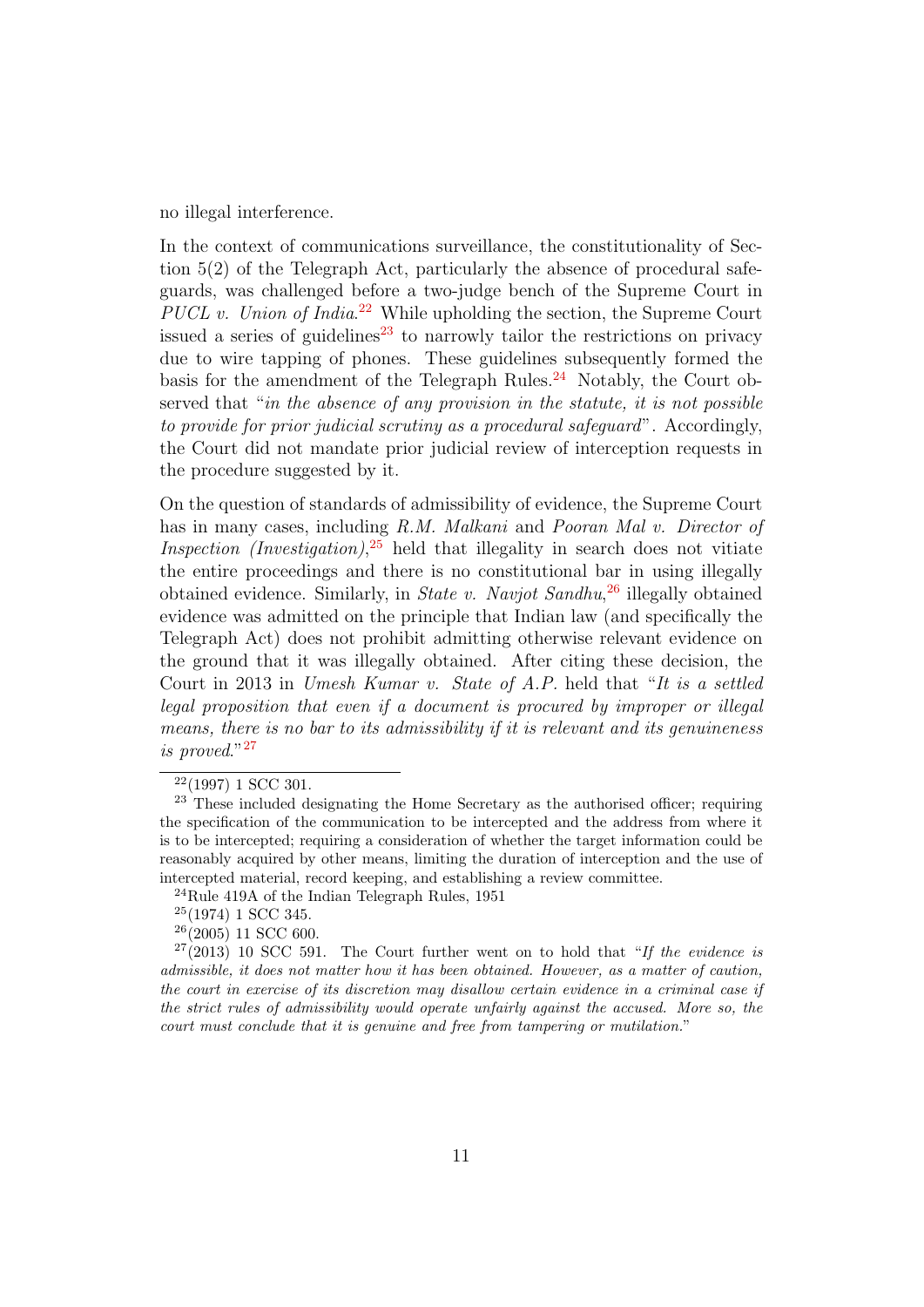#### <span id="page-11-0"></span>2.4 Provisions in telecom licenses

State surveillance is also facilitated by the obligations cast upon TSPs under the telecom license agreements entered into by them with the Government. There are various clauses in the Unified Access Services License Agreement ("UASL") and the Unified License that regulate monitoring, confidentiality of information and record keeping requirements.[28](#page-11-1) The UASL is as an umbrella license agreement, which is applicable to both ISPs and TSPs that were granted licenses prior to 2013, whereas post-2013, the Unified License has been in operation.<sup>[29](#page-11-2)</sup>

Surveillance capacity is also enhanced through government programs such as the Central Monitoring System (CMS). Announced via a press release issued in 2009, the CMS is "a centralized system to monitor communications on mobile phones, landlines and the internet in the country." It is designed to facilitate the flow of intercepted communication between TSPs and LEAs on a "near real-time basis" using a secured and dedicated network.<sup>[30](#page-11-3)</sup>

In 2013, provisions of telecom licenses were specifically amended to require TSPs to set up the prescribed infrastructure for their systems to be directly connected with regional monitoring centers (RMCs) of CMS through inter-ception, store and forward servers.<sup>[31](#page-11-4)</sup> In response to a parliamentary question in 2017, the government stated that technology development and pilot trials of CMS had been completed and 18 of the 21 planned RMCs had been

<span id="page-11-1"></span><sup>28</sup>See Vipul Kharbanda, "Policy Paper on Surveillance in India", The Centre for Internet  $&$  Society, August 2015, available at [https://cis-india.org/internet-governance/](https://cis-india.org/internet-governance/blog/policy-paper-on-surveillance-in-india) [blog/policy-paper-on-surveillance-in-india](https://cis-india.org/internet-governance/blog/policy-paper-on-surveillance-in-india).

<span id="page-11-2"></span><sup>&</sup>lt;sup>29</sup>Global Network Initiative, "India: Legislative Background", available at  $\frac{h}{h}$ ttps:// [globalnetworkinitiative.org/clfr-india/](https://globalnetworkinitiative.org/clfr-india/).

<span id="page-11-3"></span><sup>30</sup>Press Information Bureau, "Centralised System to Monitor Communication", 26 November 2009, available at [http://pib.nic.in/newsite/PrintRelease.aspx?relid=](http://pib.nic.in/newsite/PrintRelease.aspx?relid=54679) [54679](http://pib.nic.in/newsite/PrintRelease.aspx?relid=54679) and Response by Mr. Ravi Shankar Prasad, Minister of Communications and Information Technology to Lok Sabha UnStarred Question No. 1714, answered on 4 May, 2016. Also see Addison Litton, "The State of Surveillance in India: The Central Monitoring System's Chilling Effect on Self Expression", 14 Wash. U. Global Stud. L. Rev. 799, 2015 and Chaitanya Ramachandran, "PUCL v. Union of India Revisited: Why Indias Surveillance Law Must Be Revised for the Digital Age", 7 NUJS L. Rev. 105-119 (2014).

<span id="page-11-4"></span><sup>31</sup>Amendment to Condition 41.16 of the UASL, 11 October 2013, available at [http://](http://dot.gov.in/sites/default/files/DOC231013-005.pdf?download=1) [dot.gov.in/sites/default/files/DOC231013-005.pdf?download=1](http://dot.gov.in/sites/default/files/DOC231013-005.pdf?download=1); Amendment to Condition No. 8.2 of Part II of the Unified License Agreement, 11 October 2013, available at <http://dot.gov.in/sites/default/files/DOC231013.pdf?download=1>; and Amendment to the Cellular Mobile Telephony Services (CMTS) License Agreement, 11 October 2013, available at [http://dot.gov.in/sites/default/files/DOC231013-006.](http://dot.gov.in/sites/default/files/DOC231013-006.pdf?download=1) [pdf?download=1](http://dot.gov.in/sites/default/files/DOC231013-006.pdf?download=1).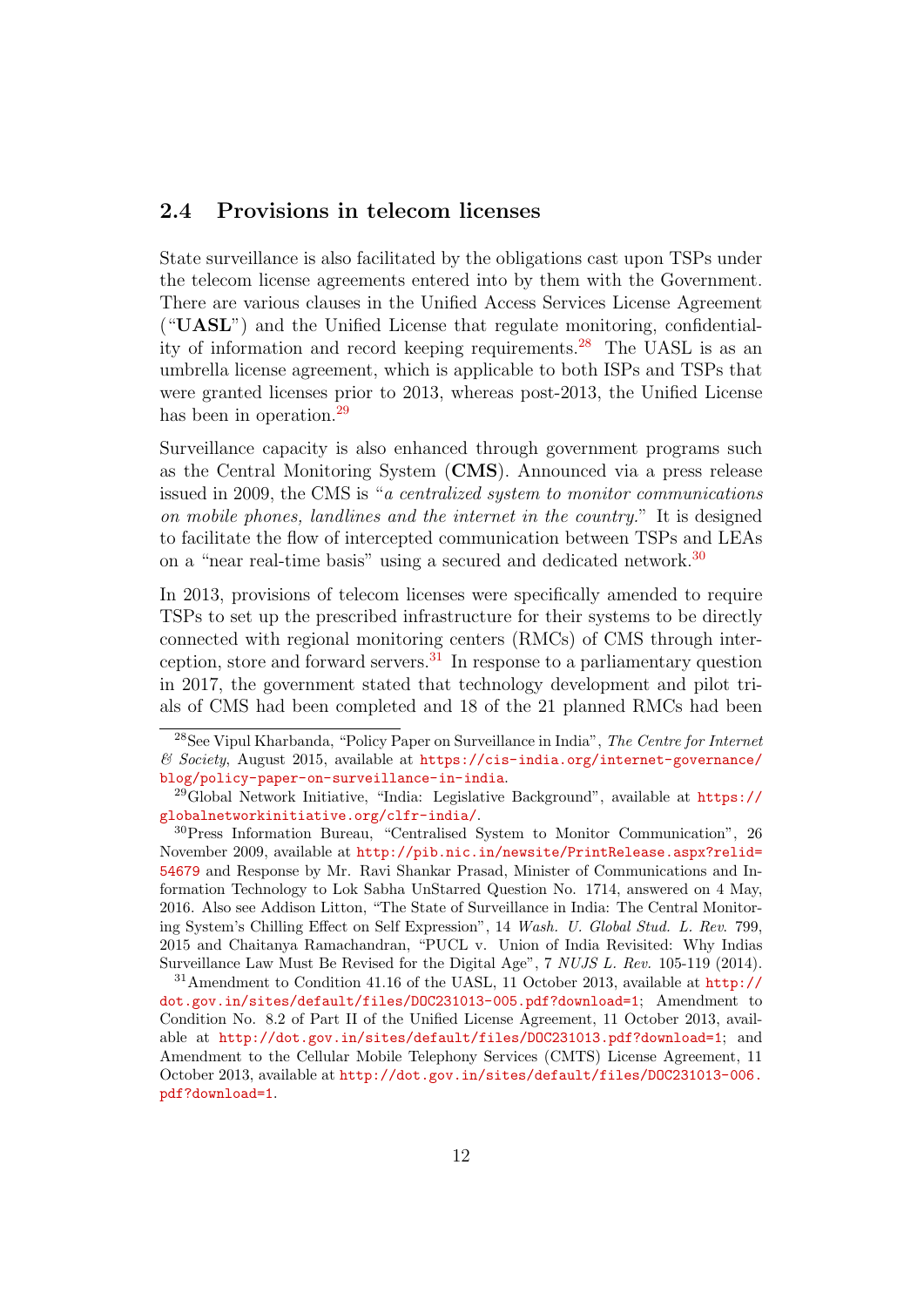technically commissioned.[32](#page-12-0)

The telecom license agreements also contain certain restrictions relating to the encryption standards that may be adopted by TSPs. Crucially, Clause 37.1 of the Unified License Agreement, Clause 39.1 of the UASL and Part 1, Clause 2.2(vii) of the Internet Service Provider (ISP) License Agreement, all prohibit bulk encryption by TSPs. In addition, the ISP License Agree-ment<sup>[33](#page-12-1)</sup> also requires that ISP must obtain prior governmental approval to deploy encryption standards that are higher than 40 bits. Setting out such low encryption standards, can make it easier for LEAs to access the target information but it also exposes all users to other security threats. [34](#page-12-2) The Telecom Regulatory Authority of India (TRAI) has noted that the encryption standards in the telecom sector are significantly lower than those adopted in other regulated areas like Internet trading; Internet banking; and Aadhaar related transactions. This prompted the telecom regulator to make recommendations to the Government to amend the telecom licenses to bring their encryption standards at par with other sectors.<sup>[35](#page-12-3)</sup>

With the increased adoption of encrypted software and devices, search and surveillance activities often rely on decryption requests for seeking access to the encrypted materials. Under Section 69 of the IT Act, the Government can order the decryption of a computer resource under certain specified conditions. Further, Section 84A of the law authorises the Central Government to frame rules for prescribing encryption standards and methods to secure electronic communications. A draft national encryption policy was released by the Government in September 2015. The draft policy inter alia required that users should be able to "reproduce the same plain text and encrypted text pairs using the software/hardware used to produce the encrypted text from the given plain text" "on demand." This plain text information was required to be stored for 90 days from the date of transaction and made available to LEAs "as and when demanded in line with the provisions of the laws of the country". The draft policy was retracted shortly afterwards by

<span id="page-12-0"></span><sup>32</sup>Response by Mr. Manoj Sinha, Minister of State, Ministry of Communications to Rajya Sabha UnStarred Question No. 3411, answered on 31 March, 2017.

<span id="page-12-1"></span> $33$ Part 1, Clause 2.2(vii), ISP License Agreement, available at [http://dot.gov.in/](http://dot.gov.in/sites/default/files/internet-licence-dated%2016-10-2007_0.pdf) [sites/default/files/internet-licence-dated%2016-10-2007\\_0.pdf](http://dot.gov.in/sites/default/files/internet-licence-dated%2016-10-2007_0.pdf).

<span id="page-12-2"></span><sup>34</sup>See Vrinda Bhandari, Smriti Parsheera, and Faiza Rahman, "India's communication surveillance through the Puttaswamy lens", 18 May 2018, available at [https://](https://ajayshahblog.blogspot.com/2018/05/indias-communication-surveillance.html) [ajayshahblog.blogspot.com/2018/05/indias-communication-surveillance.html](https://ajayshahblog.blogspot.com/2018/05/indias-communication-surveillance.html).

<span id="page-12-3"></span><sup>35</sup>TRAI, Recommendations on Privacy, Security and Ownership of the Data in the Telecom Sector, 16 July, 2018, available at [https://www.trai.gov.in/sites/default/](https://www.trai.gov.in/sites/default/files/RecommendationDataPrivacy16072018.pdf) [files/RecommendationDataPrivacy16072018.pdf](https://www.trai.gov.in/sites/default/files/RecommendationDataPrivacy16072018.pdf).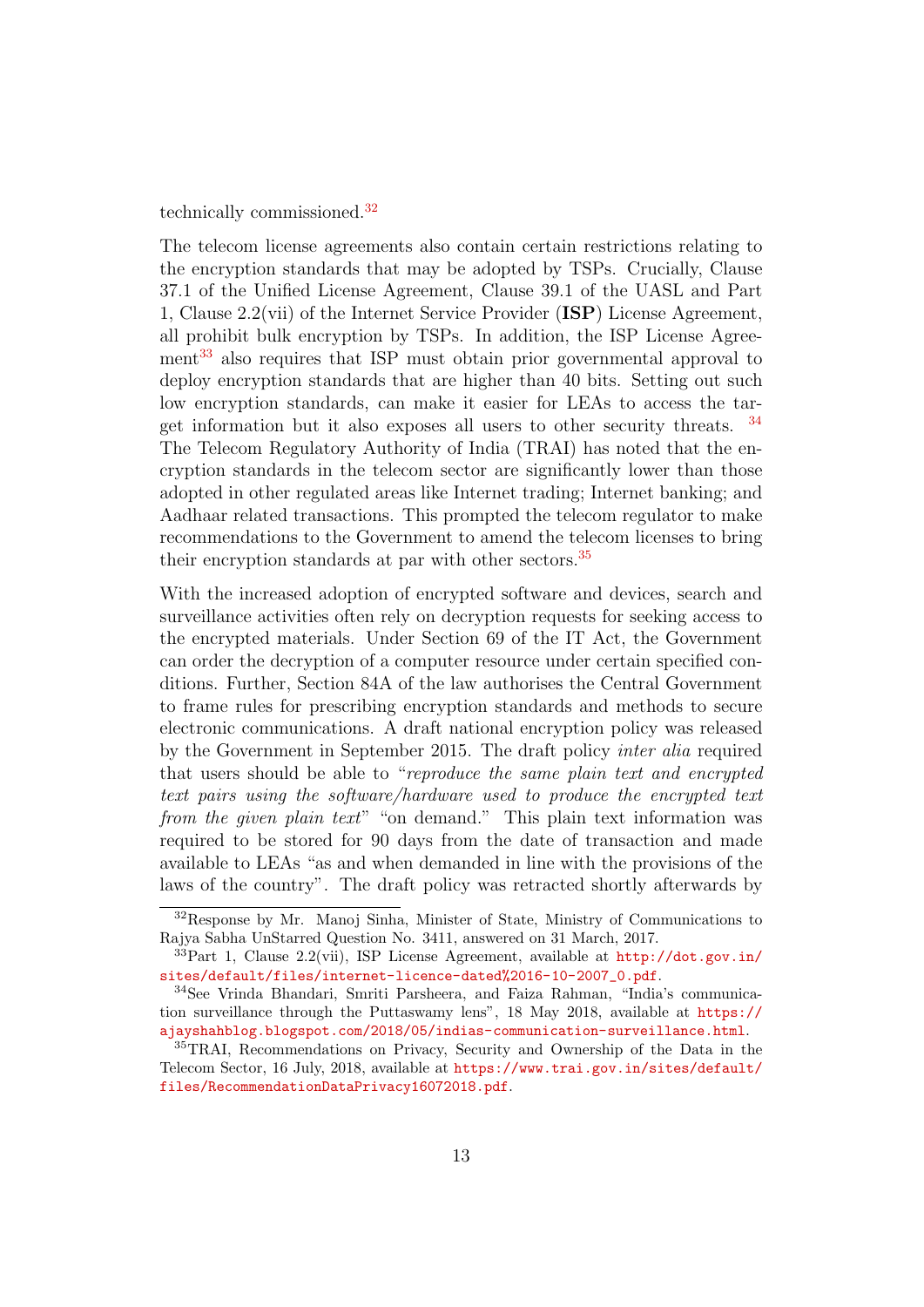the Government.<sup>[36](#page-13-1)</sup>

## <span id="page-13-0"></span>3 Applying the *Puttaswamy* tests to existing practices

In August 2017, nine judges of the Supreme Court in *Puttaswamy* unanimously affirmed the fundamental right to privacy as an integral part of Article 21 and other Part III rights. As stated earlier, it also clarified that, like any other fundamental right, the right to privacy is also not absolute and the State may have an interest in placing reasonable restrictions on this right in pursuance of legitimate aims such as protecting national security, preventing and investigating crime, encouraging innovation, and preventing the dissipation of social welfare benefits. Apart from indicating the broad parameters for restrictions to the right to privacy, all the judges agreed that any restriction of the right to privacy must meet the test under Article 21 of the Constitution, i.e it must be just, fair and reasonable. Further, a majority of the judges (Chandrachud J. speaking for 4 judges and Kaul J. in his separate concurrence) endorsed the use of the following tests (similar to those used by the European Court of Human Rights) to gauge the constitutionality of restrictions on right to privacy: legality, legitimate goal, proportionality and procedural guarantees.

In this section, we discuss the extent to which India's current communication surveillance practices are likely to withstand scrutiny under the tests identified by the judges in the Puttaswamy case.

• Legality: The requirement of legality demands that the restriction of the right to privacy must have its basis in law.

In light of this principle, we note that the central and state governments do have the statutory authority to order lawful interception activities under the aforementioned provisions of the Telegraph Act, the IT Act and the rules under them. However, the principle of legality needs to be seen from a broader perspective – it is not just about the existence

<span id="page-13-1"></span><sup>36</sup>See Department of Electronics and Information Technology "Draft National Encryption Policy" (2015), available at [https://netzpolitik.org/wp-upload/](https://netzpolitik.org/wp-upload/draft-Encryption-Policyv1.pdf) [draft-Encryption-Policyv1.pdf](https://netzpolitik.org/wp-upload/draft-Encryption-Policyv1.pdf) for the draft policy and Press Information Bureau, "Encryption Policy of the Government", 22 September 2015, available at [http://pib.](http://pib.nic.in/newsite/PrintRelease.aspx?relid=127106) [nic.in/newsite/PrintRelease.aspx?relid=127106](http://pib.nic.in/newsite/PrintRelease.aspx?relid=127106) for the press release withdrawing the policy.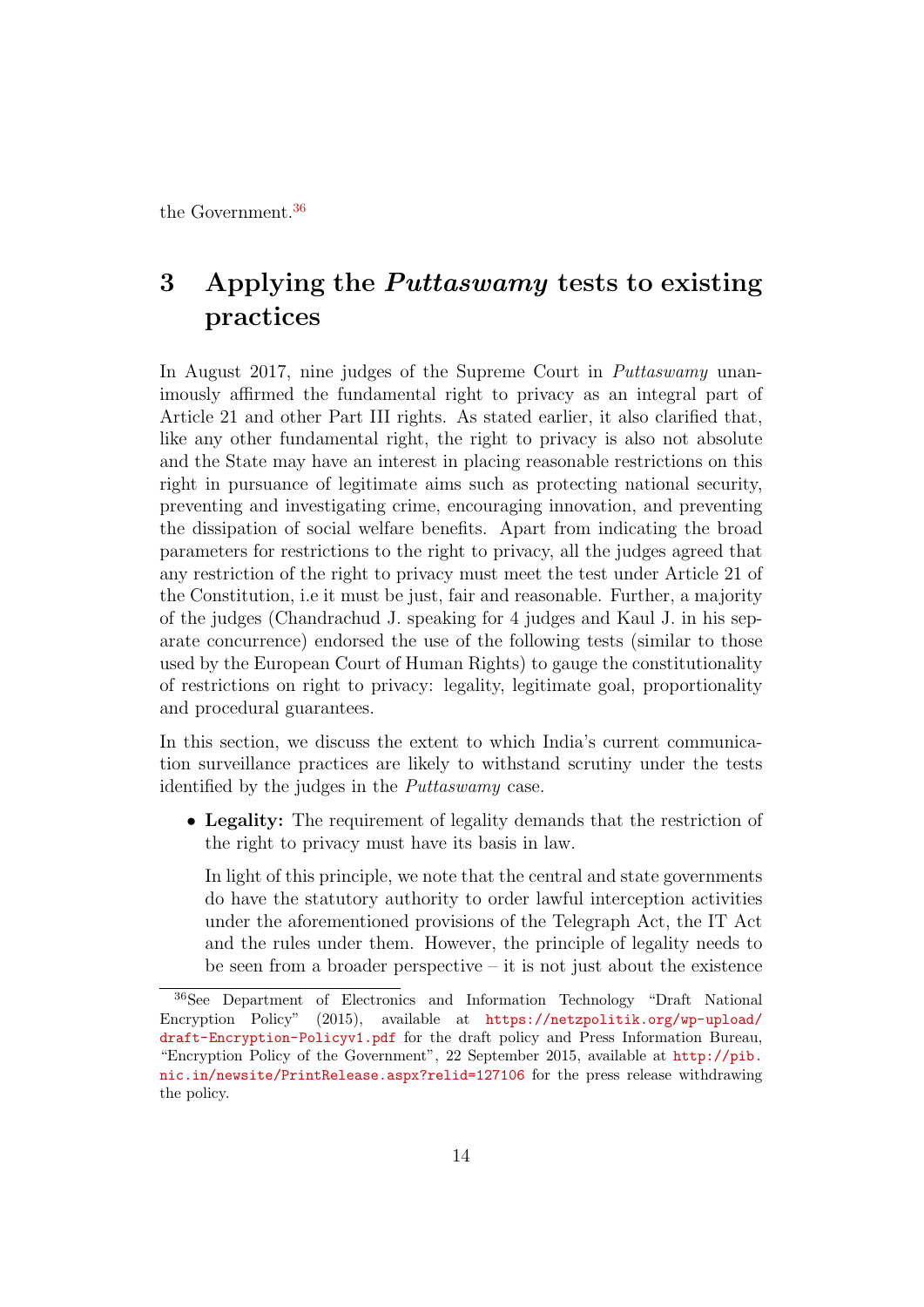of a law, but also the context in which that legality was conferred.<sup>[37](#page-14-0)</sup>

India's legal regime on surveillance came into existence at a time when bulk surveillance was not easily possible and the discourse around privacy and surveillance was not as well developed as today. The capability of interception technologies and data analytics tools at the disposal of government agencies, and the volume of interceptions being carried out have undergone a massive change in the intervening years. This merits a re-examination of the existing legal framework.<sup>[38](#page-14-1)</sup>

As per the Working Draft of the Legal Instrument on Government-led Surveillance and Privacy prepared by UN Special Rapporteur, Joseph Cannataci, in order to meet the standards of legality, the law should be publicly available, sufficiently clear and precise so as to enable a person to foresee its application.[39](#page-14-2) It should also provide for explicit authorisation of specific agencies to carry out surveillance in specific situations and to meet specific ends.<sup>[40](#page-14-3)</sup>

Applying this criteria to a programme like the CMS reveals that even through the provisions on lawful interception have a legislative basis, the specific design of CMS or the exact procedure to be followed under it is not codified in any legal instrument.

As stated earlier, CMS was launched through a press release in 2009<sup>[41](#page-14-4)</sup> and it only finds mention in the terms of the telecom licenses, which are contractual arrangements between the government and TSPs. Accordingly, no specific parliamentary approval has been sought for its

<span id="page-14-0"></span> $37$ The Necessary & Proportionate principles, which were also referred to by Nariman J. in Puttaswamy, highlight that in this age of rapid technological changes, legality vis-avis communication surveillance would require laws that restrict the right to privacy to be subject to periodic review through a consultative legislative or regulatory process. See, The Necessary and Proportionate Coalition, "The Necessary & Proportionate International Principles on the Application of Human Rights Law to Communications Surveillance"( May 2014), available at <https://necessaryandproportionate.org/principles>.

<span id="page-14-2"></span><span id="page-14-1"></span><sup>38</sup>Bhandari et al, supra note 34.

<sup>39</sup>According to the European Court of Human Rights, the principle of forseeability requires the law to be drafted with sufficient precision to enable the individual to anticipate the consequences of a given action and to regulate their conduct accordingly. See European Court of Human Rights,Sanoma Uitgevers BV v. Netherlands [2010] App. no. 38224/03 [81].

<span id="page-14-3"></span><sup>40</sup>Joseph Cannataci, "Working Draft Legal Instrument on Government-led Surveillance and Privacy", 2018, available at [https://www.ohchr.org/Documents/Issues/Privacy/](https://www.ohchr.org/Documents/Issues/Privacy/SR_Privacy/2018AnnualReportAppendix7.pdf) [SR\\_Privacy/2018AnnualReportAppendix7.pdf](https://www.ohchr.org/Documents/Issues/Privacy/SR_Privacy/2018AnnualReportAppendix7.pdf).

<span id="page-14-4"></span><sup>41</sup>Press Information Bureau, supra note 30.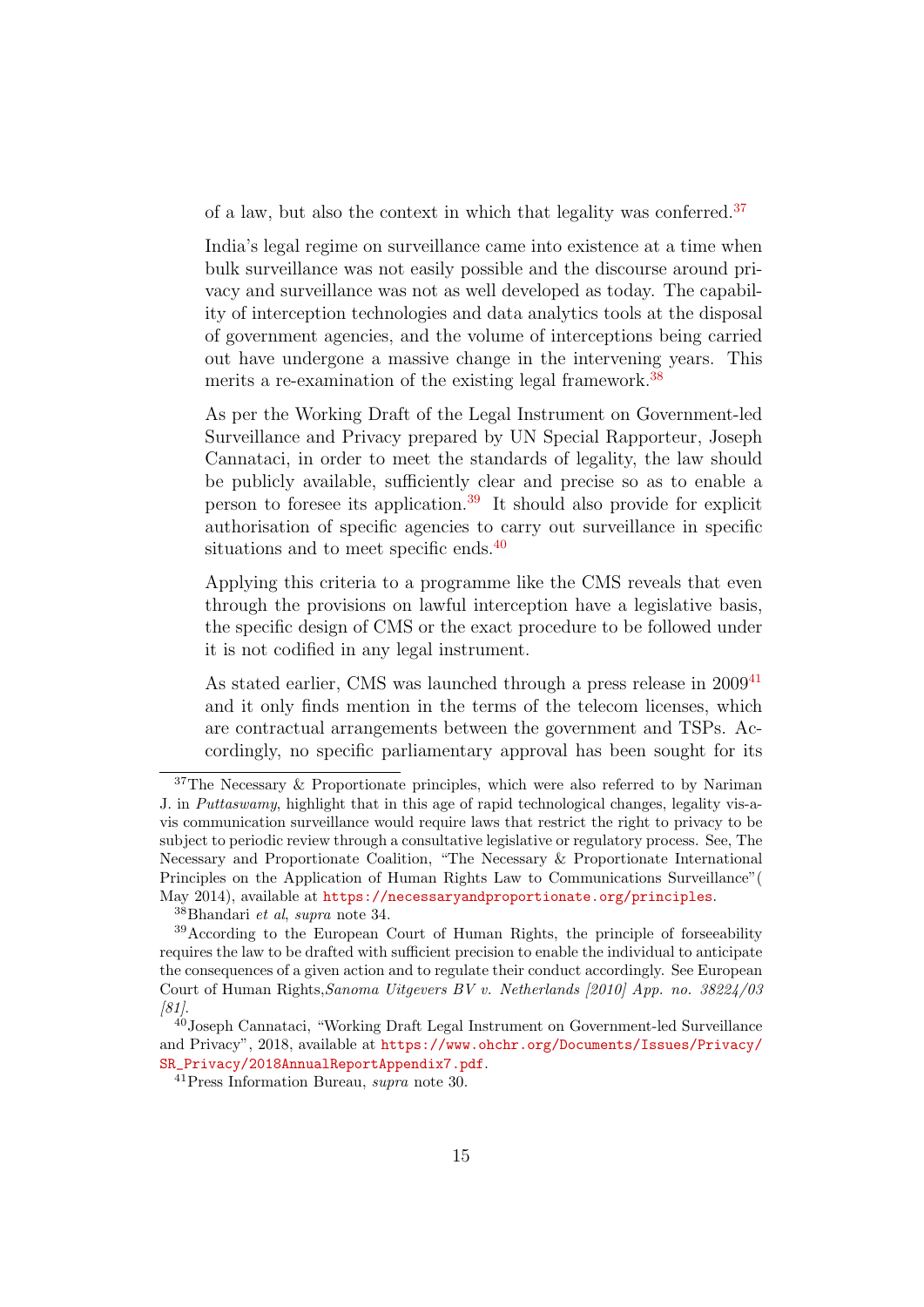implementation.[42](#page-15-0)

- Legitimate goal: Chandrachud J. held that apart from being sanctioned by a law, any interference with privacy rights must also pursue a legitimate state aim. He illustrated this by specifically noting goals such as national security and the prevention and investigation of crimes. Therefore, any order for interception of communications or decryption would satisfy the requirements of legitimate aim so long as it is issued in pursuance of legitimate objectives specified under the Telegraph Act and IT Act. However, it is harder to make this claim in case of something like the restrictions imposed by telecom licenses on the adoption of encryption standards by TSPs and ISPs. Arguably, lower encryption standards threaten the overall security of the network (in addition to interfering with the right to privacy of users) and such blanket restrictions are unlikely to achieve even the generally legitimate aim of protecting national security.
- Proportionality: The third test requires that the means being adopted (in the interference with privacy rights) should be proportionate and suitable to achieving the identified aim. In the context of communication surveillance, this would require the authority ordering interception to weigh the degree of interference caused by the proposed intrusion against its anticipated gain, and ensure that the interference is narrowly tailored and that the measure is effectively conducive to achieving the legitimate objective.<sup>[43](#page-15-1)</sup> Further, in *Puttaswamy*, Kaul J. held that the proportionality test also encapsulates within itself the principle of necessity, which requires that interception of communication should take place only when it is the least restrictive way of achieving the legitimate purpose. For instance, Rule 419A(3) of the Telegraph Rules adopts the necessity principle by stating that relevant officer should issue an interception order only when it is not possible to acquire the information by any other reasonable means.

It is important to note that the Supreme Court in PUCL was not considering the issue of bulk surveillance, since that it not envisaged under Section 5 of the Telegraph Act.<sup>[44](#page-15-2)</sup> However, after *Puttaswamy* has put

<span id="page-15-0"></span><sup>42</sup>Human Rights Watch, "India: New Monitoring System Threatens Rights", 7 June 2013, available at [https://www.hrw.org/news/2013/06/07/](https://www.hrw.org/news/2013/06/07/india-new-monitoring-system-threatens-rights) [india-new-monitoring-system-threatens-rights](https://www.hrw.org/news/2013/06/07/india-new-monitoring-system-threatens-rights).

<span id="page-15-1"></span><sup>43</sup>See Jan Oster, Media Freedom as a Fundamental Right, Cambridge University Press (2015).

<span id="page-15-2"></span><sup>44</sup>See Gautam Bhatia, "State surveillance and the right to privacy in India: A constitutional biography", 26 Natl L. School of India Rev, 128-158 (2014).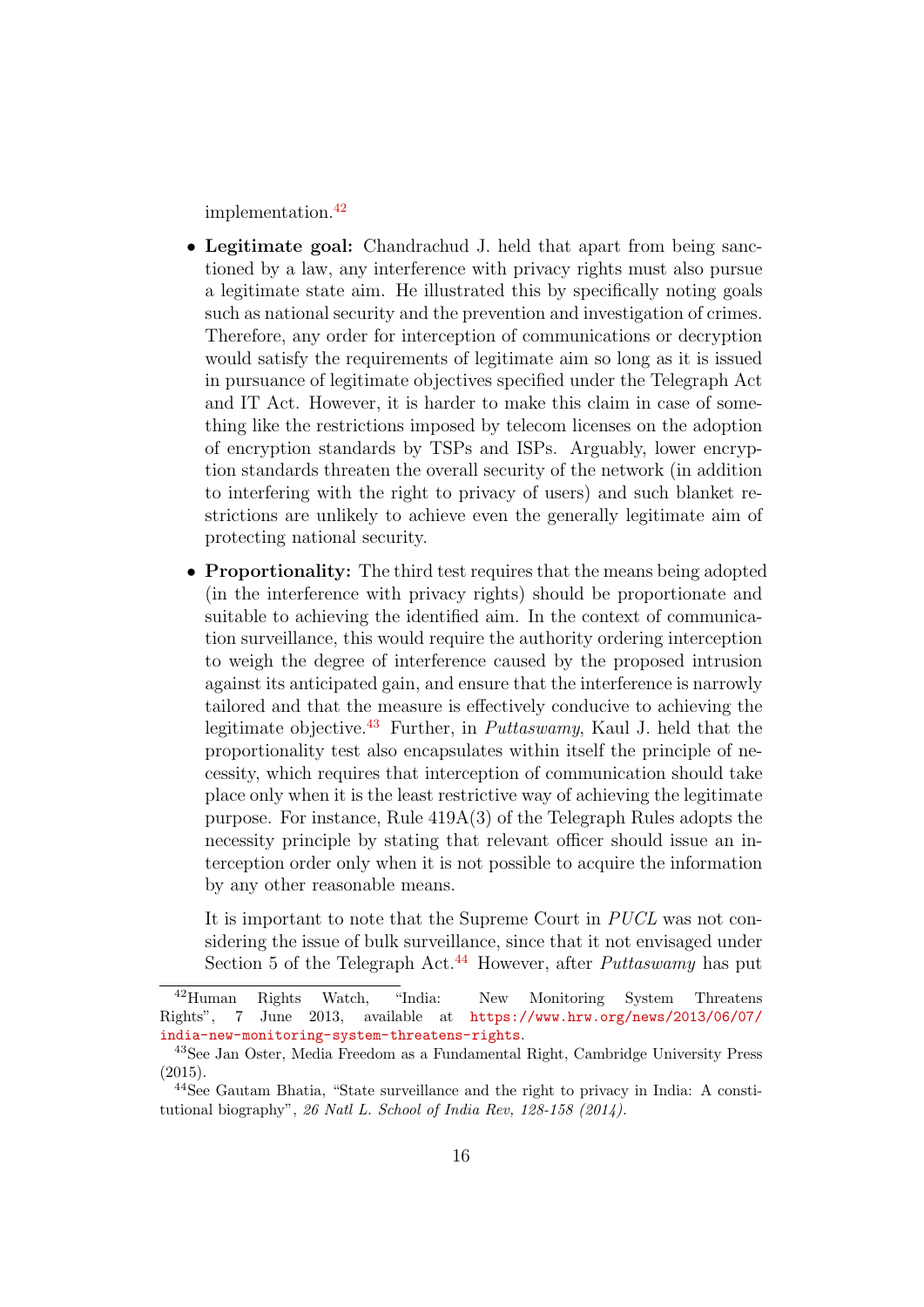forth the proportionality doctrine as the standard to test restrictions of the right to privacy, it becomes all the more important to discuss issues of bulk or mass surveillance, which would indeed be a disproportionate infringement on the right to privacy and thus not pass constitutional muster. As noted by the UN Special Rapporteur on human rights and countering terrorism, bulk access to communications is incompatible with the normative understanding of privacy as the "very essence of the right to the privacy of communication is that infringements must be exceptional, and justified on a case-by-case basis".  $45$  Any form of bulk surveillance essentially reduces everyone to a suspect in the eyes of the law, therefore reshaping the behaviour of individuals.

Extending the same principle to the framework for decryption on demand, we note that while ordering decryption of a particular computer resource, based on evidence of suspicion, can qualify as targeted access, requiring private companies to create backdoors within all systems clearly would not. Such a requirement would render computer resources of several unsuspected individuals vulnerable to access by government and hackers alike.[46](#page-16-1)

Security experts note that creating such backdoors for LEAs lead to three concerns. First, it would amount to taking a U-turn from the best practices depoloyed to ensure Internet security including the practice of "forward secrecy" – where decryption keys are deleted immediately after use. Second, it will increase system complexity considerably as almost every new feature has the potential to interact with others to create more vulnerabilities. Third, security credentials that unlock the data would have to be held either by the platform providers, LEAs, or a trusted third party. This will create concentrated targets that may attract bad actors.[47](#page-16-2)

Therefore, ordering entities to create backdoors in their systems would not qualify as the least restrictive way of achieving a legitimate aim. To

<span id="page-16-0"></span><sup>45</sup>Report of the UN Special Rapporteur on human rights and countering terrorism (2014), available at [https://www.justsecurity.org/wp-content/uploads/2014/10/](https://www.justsecurity.org/wp-content/uploads/2014/10/EmmersonReportMassSurveillance.pdf) [EmmersonReportMassSurveillance.pdf](https://www.justsecurity.org/wp-content/uploads/2014/10/EmmersonReportMassSurveillance.pdf).

<span id="page-16-1"></span><sup>46</sup>Robby Mooke, "Encryption keeps us safe. It must not be compromised with backdoors", The Guardian, 12 February, 2018, available at [https://www.theguardian.com/commentisfree/2018/feb/12/](https://www.theguardian.com/commentisfree/2018/feb/12/encryption-safe-hillary-clinton-secure-backdoors-privacy) [encryption-safe-hillary-clinton-secure-backdoors-privacy](https://www.theguardian.com/commentisfree/2018/feb/12/encryption-safe-hillary-clinton-secure-backdoors-privacy).

<span id="page-16-2"></span><sup>47</sup>Abelson et al.,"Keys Under Doormats: Mandating insecurity by requiring government access to all data and communication",MIT-CSAIL-TR-2015-026, available at [https:](https://dspace.mit.edu/bitstream/handle/1721.1/97690/MIT-CSAIL-TR-2015-026.pdf) [//dspace.mit.edu/bitstream/handle/1721.1/97690/MIT-CSAIL-TR-2015-026.pdf](https://dspace.mit.edu/bitstream/handle/1721.1/97690/MIT-CSAIL-TR-2015-026.pdf).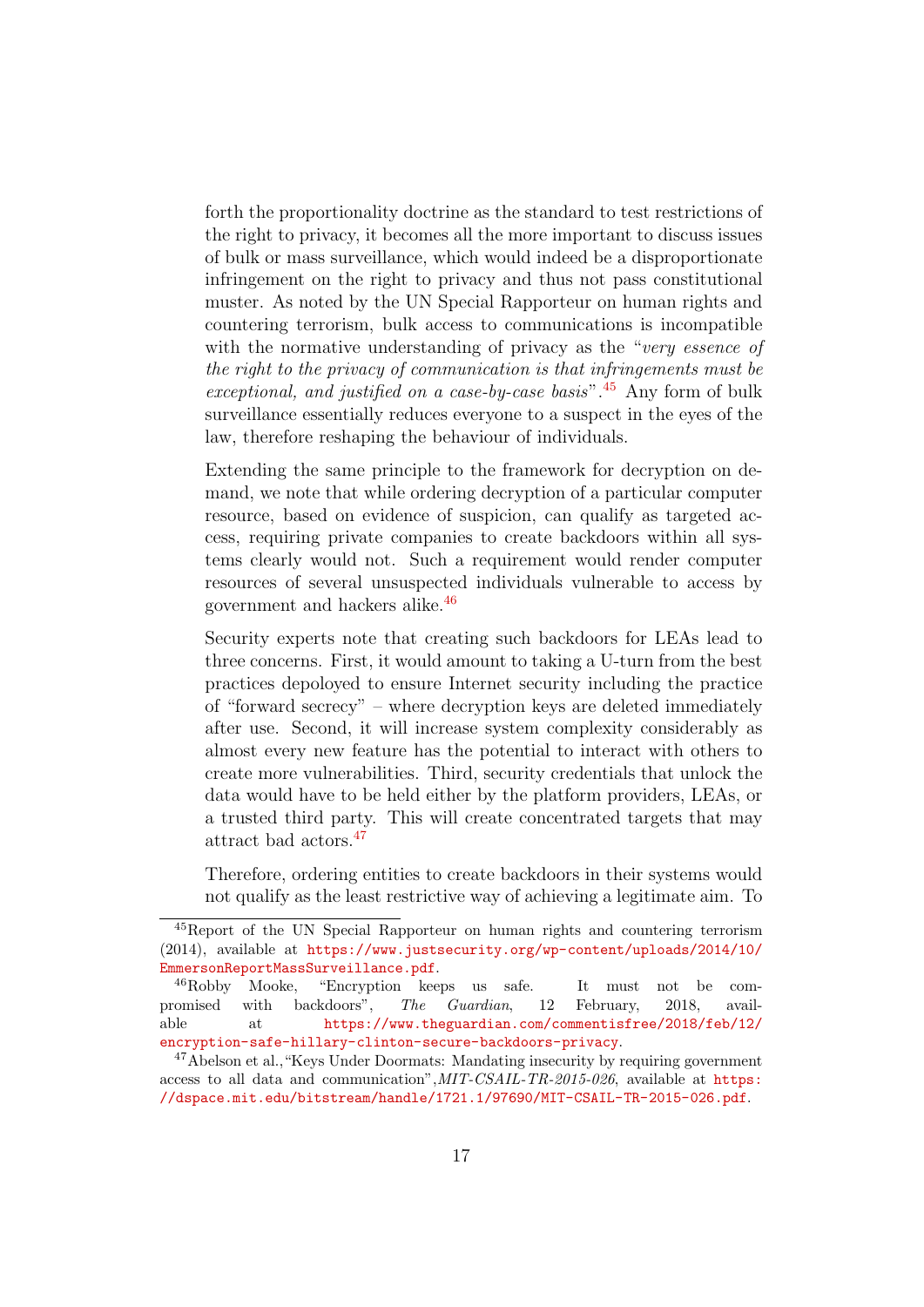the contrary, this would increase system complexity and create concentrated targets that may attract bad actors. Such broad-based measures are therefore unsuitable, even if the underlying purpose may qualify as a legitimate aim, and they would not satisfy the proportionality standard.

• Procedural guarantees: Kaul J. adds a fourth test of procedural guarantees which requires the presence of procedural safeguards within the interception framework to check against the abuse of state interference.

As stated earlier, Rule 419A of the Telegraph Rules and the 2009 IT rules set out certain procedural safeguards to govern the interception of communications. The procedural requirements under both these rules are very similar.

While these rules are in accordance with Supreme Court's decision in the PUCL case, significant time has lapsed since that verdict and both the scope and the volume of surveillance activities has increased. Over the last few years, the government has launched surveillance programmes such as the CMS, Network Traffic Analysis System (NE-TRA),<sup>[48](#page-17-0)</sup> National Intelligence Grid (NATGRID)<sup>[49](#page-17-1)</sup> and has made corresponding changes to telecom licenses to provide "near real-time" access to the traffic flowing through TSP networks. Even without taking into account these developments, we find that the current procedure would not constitute a "fair, just and reasonable" process on the following counts:

– Rule 419A and the 2009 IT rules authorise members of the executive – the Secretary to the Ministry of Home Affairs in the case of central government and the Secretary of the Home Department in the case of a state government (or in unavoidable

<span id="page-17-0"></span><sup>48</sup>NETRA is a surveillance software designed to perform real time analysis of Internet traffic based on pre-defined keywords. See Livemint, "India to deploy Internet spy system Netra", January 6 2014, available at [https://www.livemint.com/Politics/](https://www.livemint.com/Politics/To4wvOZX7RmLM4VqtBshCM/ India-to-deploy-Internet-spy-system-Netra.html.) [To4wvOZX7RmLM4VqtBshCM/India-to-deploy-Internet-spy-system-Netra.html.](https://www.livemint.com/Politics/To4wvOZX7RmLM4VqtBshCM/ India-to-deploy-Internet-spy-system-Netra.html.)

<span id="page-17-1"></span><sup>&</sup>lt;sup>49</sup>The NATGRID is an integrated intelligence grid that connects the databases of several government entities in order to collect data, detect patterns and provide real time (sometimes even predictive) analysis of data gathered by LEAs and, military agencies. The programme intends to provide 11 security agencies real-time access to 21 citizen data sources to track terror activities across the country. See Centre for Internet and Society, "The Design & Technology behind Indias Surveillance Programmes", available at [https://cis-india.org/internet-governance/blog/](https://cis-india.org/internet-governance/blog/the-design-technology-behind-india2019s-surveillance-programmes) [the-design-technology-behind-india2019s-surveillance-programmes](https://cis-india.org/internet-governance/blog/the-design-technology-behind-india2019s-surveillance-programmes).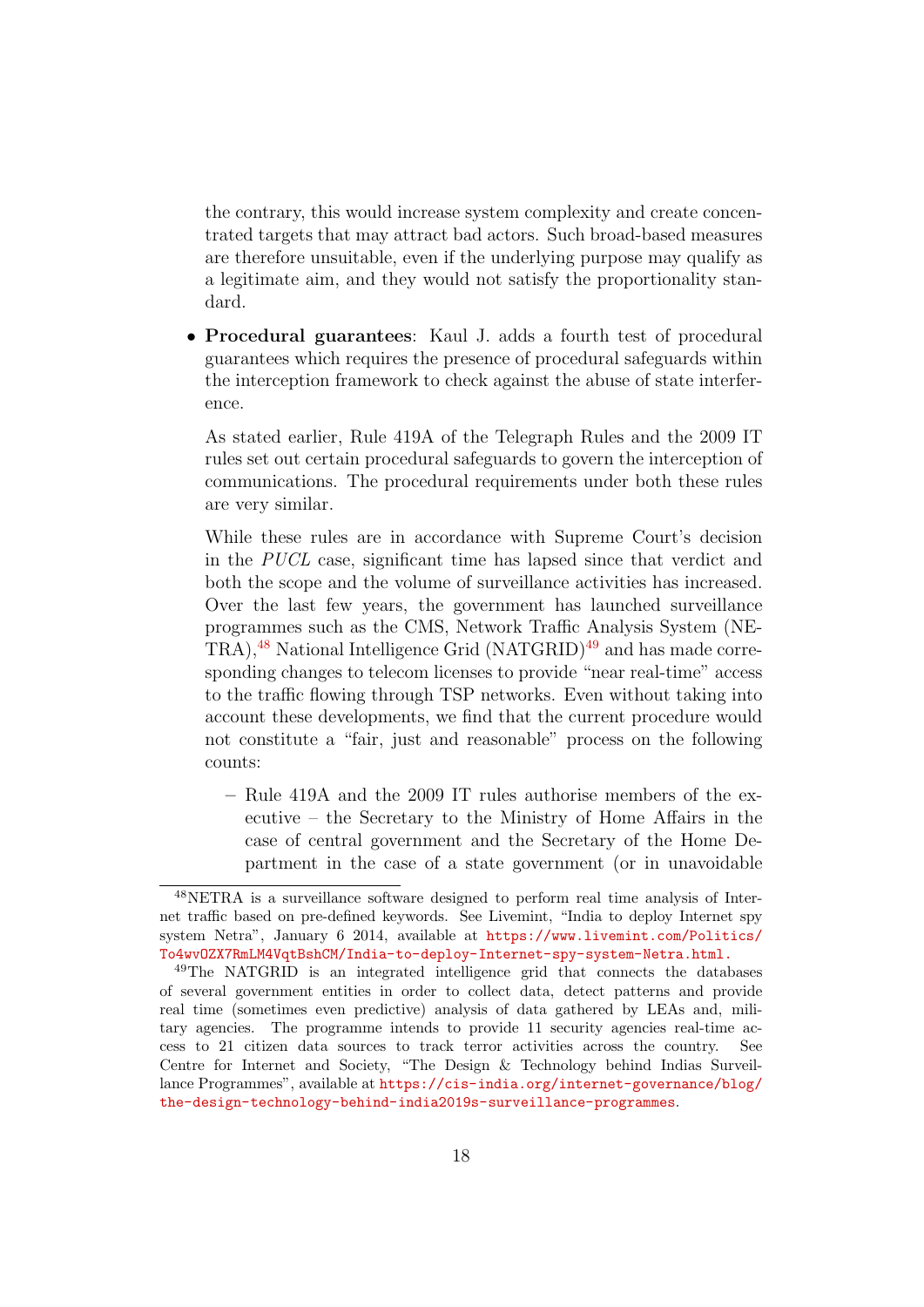circumstances, a Joint Secretary) – to sanction orders of interception. As per a right to information response sought by SFLC, an average of 7500 - 9000 telephone-interception orders are issued by the central government each month.<sup>[50](#page-18-0)</sup> Add to this the orders for data interception issued under the IT Act and orders issued by the state governments and the total figure is expected to be much higher.<sup>[51](#page-18-1)</sup> Taking into account this volume of orders being issued by the government on a regular basis, it is difficult to ensure due application of mind to each and every request placed before the officers in charge of this function.

- The rules mentioned above also set up a Review Committee to check if interception orders were issued in accordance with the law. This committee comprises only of members from the executive such as the Cabinet/Chief Secretary along with Secretaries in charge of legal affairs and telecommunications. There is a conflict of interest in this review mechanism, as both the interception order issuing authority and the oversight authority comprise of members only from the executive.<sup>[52](#page-18-2)</sup>
- There is no pre- or post-judicial oversight over the decision to place an individual under surveillance.<sup>[53](#page-18-3)</sup>

The lack of independent judicial oversight has already been pointed out as an issue in the context of interception under the Telegraph Act and IT Act earlier in this paper. This issue is further compounded in case of CMS which has been criticised widely for its all-encompassing

<span id="page-18-1"></span><span id="page-18-0"></span><sup>50</sup>SFLC, supra note 7.

<sup>51</sup>Information revealed under Google's transparency report offers another indication of the volume of requests made by Indian authorities – in 2017 Google received  $8.351$ user data disclosure requests from India, affecting about 14,932 user accounts. See Google's transparency report, available at [https://transparencyreport.google.com/](https://transparencyreport.google.com/user-data/overview?user_requests_report_period=authority:IN) [user-data/overview?user\\_requests\\_report\\_period=authority:IN](https://transparencyreport.google.com/user-data/overview?user_requests_report_period=authority:IN).

<span id="page-18-2"></span><sup>&</sup>lt;sup>52</sup>It is pertinent to note that while the present framework of review flows from the Supreme Court decision in PUCL, the judgement was delivered by a smaller bench of two judges and the stricter requirements under the proportionality standard flow from the nine judge bench decision of the Court in Puttaswamy.

<span id="page-18-3"></span> $53$ It is critical to highlight that the Supreme Court in *PUCL* noted that "*in the absence* of any provision in the statute, it is not possible to provide for prior judicial scrutiny as a procedural safeguard." However, given Puttaswamy's emphasis on the necessary and proportionality test, the need for procedural safeguards, and its endorsement of the Necessary and Proportionate Principles regarding communication surveillance, the question of whether PUCL requires reconsideration post Puttaswamy is open.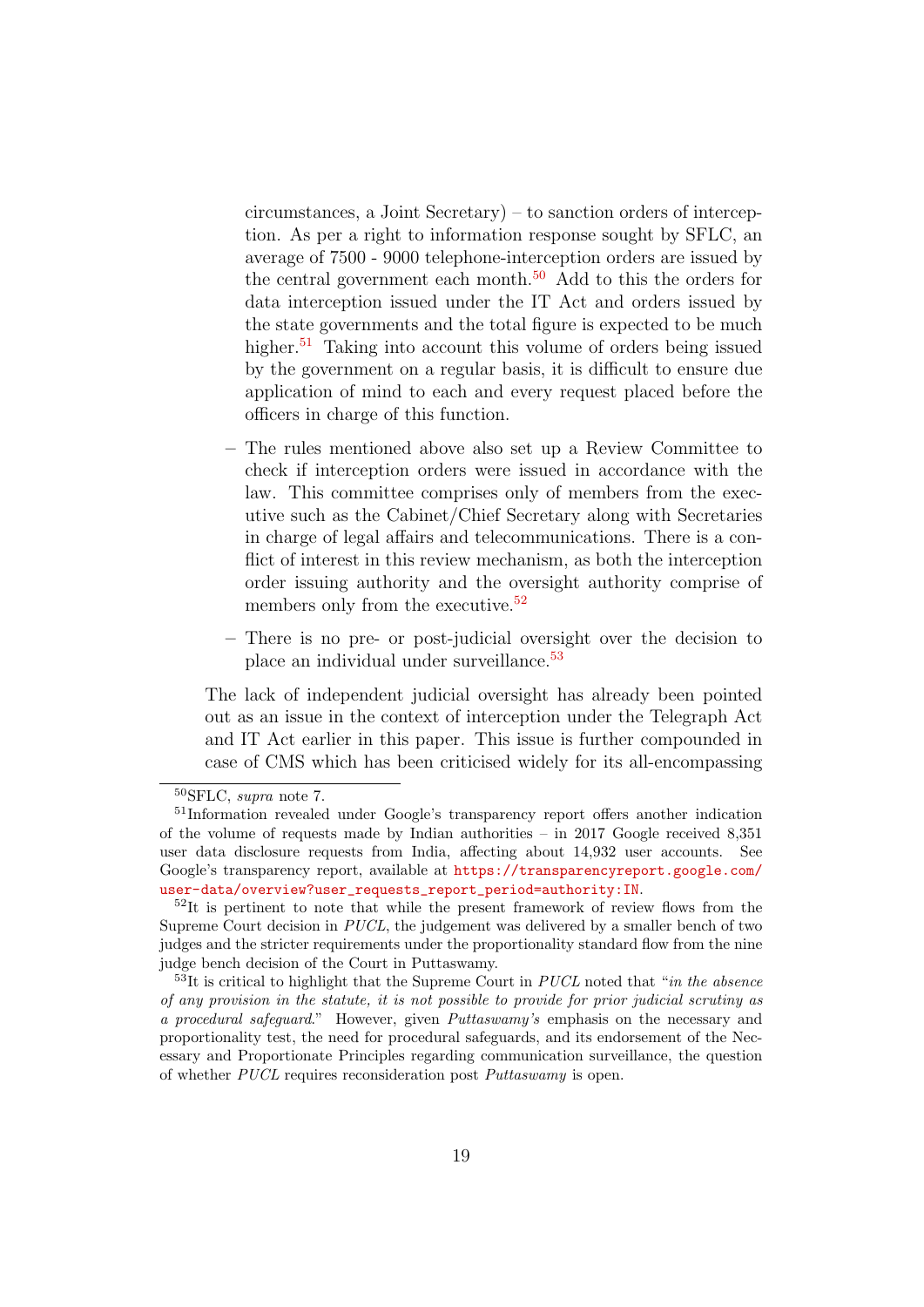nature, privacy threats and likely chilling effect.<sup>[54](#page-19-1)</sup>

### <span id="page-19-0"></span>4 International experience

The Snowden revelations in 2013 marked a watershed moment in the matter of state surveillance. The scale, extent, and ubiquity of signals intelligence<sup>[55](#page-19-2)</sup> gathering demonstrated by this episode, led to global awareness about the need to adapt both national and international laws and practices to the modern communication era. This became a pivotal moment for surveillance reform as numerous countries began to revisit their surveillance related laws, with a particular focus on ensuring (a) a higher standard of care for communications data of citizens; and (b) strengthening the powers of intelligence agencies, particularly on issues of foreign surveillance, while also creating more robust mechanisms for oversight over their actions.

That said, the fact that most jurisdictions do not yet have human rights compatible surveillance mechanisms has been made clear by the UN Special Rapporteur on the Right to Privacy, Joseph Cannataci, who informed the UN Human Rights Council earlier this year that "Unfortunately, there is no one piece of national surveillance legislation which perfectly complies with and respects the right to privacy".<sup>[56](#page-19-3)</sup> The Special Rapporteur has also presented a draft text for a legal instrument on government led surveillance and privacy, which echoed the principles of legality and proportionality that have been previously discussed.[57](#page-19-4)

<span id="page-19-1"></span><sup>54</sup>Addison Litton, "The State of Surveillance in India: The Central Monitoring System's Chilling Effect on Self Expression", 14 Wash. U. Global Stud. L. Rev. 799, 2015,available at <https://bit.ly/2AeDKh6>.

<span id="page-19-2"></span><sup>55</sup>'Signals intelligence' refers to the gathering of intelligence through the interception of signals. In the US, the primary body tasked with collection of foreign signals intelligence is the National Security Agency. See NSA "Signals Intelligence", available at [https:](https://www.nsa.gov/what-we-do/signals-intelligence/) [//www.nsa.gov/what-we-do/signals-intelligence/](https://www.nsa.gov/what-we-do/signals-intelligence/)

<span id="page-19-3"></span><sup>&</sup>lt;sup>56</sup>United Nations Human Rights Office of the Commissioner, "Urgent action needed to protect privacy in cyberspace, UN rights expert warns", available at [https://www.ohchr.](https://www.ohchr.org/EN/NewsEvents/Pages/DisplayNews.aspx?NewsID=22762&LangID=E) [org/EN/NewsEvents/Pages/DisplayNews.aspx?NewsID=22762&LangID=E](https://www.ohchr.org/EN/NewsEvents/Pages/DisplayNews.aspx?NewsID=22762&LangID=E).

<span id="page-19-4"></span> $57$ Cannataci, supra note 40. Note also that the principles of legality and proportionality are a core component of the International Principles on the Application of Human Rights to Communication Surveillance (the Necessary and Proportionate principles), which have been endorsed by over 600 organisations from around the world. See International Principles on the Application of Human Rights to Communication Surveillance, available at <https://necessaryandproportionate.org/>.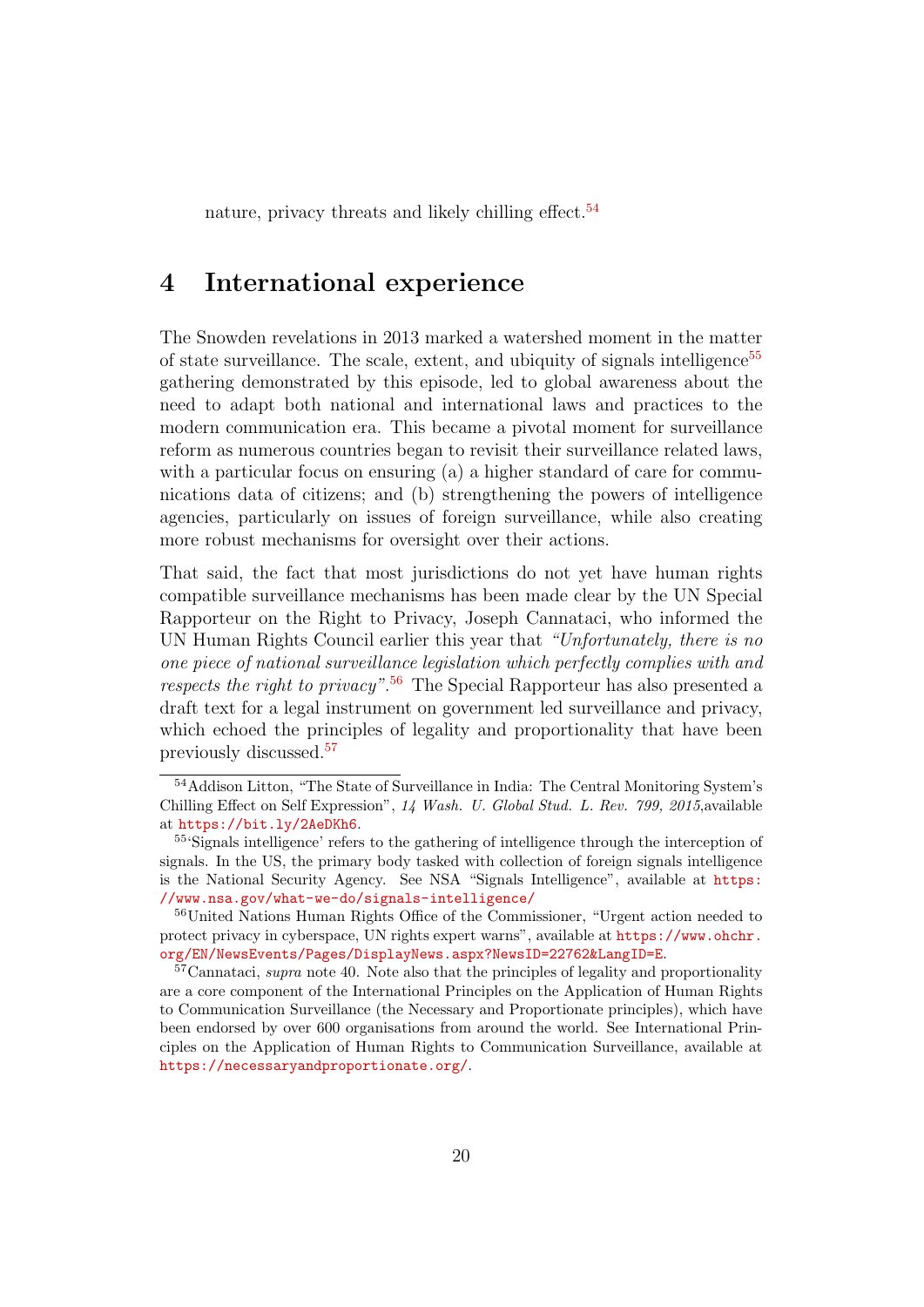#### <span id="page-20-0"></span>4.1 Practice in other jurisdictions

This section summarises the law and practices relating to surveillance and interception, as seen in other jurisdictions. It focuses mainly on the procedural safeguards and oversight mechanisms adopted in countries like the USA, Germany and the UK to protect the right to privacy of individuals, while authorising intelligence agencies and LEAs to carry out legitimate surveillance practices.

The general practice across jurisdictions is that privacy and data protection laws are also applicable to state intelligence and security agencies, subject to various exceptions.[58](#page-20-1) These exceptions are generally designed to ensure that information pertaining to live investigations, confidential material, etc., is not made public so as to vitiate the purpose of gathering intelligence. For instance, the Privacy Act, 1974 in the US, which is applicable to the federal public sector, is also applicable to the military and LEAs. The law, inter alia, requires the disclosure of the types of databases maintained by an agency and the intended uses of the system, recognises the rights to access and modify records, contains data minimisation requirements and rules for disclosure of information, creates penalties (both civil and criminal) for violations, and establishes independent oversight mechanisms. While exempting the LEAs from certain obligations, the law imposes mandatory provisions, notably concerning disclosure of information, publication on the nature and character of information retained, adherence to fair information principles and establishment of safeguards to protect personal information.<sup>[59](#page-20-2)</sup>

Similarly, the UK's Data Protection Act, 2018, contains a separate chapter for processing by LEAs. Part 3 of the statute contains similar privacy protections as to 'normal' processing, but applied to a law enforcement context, implying that certain rights are necessarily limited. $60$ 

The UK Investigatory Powers Act, 2016, which is applicable to intelligence

<span id="page-20-1"></span><sup>58</sup>International Conference of Data Protection & Privacy Commissioners, Counting on Commissioners: High level results of the ICDPPC Census 2017, September, 2017, available at [https://icdppc.org/wp-content/uploads/2017/09/ICDPPC-Census-Report-1.](https://icdppc.org/wp-content/uploads/2017/09/ICDPPC-Census-Report-1.pdf) [pdf](https://icdppc.org/wp-content/uploads/2017/09/ICDPPC-Census-Report-1.pdf). Of the 74 jurisdictions covered in the study 55 countries provided a partial exemption for intelligence and security agencies while 19 contained a complete exemption.

<span id="page-20-2"></span><sup>&</sup>lt;sup>59</sup>Electronic Privacy Information Centre, "The Privacy Act of 1974", available at [https:](https://www.epic.org/privacy/1974act/) [//www.epic.org/privacy/1974act/](https://www.epic.org/privacy/1974act/).

<span id="page-20-3"></span> $60$  For instance, an individual's right to access can be limited to the extent it is a necessary and proportionate measure to protect national security, protect public security, avoid obstructing a legal inquiry or investigation, etc. See "Data Protection Act, 2018," available at [http://www.legislation.gov.uk/ukpga/2018/12/pdfs/ukpga\\_20180012\\_en.pdf](http://www.legislation.gov.uk/ukpga/2018/12/pdfs/ukpga_20180012_en.pdf).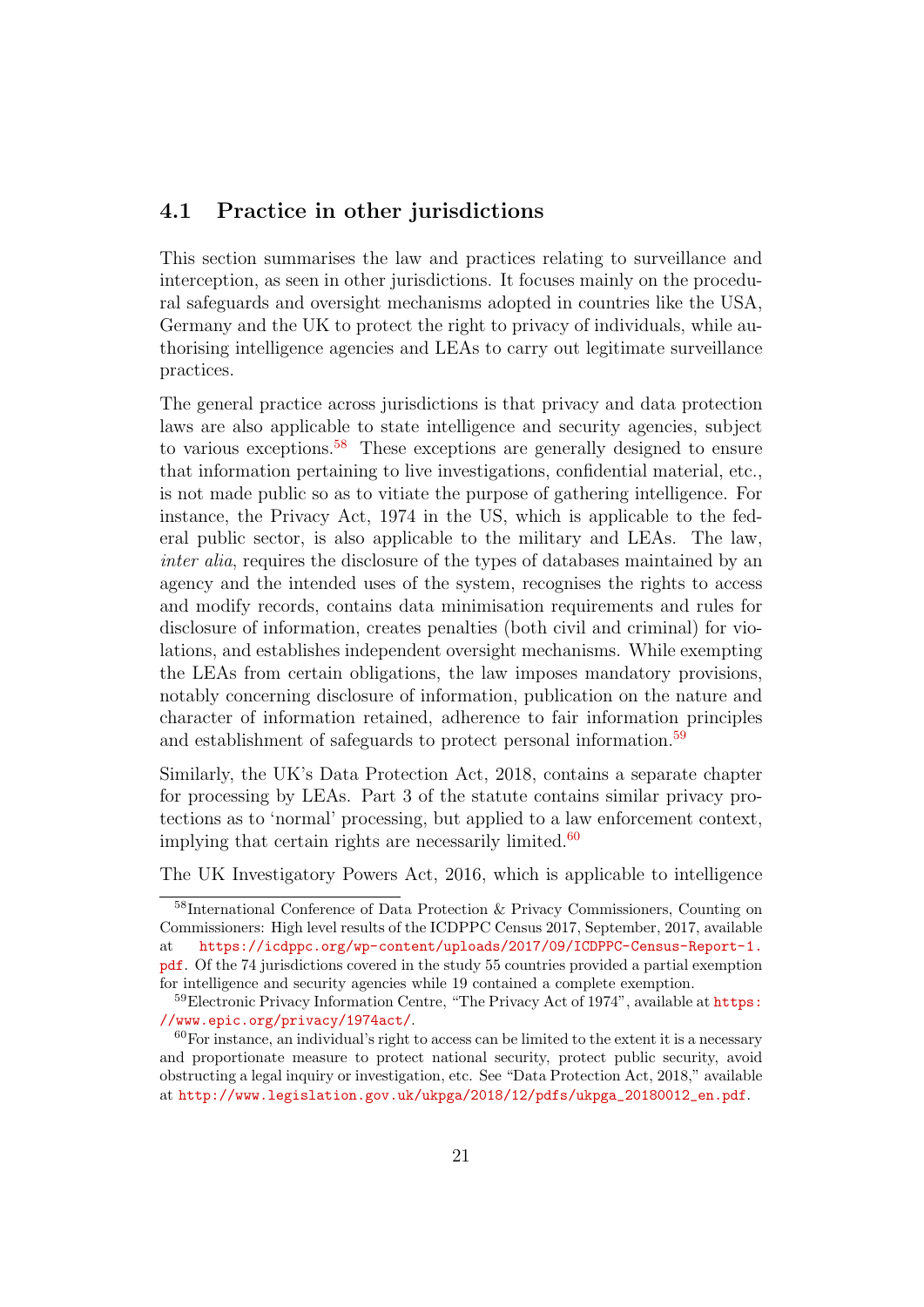agencies also contains similar principles, for instance, requiring data gathering to be necessary and proportionate and for data not to be retained for longer than necessary.<sup>[61](#page-21-1)</sup>

The referenced countries have also prescribed procedures for the maintenance and disposal of records (or principles related thereto). For example, in the US, the Law Enforcement Records Retention Schedule prepared by the Secretary of State has prescribed specific retention schedules for data of different types collected by LEAs, as well as methods for archiving and destruction of such information. $62$ 

#### <span id="page-21-0"></span>4.2 Judicial oversight

Having an independent approval and oversight mechanism for the conduct of surveillance activities by intelligence agencies and LEAs is one of the basic requirements of a balanced surveillance framework. The oversight mechanisms adopted for this purpose often require prior judicial approval to authorise the surveillance, which is considered to be an essential requirement by many privacy advocates.[63](#page-21-3)

To take a few examples, Canada has a system of specially designated judges in the Federal Court to approve warrants requested by the Canadian Security Intelligence Service  $(CSIS)$ .<sup>[64](#page-21-4)</sup> In Australia, warrants are required to access content of messages in transit and in storage, while access to metadata relat-ing to use of communications services does not require a warrant.<sup>[65](#page-21-5)</sup> The US also requires intelligence and law enforcement agencies to obtain warrants, subpoenas and other court orders in order to conduct domestic surveillance activities.[66](#page-21-6)

<span id="page-21-1"></span> $61$ See for instance, Sections 87 and 150 of the Investigatory Powers Act, 2016, pertaining to data retention by intelligence agencies.

<span id="page-21-2"></span><sup>62</sup>Office of the Secretary of State, "Law Enforcement Records Retention Schedule Version 7.2", January 2017, available at [https://www.sos.wa.gov/\\_assets/](https://www.sos.wa.gov/_assets/archives/recordsmanagement/law-enforcement-records-retention-schedule-v.7.2-(january-2017).pdf) [archives/recordsmanagement/law-enforcement-records-retention-schedule-v.](https://www.sos.wa.gov/_assets/archives/recordsmanagement/law-enforcement-records-retention-schedule-v.7.2-(january-2017).pdf) [7.2-\(january-2017\).pdf](https://www.sos.wa.gov/_assets/archives/recordsmanagement/law-enforcement-records-retention-schedule-v.7.2-(january-2017).pdf).

<span id="page-21-3"></span><sup>63</sup>Necessary and Proportionate, "Global Legal Analysis", [https://](https://necessaryandproportionate.org/global-legal-analysis) [necessaryandproportionate.org/global-legal-analysis](https://necessaryandproportionate.org/global-legal-analysis).

<span id="page-21-4"></span><sup>64</sup>Part II of the Canadian Security Intelligence Service Act, 1985 deals with "judicial control" on the procedures for application for warrant.

<span id="page-21-5"></span><sup>65</sup>Part 2-2 and 2-5 of the Australian Telecommunications (Interception and Access) Act, 1979.

<span id="page-21-6"></span><sup>66</sup>See Sections 2516-2518 of the Electronic Communication Privacy Act of 1986, 18 USC 2510-22.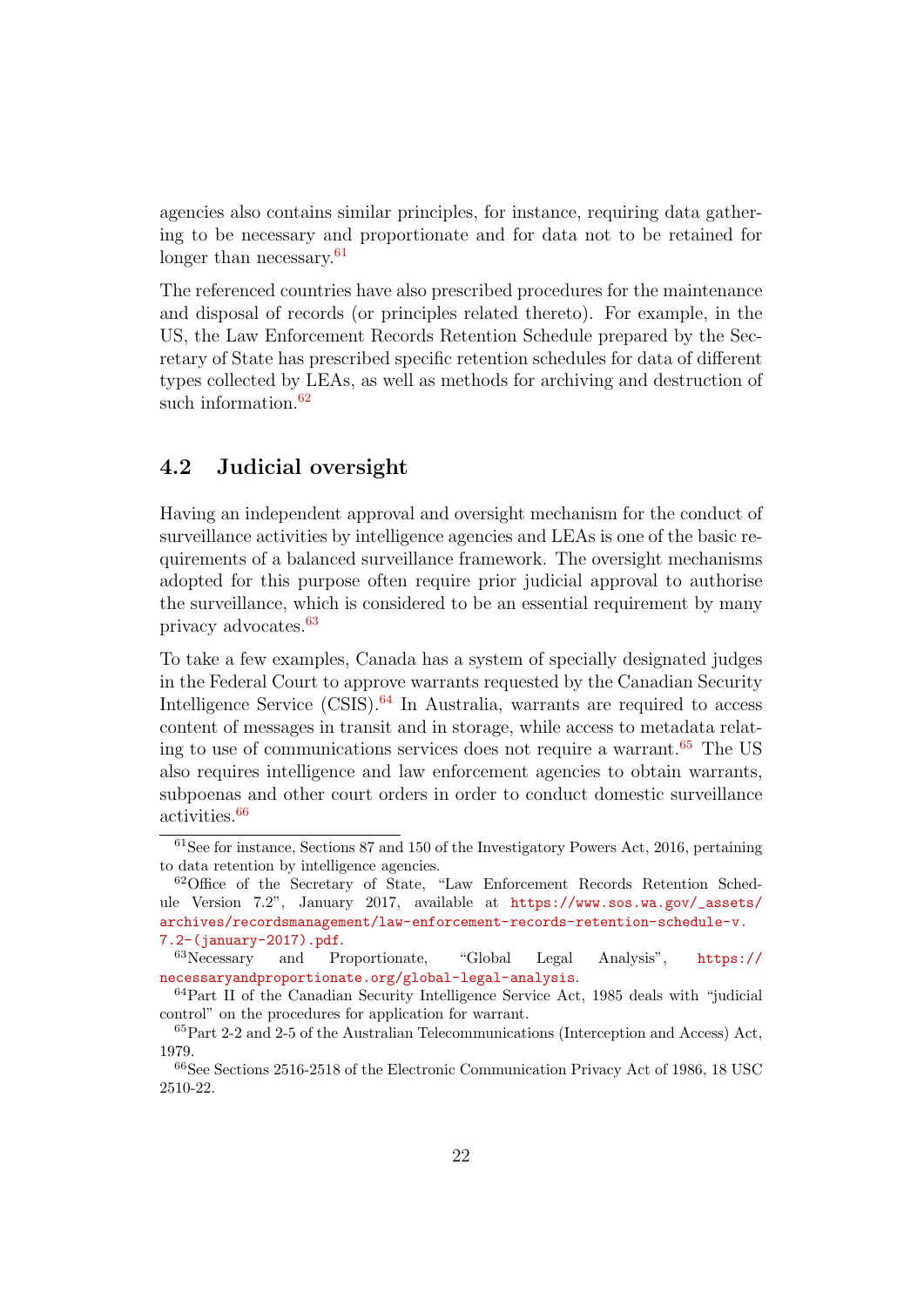Foreign intelligence gathering in the US is governed by the Foreign Intelligence Surveillance Act, which has created special courts for granting orders to conduct foreign intelligence investigations.<sup>[67](#page-22-0)</sup> Similarly, New Zealand has also drawn a distinction in the approval process for its own citizens and residents and foreign subjects. In case of the former, a Commissioner of Intelligence Warrants, who must be a former High Court judge, has joint responsibility with the authorising minister to issue the warrants, while in the latter case the authority lies solely with the authorising minister. $68$ 

Some countries have also drawn a distinction in the approval processes applicable to intelligence agencies and general LEAs. In Germany, the G-10 Commission, consisting of four members appointed by the German Federal Parliament, is responsible for approving surveillance measures by intelligence agencies. LEAs, on the other hand, require court orders to intercept communications although in cases of imminent danger the interception of communications may be also ordered by the public prosecutor's office. Such administrative interception orders expire within three days unless they are confirmed by a court.<sup>[69](#page-22-2)</sup>

Similar to the current laws in India, the Regulation of Investigatory Powers Act, 2000 in UK also authorised the Secretary of State to issue warrants of interception based on requests made by intelligence agencies. As a result, a majority of the surveillance decisions were made without either prior judicial authorisation or effective judicial oversight on an ex post facto basis.[70](#page-22-3) The UK has since moved away from this system by enacting the Investigatory Powers Act, 2016 (IPA), which created the Investigatory Powers Commissioner's Office. The IPA has strengthen the approval process under the old law by introducing a "double lock" system under which the warrant issued by the Secretary of State is also subject to review by a Judicial Commissioner (part of the IPC's office) before it comes into effect.<sup>[71](#page-22-4)</sup>

<span id="page-22-1"></span><span id="page-22-0"></span><sup>67</sup>Foreign Intelligence Surveillance Act, 1978, 50 USC 1803-1805.

<sup>68</sup>See Sections 52-84 and Sections 112-117 of the New Zealand Intelligence and Security Act, 2017.

<span id="page-22-2"></span><sup>69</sup>Sec. 100b para. 1 of the German Code of Criminal Procedure.

<span id="page-22-4"></span><span id="page-22-3"></span><sup>70</sup>Global Legal Analysis, supra note 63.

<sup>71</sup>See Sections 19 and 23 of the Investigatory Powers Act, 2016 and Investigatory Powers Commissioner's Office, "What we do", available at <https://ipco.org.uk/default.aspx>.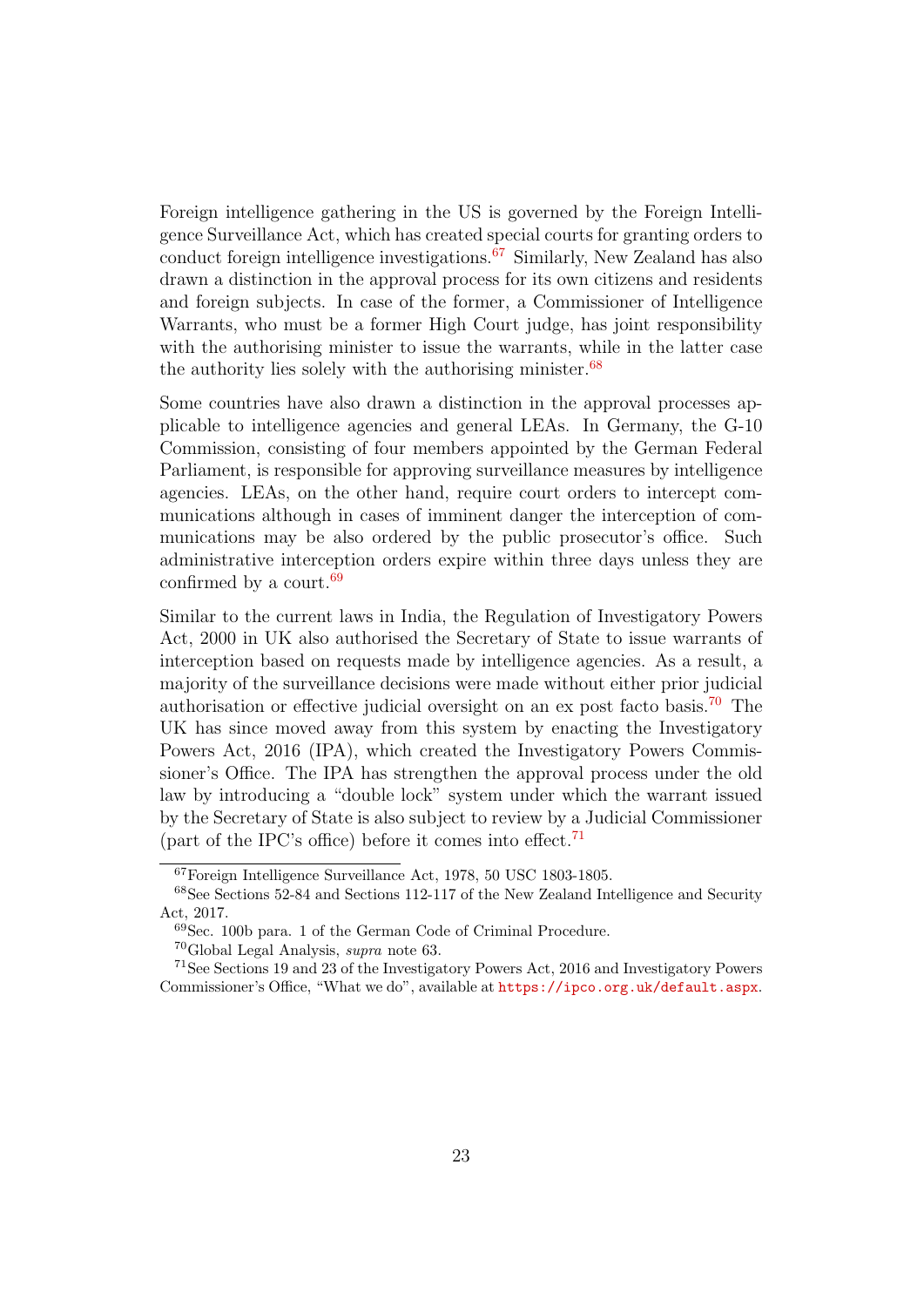#### <span id="page-23-0"></span>4.3 Reporting and transparency

The absence of transparency concerning surveillance activities prevents meaningful oversight of the actions of executive agencies,<sup> $72$ </sup> and it militates against the system of checks and balances inherent in India's constitutional make-up. Democracy entails permitting citizens, whether through their representatives or otherwise, to assess whether surveillance techniques are being used appropriately and in accordance with prescribed norms.[73](#page-23-2)

This implies that no surveillance should be carried out without some form of transparency sufficient to enable a check on whether principles of necessity, proportionality and adherence to due process (as required by Puttaswamy), are being followed by the LEAs. While certain information about surveillance systems may need to remain secret from the common man, this should not in itself lead to the unaccountable use of power in any circumstances.

Transparency and reporting requirements may be broadly segregated, based on the LEA or type of information concerned, into five categories:

- Information provided directly to the public: For instance, access requests fulfilled by LEAs under data protection  $\text{laws}^{74}$  $\text{laws}^{74}$  $\text{laws}^{74}$  or aggregated statistics published suo moto or permitted to be published by telecom and other service providers.[75](#page-23-4)
- Information provided to institutions of democratic control: Such bodies usually have a free hand in so far as their oversight role is concerned. For instance, the US Congress and its committees have complete authority over all federal LEAs and intelligence services, with no statutory bars on what information they can access.[76](#page-23-5) Similarly, the Germany parliament contains a panel known as the Kontrollgremiumgesetz, which is required to inter alia be informed of the general activities of intelligence agencies as well as events of particular importance. The reporting requirements are not restricted to post facto

<span id="page-23-1"></span><sup>72</sup>Global Legal Analysis, supra note 63.

<span id="page-23-3"></span><span id="page-23-2"></span> $73$   $Id.$ 

<sup>74</sup>As discussed previously, these requirements may have limitations compared to access requests made to normal data controllers.

<span id="page-23-4"></span><sup>75</sup>For instance, many major technology companies such as Google and Facebook, etc., publish aggregated statistics as part of their transparency procedures. Reporting is however subject to statutory requirements and court orders.

<span id="page-23-5"></span><sup>76</sup>Cat Barker et al, "Oversight of intelligence agencies: a comparison of the Five Eyes nations", Parliament of Australia, 2017, available at [https:](https://www.aph.gov.au/About_Parliament/Parliamentary_Departments/Parliamentary_Library/pubs/rp/rp1718/OversightIntelligenceAgencies) [//www.aph.gov.au/About\\_Parliament/Parliamentary\\_Departments/Parliamentary\\_](https://www.aph.gov.au/About_Parliament/Parliamentary_Departments/Parliamentary_Library/pubs/rp/rp1718/OversightIntelligenceAgencies) [Library/pubs/rp/rp1718/OversightIntelligenceAgencies](https://www.aph.gov.au/About_Parliament/Parliamentary_Departments/Parliamentary_Library/pubs/rp/rp1718/OversightIntelligenceAgencies).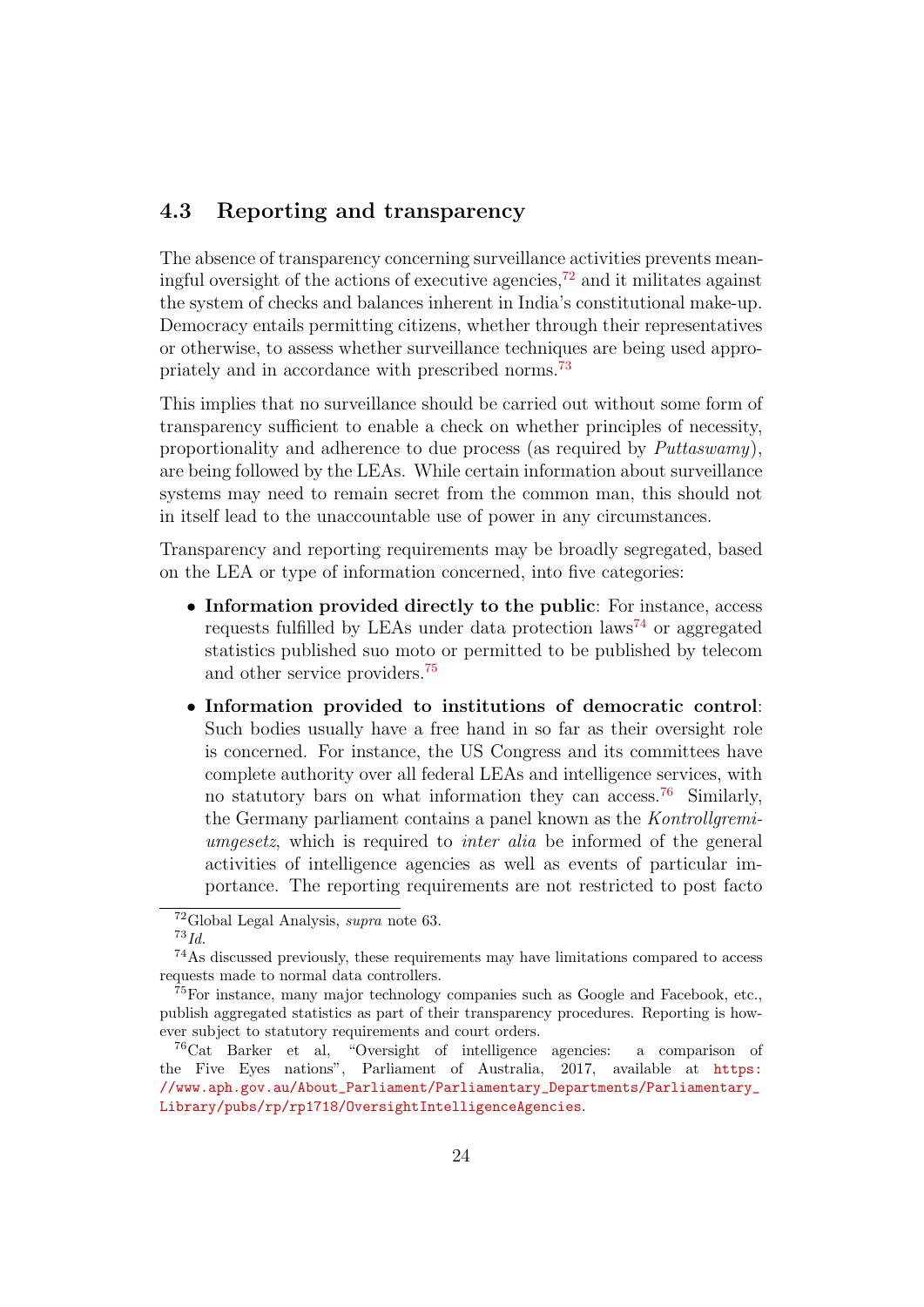reports and the panel has complete access to files and documents of intelligence services. The panel may also compel the government to produce any relevant information it may wish to examine.[77](#page-24-0) LEAs are also answerable to the executive. Notably, the Federal Intelligence Services Act requires mandatory reporting by intelligence agencies to the Federal Chancellery.[78](#page-24-1)

The UK utilises an independant parliamentary authority, the Intelligence and Security Committee, which operates under a memorandum of understanding signed with the Prime Minister. The Committee produces an annual report as well as reports on specific investigations (it may also submit secret reports to the Prime Minister).<sup>[79](#page-24-2)</sup>

• Independent regulators: These may range from data protection authorities (as in Germany and the UK, though their mandate may be limited when it comes to LEA and intelligence agencies) to specific statutory authorities tasked with overview of LEAs/intelligence agencies. To take a few examples, the UK empowers the Office of the Investigatory Powers Commissioner to review, audit, inspect and investigate activities of all LEAs and intelligence agencies. $80$  The US, has in place the President's Intelligence Advisory Board and the Pri-vacy and Civil Liberties Oversight Board<sup>[81](#page-24-4)</sup> (as well as independant commissions appointed by congress) to ensure intelligence agencies adhere to constitutional norms, while in Germany, specific authorities are tasked with overview of intelligence agencies (for instance, the G-10 Commission mentioned previously).[82](#page-24-5)

<span id="page-24-0"></span><sup>77</sup>See the German Control Panel Act of 2009 (Law on the parliamentary control of Federal intelligence service (Kontrollgremiumgesetz ).

<span id="page-24-1"></span><sup>78</sup>Jenny Gesley, "Foreign Intelligence Gathering Laws: Germany", Library of Congress, September 27, 2016, available at [https://www.loc.gov/law/help/](https://www.loc.gov/law/help/intelligence-activities/germany.php) [intelligence-activities/germany.php](https://www.loc.gov/law/help/intelligence-activities/germany.php).

<span id="page-24-2"></span><sup>79</sup>Intelligence and Security Committee of Parliament, "About the Committee", available at <http://isc.independent.gov.uk/>, and Sections 2, 3, and Schedule I of the Justice and Security Act, 2013.

<span id="page-24-3"></span><sup>80</sup>See Sections 227 and 229 of the Investigatory Powers Act, 2016, and Investigatory Powers Commissioner's Office, "What we do", August 30, 2017, available at [https://](https://www.ipco.org.uk/) [www.ipco.org.uk/](https://www.ipco.org.uk/).

<span id="page-24-4"></span><sup>81</sup>The Privacy and Civil Liberties Oversight Board, "History and Mission", available at <https://www.pclob.gov/about/> and the White House of Barack Obama, "President's Intelligence Advisory Board and Intelligence Oversight Board", available at [https://](https://obamawhitehouse.archives.gov/administration/eop/piab) [obamawhitehouse.archives.gov/administration/eop/piab](https://obamawhitehouse.archives.gov/administration/eop/piab).

<span id="page-24-5"></span><sup>82</sup>Bundesnachrichtendienst "G10 Commission", available at [http://www.bnd.bund.](http://www.bnd.bund.de/EN/Scope_of_Work/Supervision_and_Control/G10_Commission/G10_Commission_node.html) [de/EN/Scope\\_of\\_Work/Supervision\\_and\\_Control/G10\\_Commission/G10\\_Commission\\_](http://www.bnd.bund.de/EN/Scope_of_Work/Supervision_and_Control/G10_Commission/G10_Commission_node.html) [node.html](http://www.bnd.bund.de/EN/Scope_of_Work/Supervision_and_Control/G10_Commission/G10_Commission_node.html).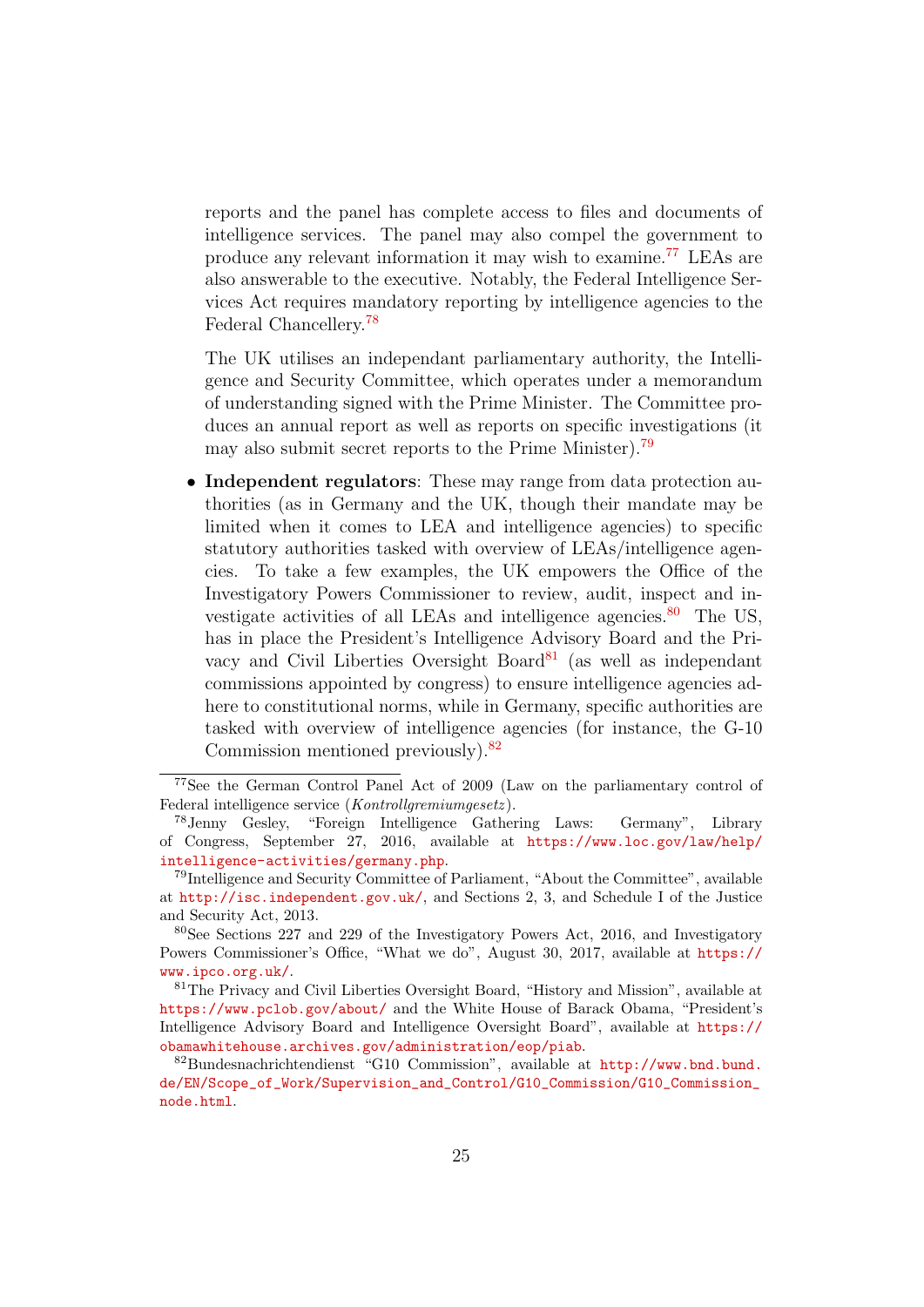• Executive/administrative authorities: Countries often have multiple layers of executive and administrative oversight for both LEAs and intelligence services. In Germany, the Federal Intelligence Services Act requires mandatory reporting by intelligence agencies to the Federal Chancellery, while Section 100b of the Criminal Code requires mandatory reporting by LEAs to submit annual reports to the Federal Office of Justice.<sup>[83](#page-25-0)</sup>

In the US, intelligence activities are overseen by Inspector Generals, who are answerable directly to Congress. These officials are empowered to inter alia audit, investigate, and review the practices of specific federal LEAs, while the Office of the Inspector General of the Intelligence Community (IGIC) has cross agency jurisdiction. The Office of the Federal Director of National Intelligence (which falls under the IGIC) also contains a separate office of Civil Liberties, Privacy and Transparency.[84](#page-25-1)

• Judicial authorities: As discussed in the previous section, most countries have in place judicial oversight mechanisms - which may therefore involve public scrutiny (though such scrutiny is usually restricted to LEAs and does not extend to intelligence agencies).<sup>[85](#page-25-2)</sup>

Importantly, these bodies are able to: (a) scrutinise in some detail, the workings of the LEAs and intelligence agencies (thereby ensuring an application of mind and an adherence to privacy norms), and (b) ensure a measure of public accountability over not just the LEAs/intelligence agencies, but also their own monitoring activities. To illustrate, Section 100b of the German Code of Criminal Procedure requires the Federal Office of Justice to publish reports indicating the number of surveillance proceedings (by LEAs), number

<span id="page-25-0"></span><sup>83</sup>Bundesnachrichtendienst, "Federal Intelligence Service Act", available at [http://www.bnd.bund.de/EN/Scope\\_of\\_Work/Supervision\\_and\\_Control/Federal\\_](http://www.bnd.bund.de/EN/Scope_of_Work/Supervision_and_Control/Federal_Intelligence_Service_Act/Federal_Intelligence_Service_Act_node.html) [Intelligence\\_Service\\_Act/Federal\\_Intelligence\\_Service\\_Act\\_node.html](http://www.bnd.bund.de/EN/Scope_of_Work/Supervision_and_Control/Federal_Intelligence_Service_Act/Federal_Intelligence_Service_Act_node.html)

and the Germany Code of Criminal Procedure, 1987, available at [https:](https://www.gesetze-im-internet.de/englisch_stpo/englisch_stpo.html) [//www.gesetze-im-internet.de/englisch\\_stpo/englisch\\_stpo.html](https://www.gesetze-im-internet.de/englisch_stpo/englisch_stpo.html).

<span id="page-25-1"></span><sup>84</sup>Office of the Director of National Intelligence, "Office of the Intelligence Community Inspector General - What we do", [https://www.dni.gov/index.php/who-we-are/](https://www.dni.gov/index.php/who-we-are/organizations/ic-ig/ic-ig-what-we-do) [organizations/ic-ig/ic-ig-what-we-do](https://www.dni.gov/index.php/who-we-are/organizations/ic-ig/ic-ig-what-we-do) and Wendy Ginsberg and Michael Greene, "Federal Inspectors General: History, Characteristics, and Recent Congressional Actions", Congressional Research Service, December 8, 2014, <https://bit.ly/2KmTj7g>.

<span id="page-25-2"></span><sup>85</sup>By way of example, proceedings of the American FISA Court are generally kept secret, though the matter is currently under legal challenge. Niki Anderson and Lorenzo Arvantis, "Law clinic pushes for FISA Court transparency", Yale Daily News, February 27, 2018, [https://yaledailynews.com/blog/2018/02/27/](https://yaledailynews.com/blog/2018/02/27/law-clinic-pushes-for-fisa-court-transparency/) [law-clinic-pushes-for-fisa-court-transparency/](https://yaledailynews.com/blog/2018/02/27/law-clinic-pushes-for-fisa-court-transparency/).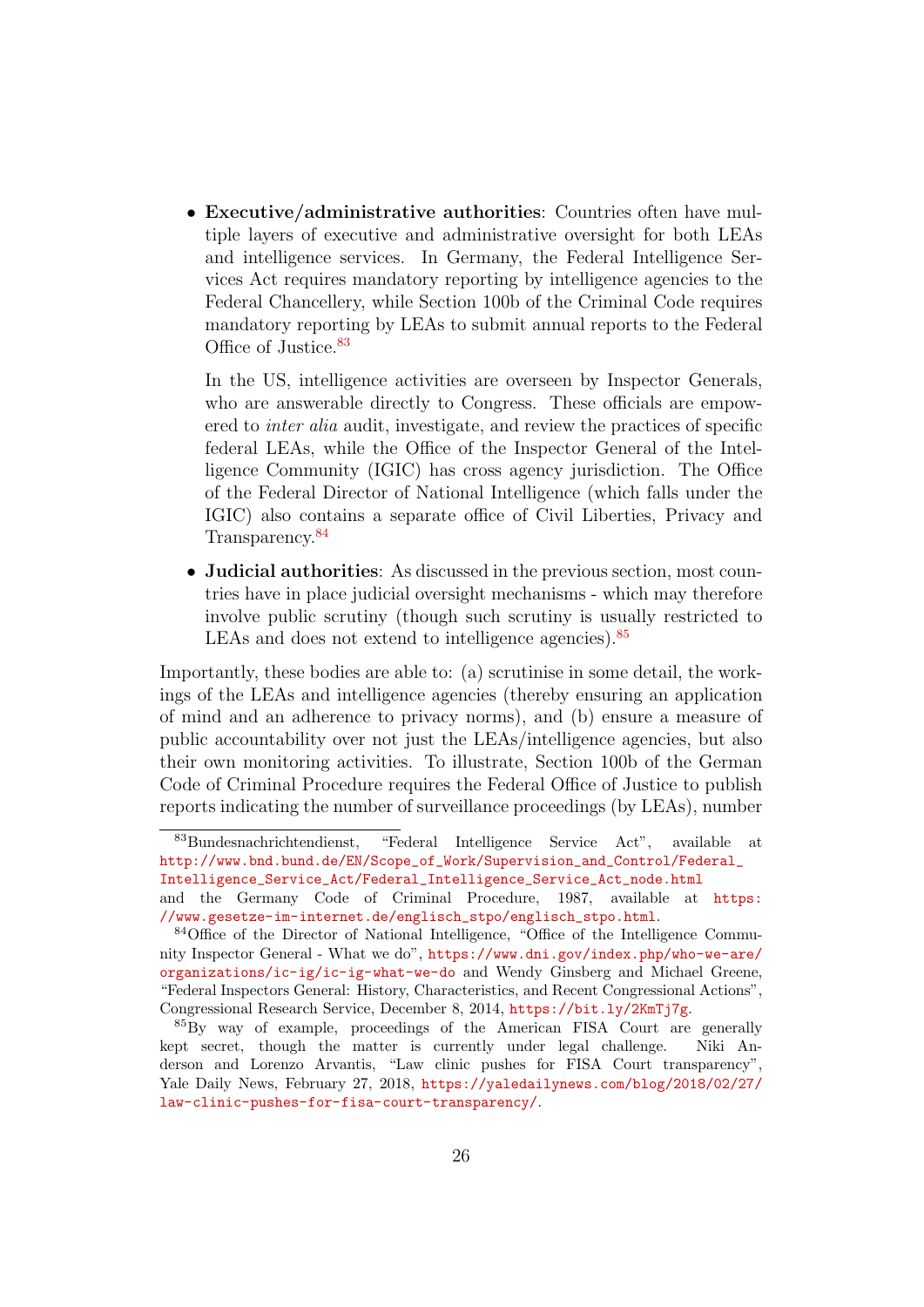of initial and follow up orders, types of communication which are surveilled, etc. Similarly, the German Kontrollgremiumgesetz produces annual reports detailing both its and the activities of intelligence agencies.

Separately, ensuring transparency and accountability of LEAs/intelligence agencies may also necessitate a review of various other laws that implicate privacy and data protection - for instance laws pertaining to whistleblower protection, right to information and access to confidential documents / official secrets.<sup>[86](#page-26-0)</sup>

Given the need to ensure that those within LEAs who expose illegalities or divergences from due process are adequately protected, it may not be prudent to grant general exemptions to matters related to sovereignty or strategic interests of the state, etc, in whistleblower related laws. It may in fact be appropriate to create separate mechanisms for whistleblowing in such contexts.[87](#page-26-1) Similar nuanced exemptions should also be crafted in right to information laws. This is the extant practice in countries such as Germany, UK and US, where the relevant freedom of information laws do not provide for blanket exemptions for LEAs. The sensitive nature of much of the material dealt with by these entities does however imply that exceptions and exclusions are in place to ensure no active investigations or security assets are impacted.[88](#page-26-2)

<span id="page-26-0"></span><sup>86</sup>The US permits citizens to request review of specific documents for declassification and release under Executive Orders 13526.

<span id="page-26-1"></span><sup>87</sup>For instance, the US has implemented separate whistleblower protections for intelligence agency related whistleblowing so as to ensure protection from the normal federal agencies under Presidential Policy Directive 19 and Intelligence Community Directive 120. These procedures ensure a measure of confidentiality even in disclosure of the information and enhance protection for the whistleblower. See General of National Intelligence, "What are my IC protections", <https://www.dni.gov/ICIG-Whistleblower/protected.html>.

<span id="page-26-2"></span><sup>88</sup>The UK's Freedom of Information Act, 2000, which is applicable to LEAs and armed forces but not intelligence agencies, contains 23 exemptions. Section 30 exempts certain information from disclosure if used in connection with investigation of offences by public authorities, while Section 31 contains specific exemptions for law enforcement purposes and limits the disclosure of information that could prejudice detection of a crime, apprehension or prosecution of offenders, operation of immigration controls, maintainance of order in prisons, etc. Germany's Federal Act Governing Access to Information Held by the Federal Government, 2005, (*Informationsfreiheitsgesetz*) applies to LEAs but bars disclosure of information where it may have detrimental effects on international relations, military and other security interests of the armed forces, internal or external security interests, etc.; the American Freedom of Information Act, 1967, also does not contain blanket exceptions for LEAs.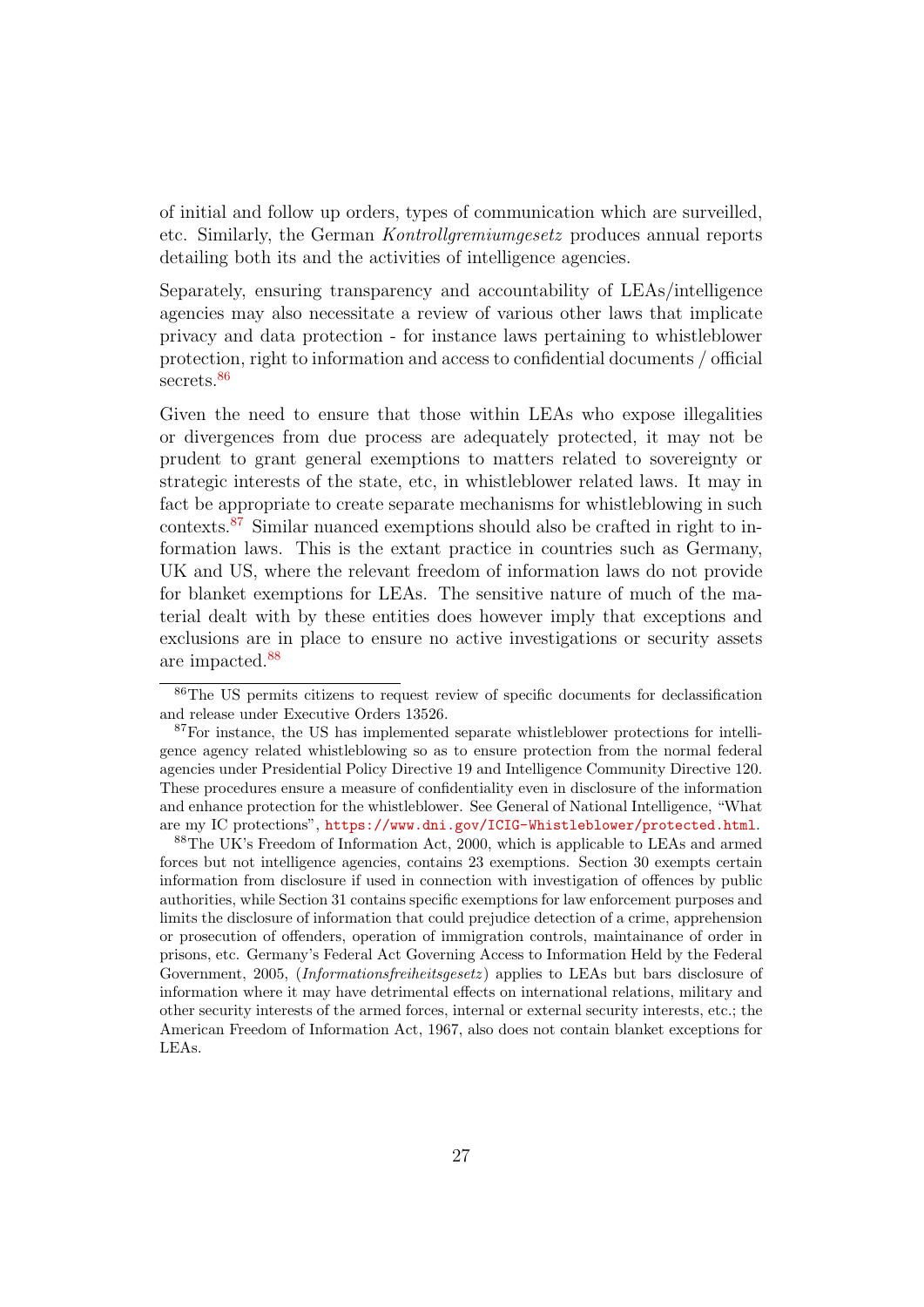#### <span id="page-27-0"></span>4.4 Other organisational safeguards

The US, Germany and the UK have also implemented various administrative and technical safeguards to ensure adherence to privacy norms. Notably, all these countries require LEAs and intelligence agencies to have in place privacy and/or ethics officers to ensure respect for civil liberties in the day to day conduct of activities. For instance, the CIA's Office of Privacy and Civil Liberties (OPCL) provides privacy and civil liberties guidance and training to officials. Similar offices exist for agencies such as the NSA and FBI.<sup>[89](#page-27-2)</sup>

In the UK, LEAs contain independent officials within the organisations who are tasked with scrutinising all surveillance requests to ensure the action is necessary and proportionate and that no less intrusive means can be adopted to achieve the same ends. These authorisations are available for scrutiny by the judicial commissioners appointed under the Regulation of Investigatory Powers Act, 2016.<sup>[90](#page-27-3)</sup>

Intelligence agencies may also be required to implement various technical and legal measures to ensure citizens are not caught up in bulk surveillance of foreign intelligence. To illustrate, certain procedures such as masking techniques can be used to ensure that domestic citizens are not caught up in surveillance of foreigners.<sup>[91](#page-27-4)</sup>

#### <span id="page-27-1"></span>4.5 Notice to the data subject

A common view on surveillance has been that the very nature and logic of secret surveillance implies that it has to be conducted without the knowledge of the concerned individual and therefore sufficient protections and guarantees to safeguard the individual's rights need to be built in through other mech-

<span id="page-27-2"></span><sup>89</sup> Central Intelligence Agency, "Privacy and Civil Liberties at CIA", January 18, 2017, available at <https://www.cia.gov/about-cia/privacy-and-civil-liberties>; Office of the Director of National Intelligence, Office of Civil Liberties, Privacy and Transparency, "Protecting US Person Identities in Disseminations under the Foreign Intelligence Services Act", November 2017, available at <https://bit.ly/2KpkBKb>.

<span id="page-27-3"></span><sup>90</sup>MI5 Security Service, "Law and Governance", available at [https://www.mi5.gov.](https://www.mi5.gov.uk/law-and-governance) [uk/law-and-governance](https://www.mi5.gov.uk/law-and-governance).

<span id="page-27-4"></span><sup>91</sup>Rebecca J Richards, "Review of US Person Privacy Protections in the Production and Dissemination of Serialised Intelligence Reports Derived from Signals Intelligence Acquired Pursuant to Title I and Section 702 of the Foreign Intelligence Surveillance Act", NSA Civil Liberties and Privacy Office, October 11, 2017, available at [https://www.nsa.gov/about/civil-liberties/reports/assets/files/](https://www.nsa.gov/about/civil-liberties/reports/assets/files/20171011-nsa-clpo-dissemination-report.pdf) [20171011-nsa-clpo-dissemination-report.pdf](https://www.nsa.gov/about/civil-liberties/reports/assets/files/20171011-nsa-clpo-dissemination-report.pdf).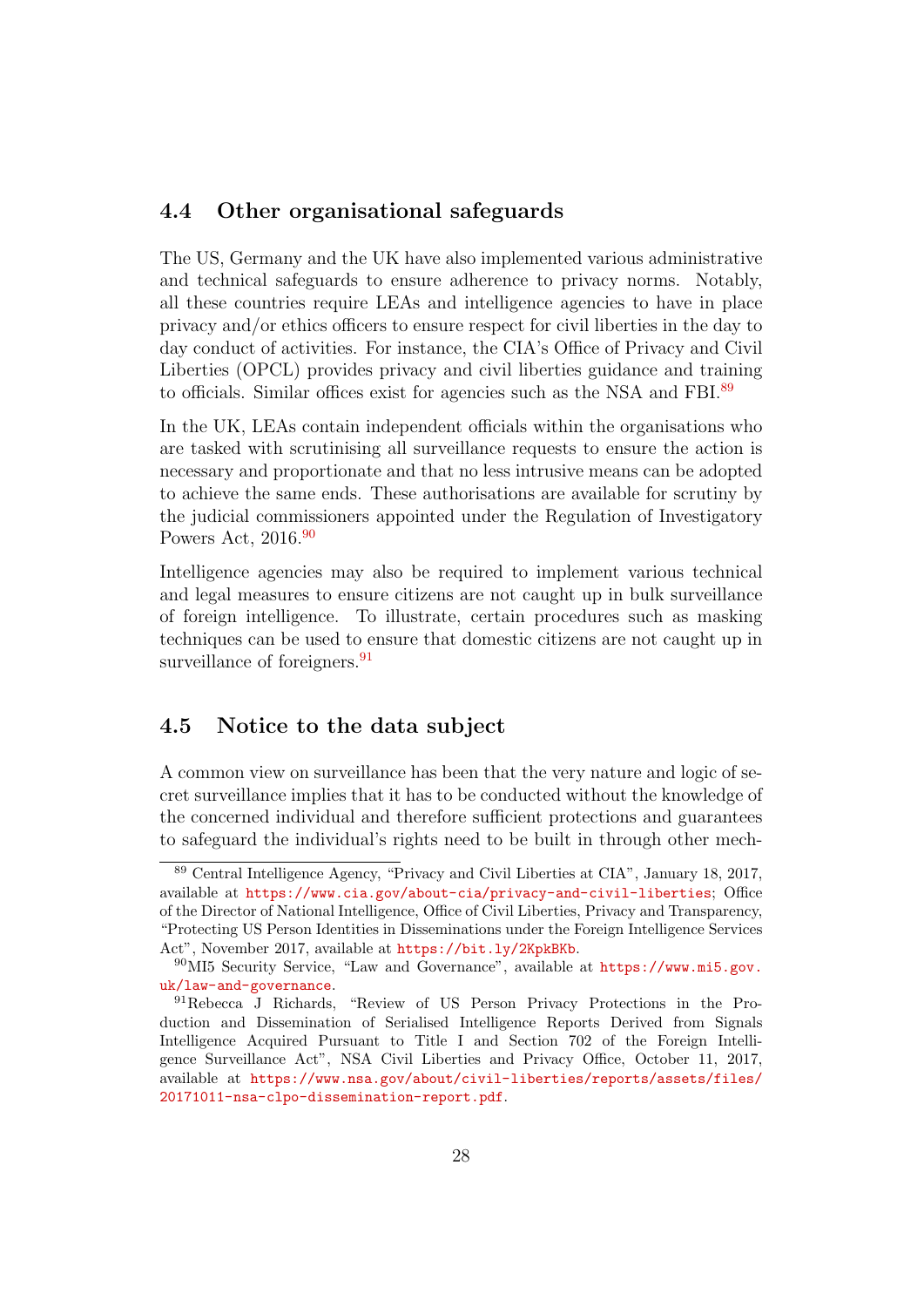anisms.<sup>[92](#page-28-0)</sup> There are, however, several jurisdictions that make it mandatory to provide notice of surveillance to the data subject, particularly if criminal proceedings are to be initiated based on the collected information. In Canada, for instance, the Criminal Code provides that if the interception relates to an offence for which proceedings may be commenced by the Attorney General of Canada, the person is entitled to receive written notice of the interception within 90 days. The period of 90 days may be extended under specified circumstances.<sup>[93](#page-28-1)</sup> In 2011, the Belgium Constitutional Court found a provision which stated that a person, who has been subjected to a secret intelligence method like tapping or secret house searches, is only informed afterwards 'on request', to be contrary to the human rights enshrined in the Belgian Constitution and the European Convention on Human Rights. The court held that "By not notifying the citizens, every possibility to effective supervision and subsequent legality control would be excluded."<sup>[94](#page-28-2)</sup>

The law in Germany also requires that the affected data subjects should be notified after completion of surveillance measures authorised by the G-10 Commission. Such notification is not required in circumstances where it would endanger the purpose of surveillance or create a disadvantage for Germany or one of its federal states. Similar provisions are also applicable to surveillance measures undertaken by LEAs. Austria also requires that data subjects have to be notified in case they have been the subject of lawful interception.[95](#page-28-3)

In a challenge relating to the Bulgarian Special Surveillance Means Act, the European Court of Human Rights held that "as soon as notification can be made without jeopardising the purpose of the surveillance after its termination, information should be provided to the persons concerned".  $96$  The Court, however, stopped short of finding that notification was a necessary requirement of surveillance laws in general.[97](#page-28-5)

<span id="page-28-0"></span> $92$  Klass v. Germany, A 28 (1978), 2 EHRR 214.

<span id="page-28-2"></span><span id="page-28-1"></span><sup>93</sup>Criminal Code RSC 1985, c.C-46, Part VI, Section 196.

<sup>94</sup>Belgium Constitutional Court, Case No. 145/2011, 22 September 2011. See Paul De Hert and Fraziska Boehm, "The Rights of Notification after Surveillance is over: Ready for Recognition?", Digital Enlightenment Yearbook, 2012, available at [http://www.vub.](http://www.vub.ac.be/LSTS/pub/Dehert/408.pdf) [ac.be/LSTS/pub/Dehert/408.pdf](http://www.vub.ac.be/LSTS/pub/Dehert/408.pdf).

<span id="page-28-4"></span><span id="page-28-3"></span><sup>95</sup>See Section 139 of the Austrian Criminal Procedure Code.

<sup>96</sup>Association of European Integration and Human Rights and Ekindzhievv, Bulgaria, Application No. 62540/00, 28 June 2007.

<span id="page-28-5"></span> $97G$ lobal Legal Analysis, supra note 63.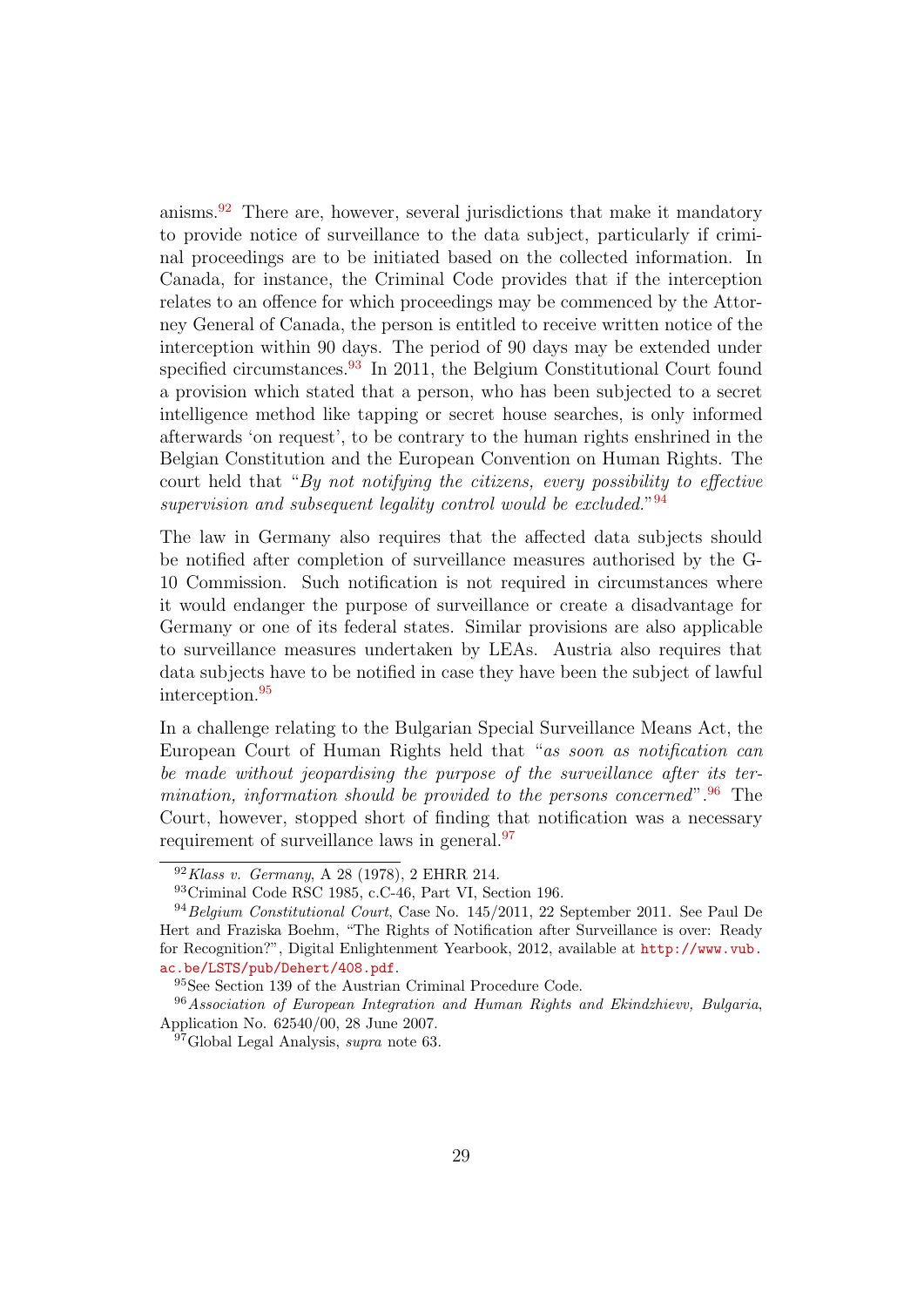#### <span id="page-29-0"></span>4.6 Redress mechanisms

The lack of notice about surveillance activities could imply that the affected persons lack the knowledge required to initiate a challenge against the surveillance proceedings or are unable to establish proper standing before a judicial/ review body. However, a number of jurisdictions have created specialised mechanisms to address these issues. In UK, the Investigatory Powers Tribunal is an independent court constituted under the Regulation of Investigatory Powers Act, 2000 to look into complaints of unlawful intrusion by public bodies, including security and intelligence agencies, the police and local authorities. A complaint can be made to the tribunal by persons who believe that there has been an interference with their privacy rights, their property or communications. The IPA, 2016 has also created a mechanism for preferring an appeal before the Court of Appeal in England and Wales or the Court of Session against any decisions of the tribunal.<sup>[98](#page-29-1)</sup>

On the issue of standing, the ECHR, in Klass v. Germany, noted that the applicants could claim to be victims of a violation of Article 8 of ECHR (Right to private life, family life, correspondence and home) without proving that they had been the concrete target of secret surveillance measures.<sup>[99](#page-29-2)</sup> In contrast, the US Supreme Court in *Clapper v.* Amnesty International<sup>[100](#page-29-3)</sup> rejected a claim by a group of attorneys and human rights, labor, legal, and media organisations on the ground that their claim was too speculative since they as the plaintiffs could not prove that the government had or would ever target someone with whom the plaintiffs regularly communicated.<sup>[101](#page-29-4)</sup>

In many cases even though the data subject may not be able to directly challenge the interception request, laws allow the entity receiving such request (such as telecom service providers or other intermediaries) to question the validity and scope of the request. Section 702 of the Foreign Intelligence Surveillance Act in the US, for instance, provides that an electronic communication service provider that receives a directive to provide any assistance or information to the Government may file a petition before the Foreign Intelligence Surveillance Court to modify or set aside such directive. In the case of

<span id="page-29-2"></span><span id="page-29-1"></span><sup>98</sup>Section 67A, IPA, 2016.

<sup>99</sup>Paul De Hert and Fraziska Boehm, "The Rights of Notification after Surveillance is over: Ready for Recognition?", Digital Enlightenment Yearbook, 2012, available at <http://www.vub.ac.be/LSTS/pub/Dehert/408.pdf>.

<span id="page-29-4"></span><span id="page-29-3"></span> $100568$  U.S. 398 (2013).

<sup>101</sup>"Standing, Surveillance, and Technology Companies", 131 Harv. L. Rev. 1742, available at [https://harvardlawreview.org/2018/04/](https://harvardlawreview.org/2018/04/standing-surveillance-and-technology-companies/) [standing-surveillance-and-technology-companies/](https://harvardlawreview.org/2018/04/standing-surveillance-and-technology-companies/).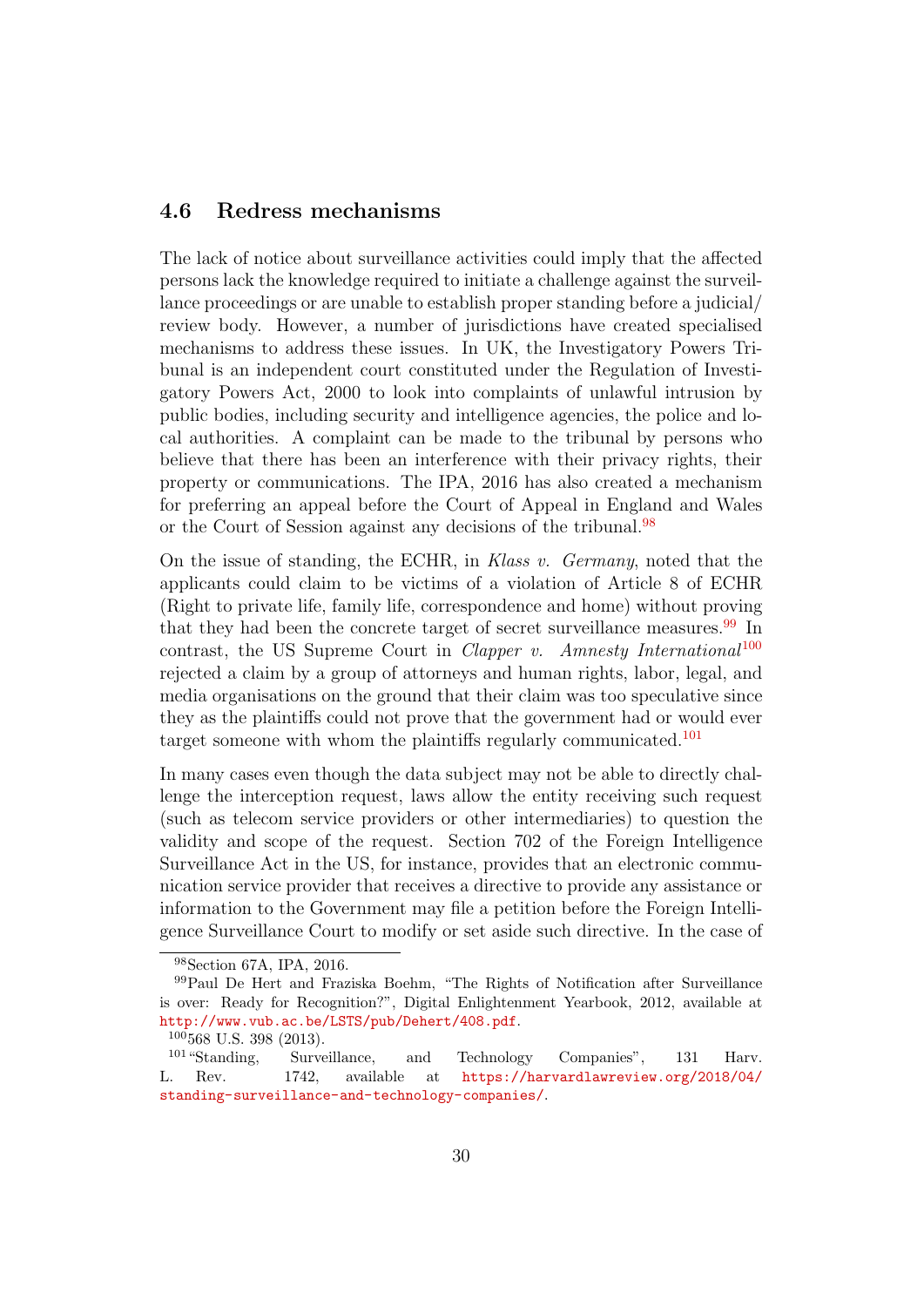In re Directives to Yahoo! Inc.,  $^{102}$  $^{102}$  $^{102}$  the US Foreign Intelligence Surveillance Court of Review allowed Yahoo Inc. to challenge the directions received by it to share information relating to its users on the ground that it was an illegal violation of the Fourth Amendment rights of its users. The case was however decided against Yahoo on its merits.<sup>[103](#page-30-3)</sup>

## <span id="page-30-0"></span>5 Key design principles for India

On mapping the legal framework and practices on surveillance in India against the Puttaswamy tests and globally recognised surveillance principles we find our current framework to be lacking in many respects. The present system is not well suited to meet the requirements of a system that guarantees a constitutional right to privacy or, for that matter, one that faces limited state capacity in carrying out effective surveillance activities. We therefore need a system that is designed in a manner where the resources of the surveillance machinery can be optimally utilised without undue infringements on the right to privacy. Addressing these issues requires both a reassessment of the current legal framework as well as a rethink of the philosophy that drives surveillance related activities by intelligence agencies and LEAs in India.

#### <span id="page-30-1"></span>5.1 A risk-based approach to surveillance

The broad path towards safeguarding civil liberties in a system with limited state capacity lies in adopting a risk-based approach to surveillance. Countries such as the US and the UK have already moved in this direction by embedding certain risk management techniques within their surveillance architecture. This approach essentially recognises that any country's resources are limited and therefore the surveillance architecture should focus on cred-ible risks, whether they be reputational or operational.<sup>[104](#page-30-4)</sup>

Apart from calibrating responses to the risk posed by different kinds of threats, this approach takes into account broader risks such as the risks to privacy and other civil liberties, reduction of international trust in domestic firms and the impacts of intelligence operations on relationships with other

<span id="page-30-2"></span><sup>102</sup>No. 08-01, 2008 WL 10632524 (FISA Ct. Rev. Aug. 22, 2008).

<span id="page-30-4"></span><span id="page-30-3"></span><sup>103</sup>"Standing, Surveillance, and Technology Companies", supra note 101.

<sup>104</sup>Hilary Tuttle, "How the NSAs first CRO is integrating risk into security management", Risk Management Magazine, available at <https://bit.ly/1lX5aw2>.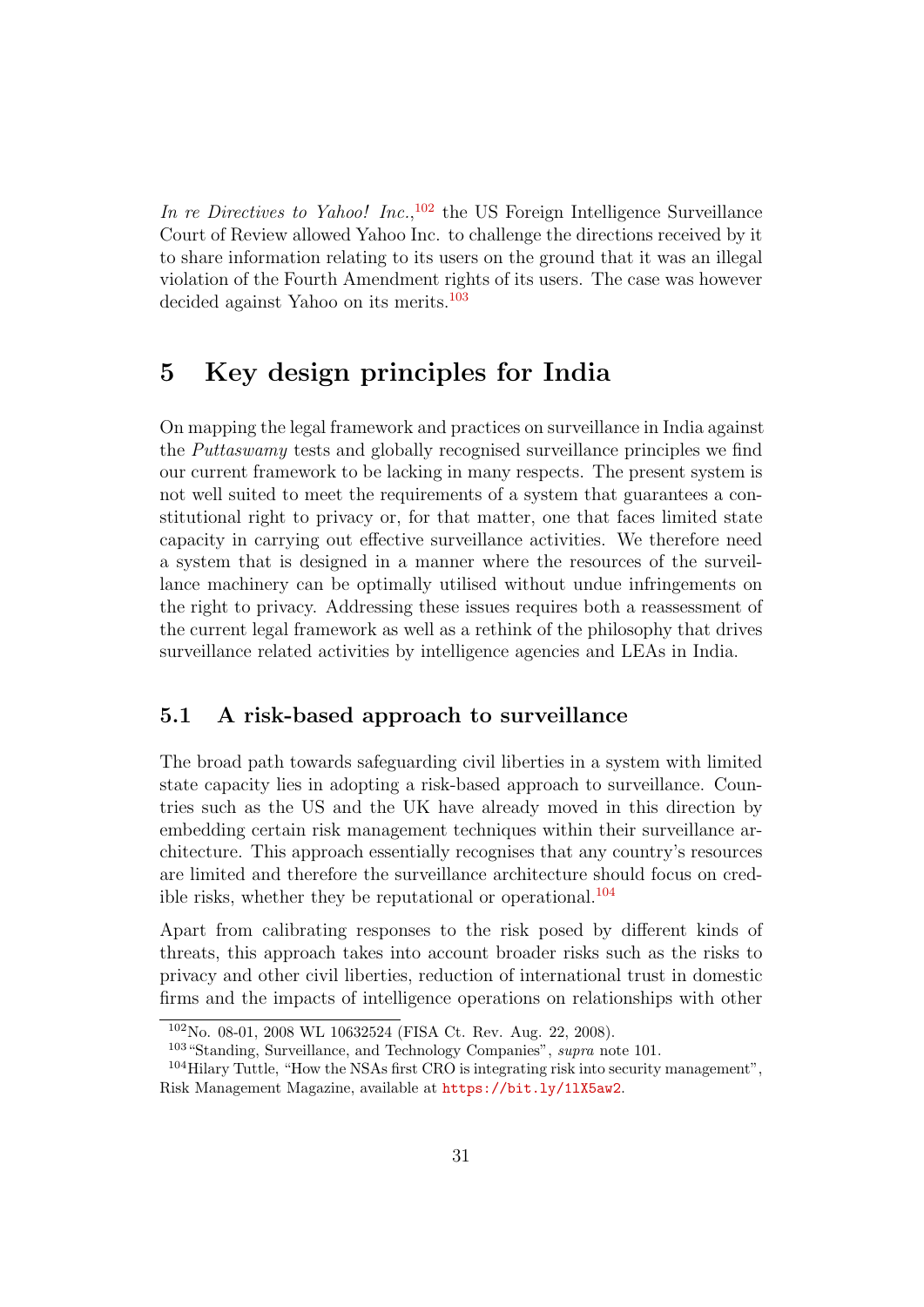countries.[105](#page-31-1) We recommend that the Indian surveillance framework should also adopt systematic risk management as a key design principle to balance national security and privacy on one hand and limited state capacity issues on the other. The report of the Srikrishna Committee has also endorsed this recommendation of having systematic risk management techniques embedded in the country's surveillance architecture.

#### <span id="page-31-0"></span>5.2 Reassessing the legal framework

India needs to build a strategic plan towards a robust legal framework governing the functioning of intelligence agencies. This requires the creation of a statutory framework governing intelligence agencies and LEAs, including their constitution, composition, powers, accountability measures and the legal processes expected to be followed by them. The report of the Srikrishna Committee recommends that the "Central Government carefully scrutinise the question of oversight of intelligence gathering and expeditiously bring in a law to this effect". It then goes on to state that although these recommendations are not directly made a part of the data protection statute proposed by the Committee, they are important for the effective implementation of data protection principles and must be urgently considered.

While a data protection law would admittedly not be an appropriate site for pursuing a comprehensive reform of intelligence agencies and LEAs, there are several critical changes that can be adopted through the data protection law as well as amendments to existing laws. The surveillance reform agenda can therefore proceed without waiting for the adoption of a comprehensive framework to govern intelligence agencies. We highlight below the specific recommendations that will help to ensure that any intrusion into an individual's right to privacy by state surveillance is in consonance with accepted principles of necessity and proportionality as affirmed by the Hon'ble Supreme Court in the Puttaswamy case. This is followed by a discussion on the recommendations of the Srikrishna Committee and extent to which they satisfy the identified objectives.

1. Prior judicial review – Present Indian laws confer wide powers on the Government machinery in terms of deciding the need for surveillance in a particular case (by intelligence agencies and LEAs), granting authorisation for surveillance requests (by the Home Secretary in the Central

<span id="page-31-1"></span><sup>105</sup>David Omand, Securing the State (2010); See also David Omand, Securing the State: A Question of Balance, available at [https://www.chathamhouse.org/sites/default/](https://www.chathamhouse.org/sites/default/files/public/Meetings/Meeting%20Transcripts/080610davidomand.pdf) [files/public/Meetings/Meeting%20Transcripts/080610davidomand.pdf](https://www.chathamhouse.org/sites/default/files/public/Meetings/Meeting%20Transcripts/080610davidomand.pdf).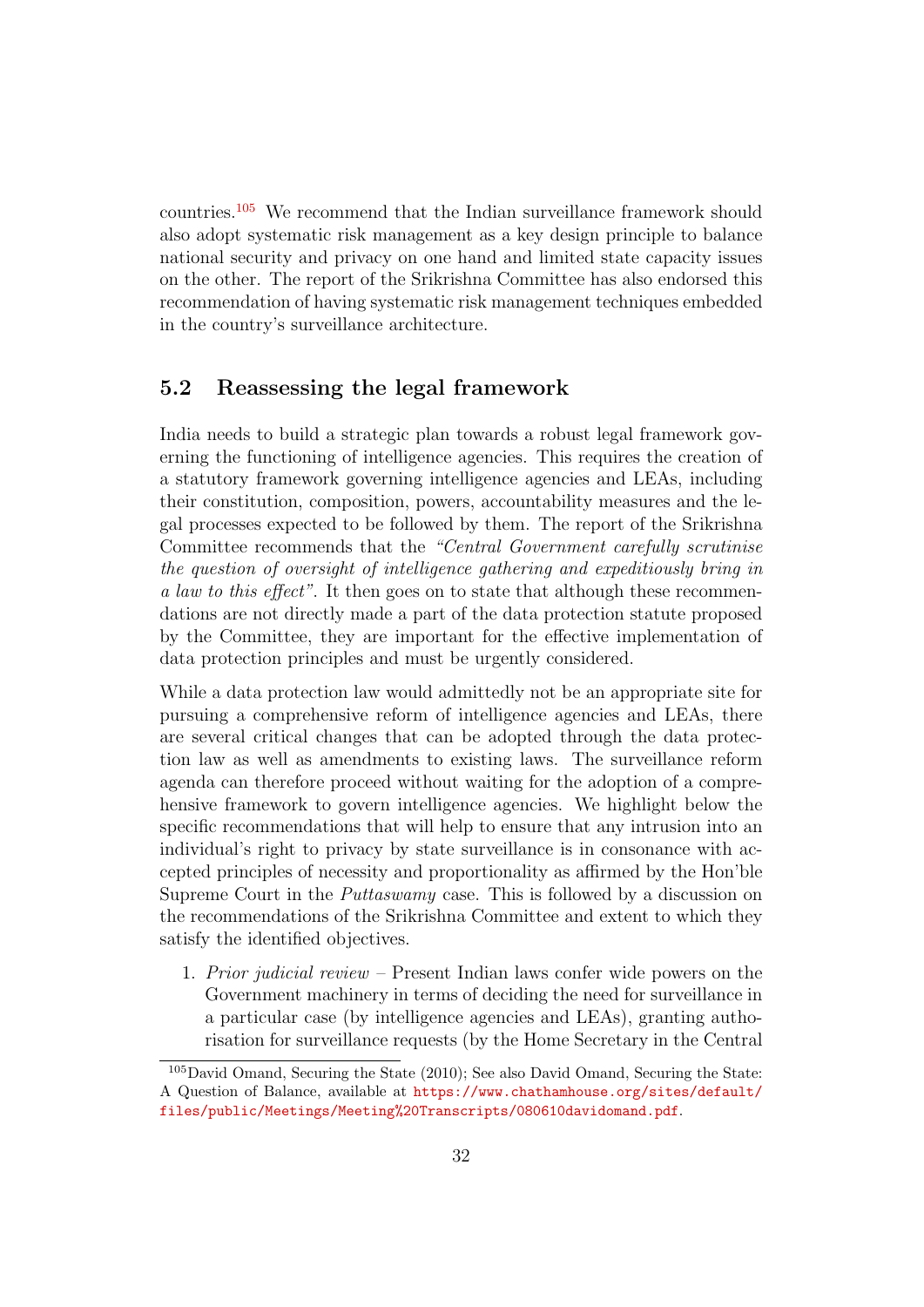and State Governments) and review of the authorisation orders (by a Review Committee consisting of members of the executive). The decision in Puttaswamy held that any intrusion by the state in an individual's privacy rights is permissible only if it is supported by a "fair, just and reasonable procedure established by law". Independent review and oversight over the surveillance process by a judicial body must therefore be regarded as prerequisites of a process that seeks to meet these goals. The role of this body would be to apply the principles of necessity and proportionality in each and every case to ensure that the nature of surveillance, its duration and scope is in line with the purpose that is sought to be achieved.

We recommend that the current process of authorisation of surveillance requests by the executive therefore needs to be amended to incorporate an element of prior judicial review (or post-facto judicial scrutiny in cases of emergency). This review may be conducted through specialised courts designated for this purpose or by judicial members of an independent body, such as a Data Protection Authority. In addition, there needs to be a mechanism for filing an appeal against the decision of the judicial body. The adoption of the proposed structure would require corresponding amendments to the Telegraph Act, IT Act and the rules framed under those laws.

- 2. Reporting and transparency by LEAs We recommend that relevant laws must be enacted/amended to ensure appropriate reporting and transparency requirements are implemented pertaining to all surveillance activities. These requirements may differ depending on the nature of information and the entity to which it is being provided. Reporting must be on both ex-ante and post facto basis, as may be relevant to the circumstances. In any event, no surveillance program must be carried out without some form of transparency sufficient to enable a check on whether principles of necessity, proportionality and adherence to due process (as required by the Puttaswamy judgment), are being followed by the intelligence bodies and LEAs. Oversight bodies must also be required to publish periodic reports of their activities and that of LEAs/intelligence agencies under their supervision, while service providers must be permitted to publish aggregated statistics detailing volume and nature of surveillance requests.
- 3. Other necessary protections and safeguards In addition to the structural redesign of the surveillance architecture and introduction of specific reporting and transparency requirements, we recommend that the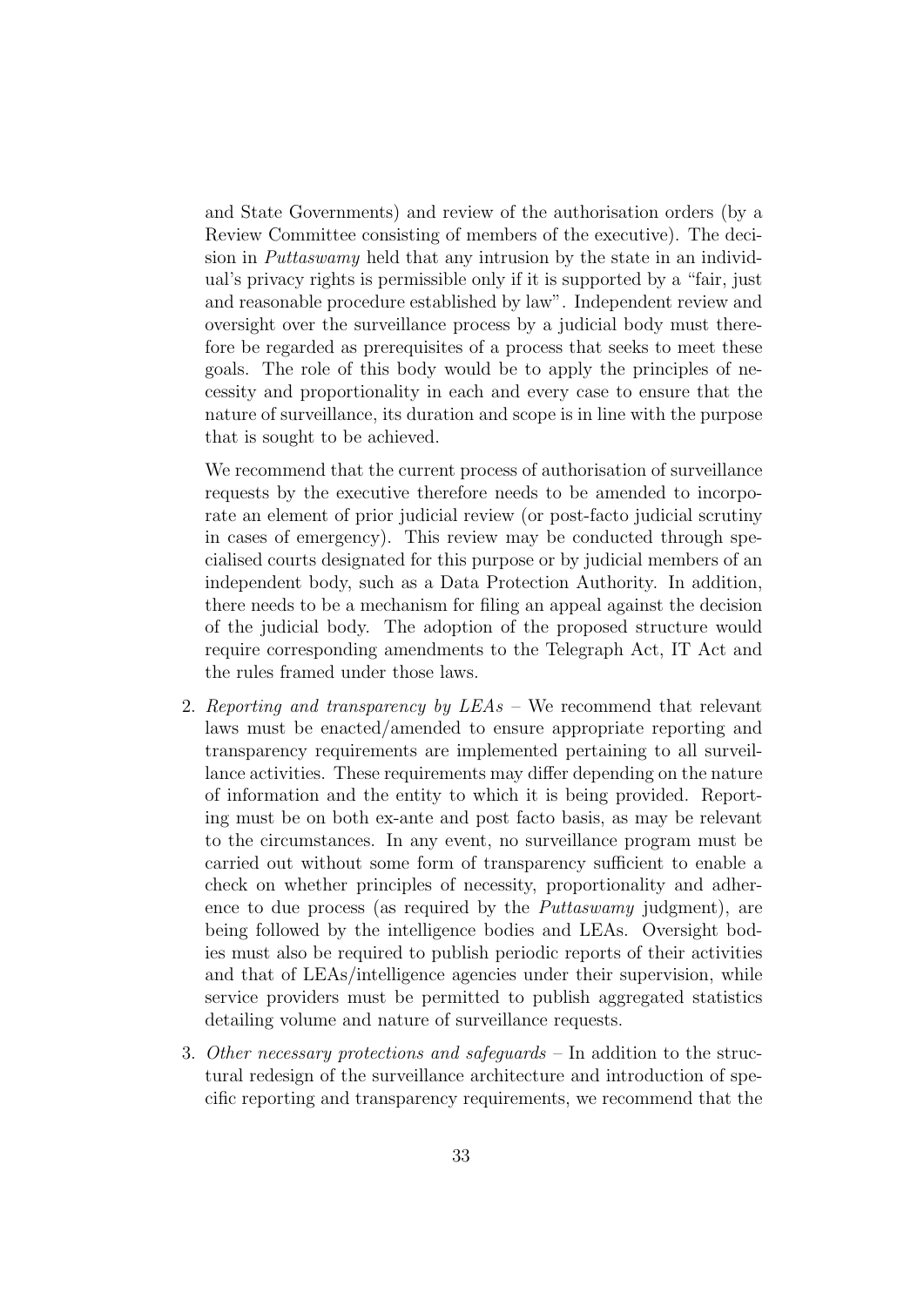following protections must be built into the data protection law:

- Implementation of data retention norms, principles of fair process $inq$  – Principles of fair processing must be applicable even to data processed by intelligence bodies/LEAs. They must also ensure that as far as possible, personal data is up to date and accurate, while data retention norms need to be appropriately designed to ensure only relevant data is stored by the authorised agencies.
- *Notice to the data subject* In order to achieve a balance between the objectives of surveillance and the rights of the data subject, the law should provide for an obligation to ensure that the affected data subjects are notified after completion of the surveillance. However, the agency may seek the approval of the judicial body to delay or avoid the requirement of notice under certain exceptional circumstances, for instance if it can be established that such a disclosure would defeat the purpose of surveillance.
- Right to seek redress The requirement of notice to the data subject must be accompanied by a right to challenge and seek appropriate redress against surveillance activities. This right should extend to a person who is, or has reasonable apprehension of being, the subject of surveillance. In addition, intermediaries that are required by law to facilitate access to information by law enforcement agencies should also have the legal right to question the scope and purpose of the orders received by them.
- Privacy officers in  $LEAs$  Independent officials must be appointed to the intelligence agencies and LEAs to scrutinise requests for surveillance (before they are put up to the sanctioning judicial body) and ensure adherence to the law. Such scrutiny must be recorded in writing and available to relevant oversight bodies (if not the public).
- 4. Technical measures to enhance privacy We recommend that technical measures and privacy by design principles must be used to inform surveillance procedures and assist in maintenance of proportionality and due process. This may imply for instance, the use of masking techniques to protect identities of citizens caught up in bulk surveillance of foreign intelligence, ensuring collected data is encrypted and only accessible pursuant to specific authorisation, etc.
- 5. Evidentiary value of information collected in breach of data protection  $law$  – The current position of law in India is that illegality in conducting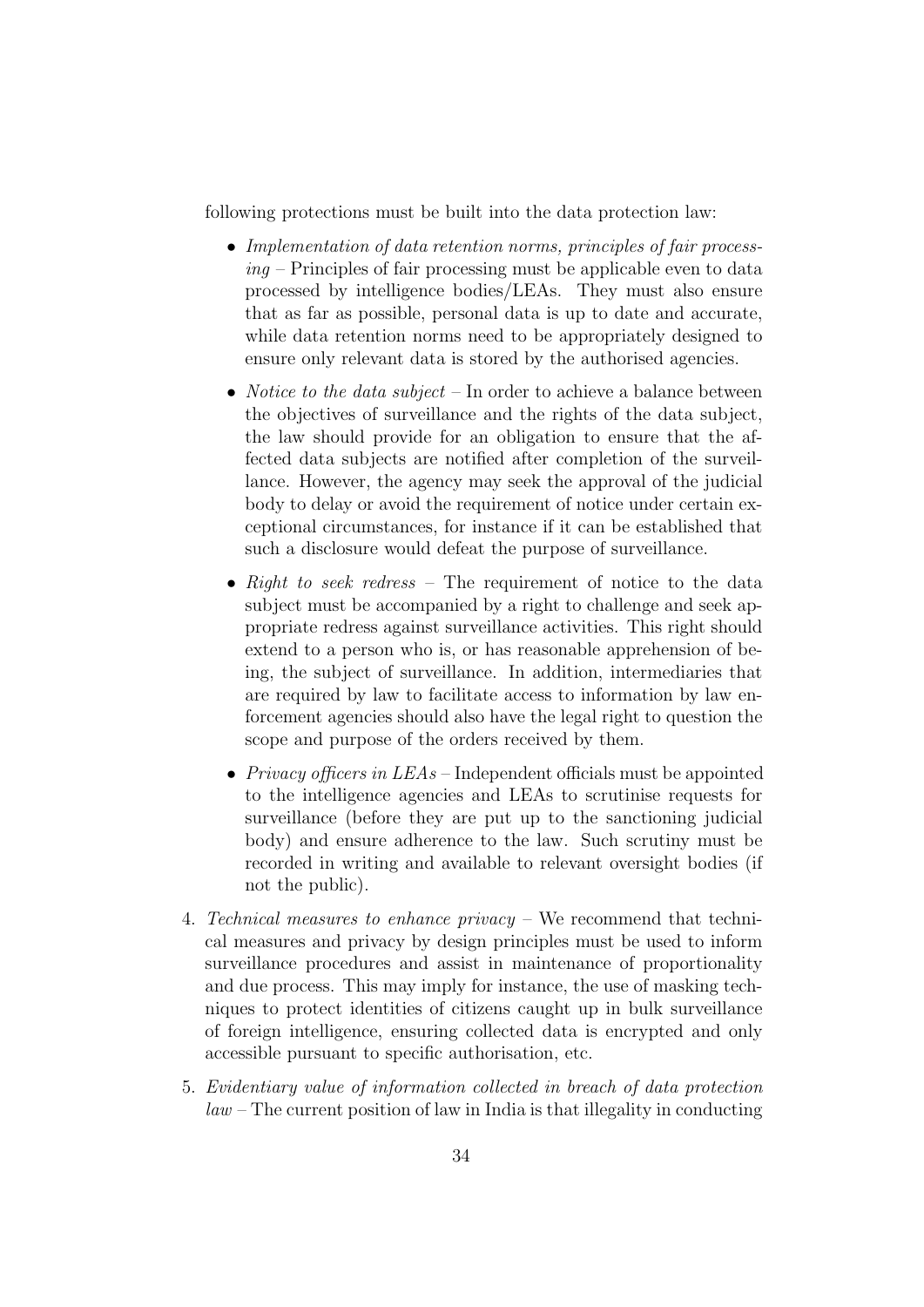search and surveillance activities does not lead to a bar on the use of that evidence in subsequent proceedings. As a result, the incentives of LEAs are not fully aligned with the objective of ensuring that the legal processes governing surveillance are strictly followed, in letter and spirit. This will continue to pose a challenge once we introduce a more robust set of privacy safeguards in the law. We therefore recommend that relevant laws should be amended to bar the admissibility of any information that is obtained by the agencies in breach of the proposed data protection law and other surveillance related laws.

6. Revisiting telecom licenses – Telecom licenses contain specific provisions relating to the obligations of TSPs and ISPs to facilitate lawful interception activities. We recommend that to the extent that any of the provisions contained in telecom licenses create additional restrictions on the privacy rights of individuals, these provisions need to adopted through legislative instruments. For instance, the procedures and requirements relating to CMS need to be specifically incorporated in the Telegraph and IT Act and rules under them to provide legal basis to the system and offer more accurate information to the public about its design and procedures. Further, we recommend that the terms of telecom licences also need to be revisited in so far as they contain restrictions on the encryption standards that can be adopted by TSPs and ISPs, which in turn limits the privacy rights of their users.

The recent recommendations on data protection made by TRAI indi-cate a positive move in this direction.<sup>[106](#page-34-0)</sup> The telecom regulator recommended that the Department of Telecommunication needs to reexamine the encryption standards laid down in the telecom license conditions. It noted the need for personal data of telecom consumers to be encrypted, both during storage and in motion. Further, TRAI recommended that decryption by authorised entities should be permitted on a needs basis, either with the consent of the consumer or in accordance with legal requirements.

7. Transparency regarding SOPs – We recommend that any standard operating procedures devised by the Government to give effect to the legal provisions governing surveillance must be made publicly available and stakeholders should also be given an opportunity to contribute to the framing of such procedures. The development of the SOPs must there-

<span id="page-34-0"></span><sup>106</sup>TRAI, Recommendations on Privacy, Security and Ownership of the Data in the Telecom Sector, 16 July, 2018, available at [https://www.trai.gov.in/sites/default/](https://www.trai.gov.in/sites/default/files/RecommendationDataPrivacy16072018.pdf) [files/RecommendationDataPrivacy16072018.pdf](https://www.trai.gov.in/sites/default/files/RecommendationDataPrivacy16072018.pdf).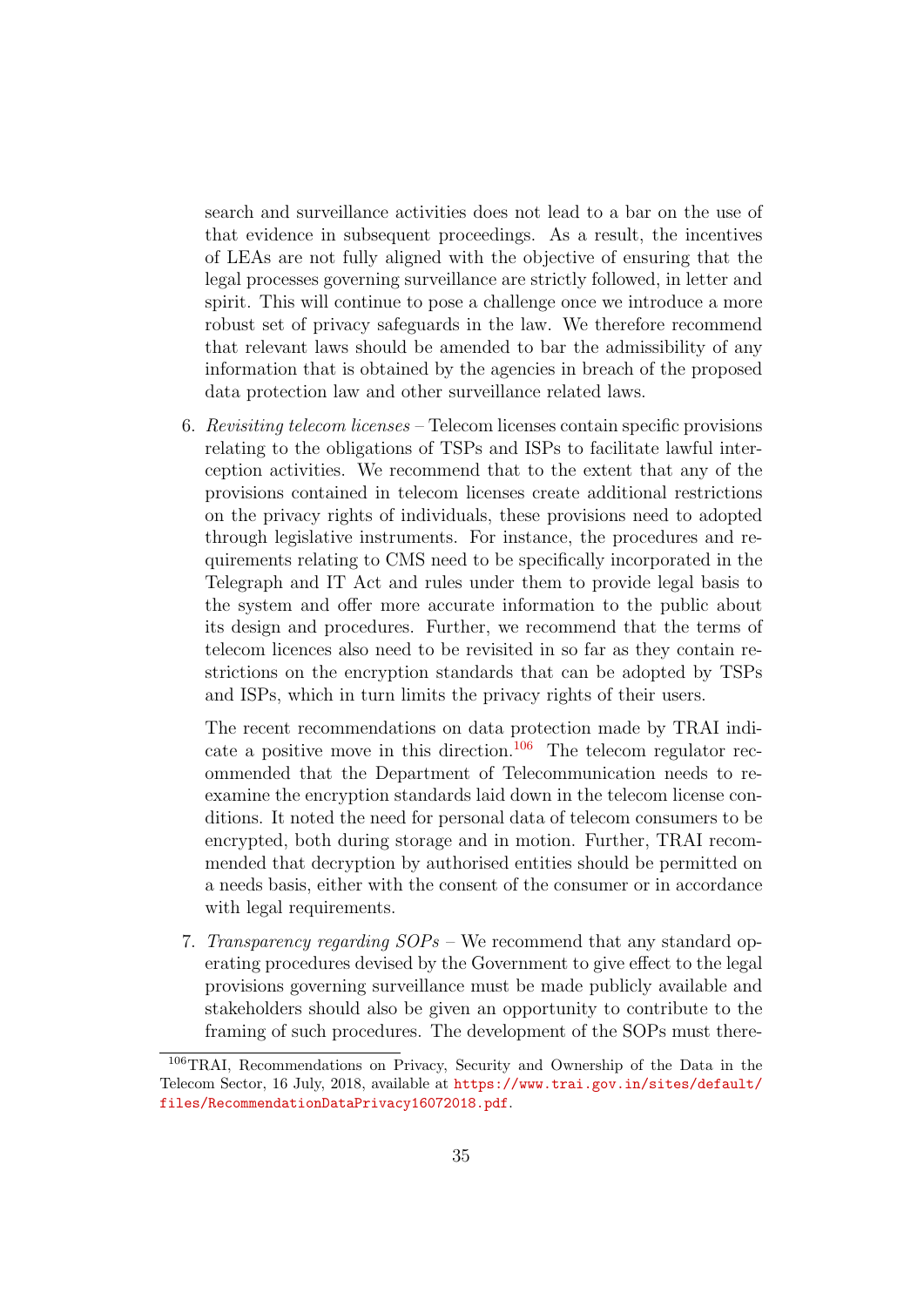fore flow from a transparent and consultative process. To the extent that the SOPs might create any independent obligations on individuals or intermediaries, we recommend that the same should be supported by a legislative instrument.

8. Amendments to other laws concerning transparency and accountability: We recommend that relevant provisions of the Whistleblowers Protection Act, 2011, need to be revisited, to ensure adequate protection is given to whistleblowers who expose mala fides or illegalities in surveillance procedures. In particular, the general exemptions granted under the statute (to matters impinging on sovereignty or strategic interests of the state, disclosures under the Official Secrets Act, 1923, etc) may need to be revisited. Similarly, revisions may be required to the generic exemptions granted under the Right to Information Act, 2005, to various LEAs.

## <span id="page-35-0"></span>6 Analysis of Srikrishna Committee's recommendations

The Srikrishna Committee submitted its report and an accompanying draft law on protection of personal data to the Government on 27 July, 2018. The proposed law lays down protections relating to the collection, processing and use of personal data of individuals (referred to as data principals) and seeks to protect them from related harms.<sup>[107](#page-35-1)</sup> The definition of "harm" under Section 3(21) of the proposed law includes (i) any restriction placed or suffered directly or indirectly on speech, movement or any other action arising out of a fear of being observed or surveilled; and (ii) any observation or surveillance that is not reasonably expected by the data principal.

Sections 42 and 43 of the proposed law deal with the processing of personal data in the (i) interests of the security of the state; and (ii) for prevention, detection, investigation and prosecution of any offence or any other contravention of law, respectively. In both these cases the identified activities are exempted from the requirements under the draft data protection law if they satisfy the requirements of legality, necessity and proportionality. The exemption, however, does not include the requirement to ensure that any personal data is processed in a fair and reasonable manner (Section 4) and in accordance with reasonable security standards, including methods such as

<span id="page-35-1"></span><sup>107</sup>Section 39(2) of the draft Personal Data Protection Bill, 2018.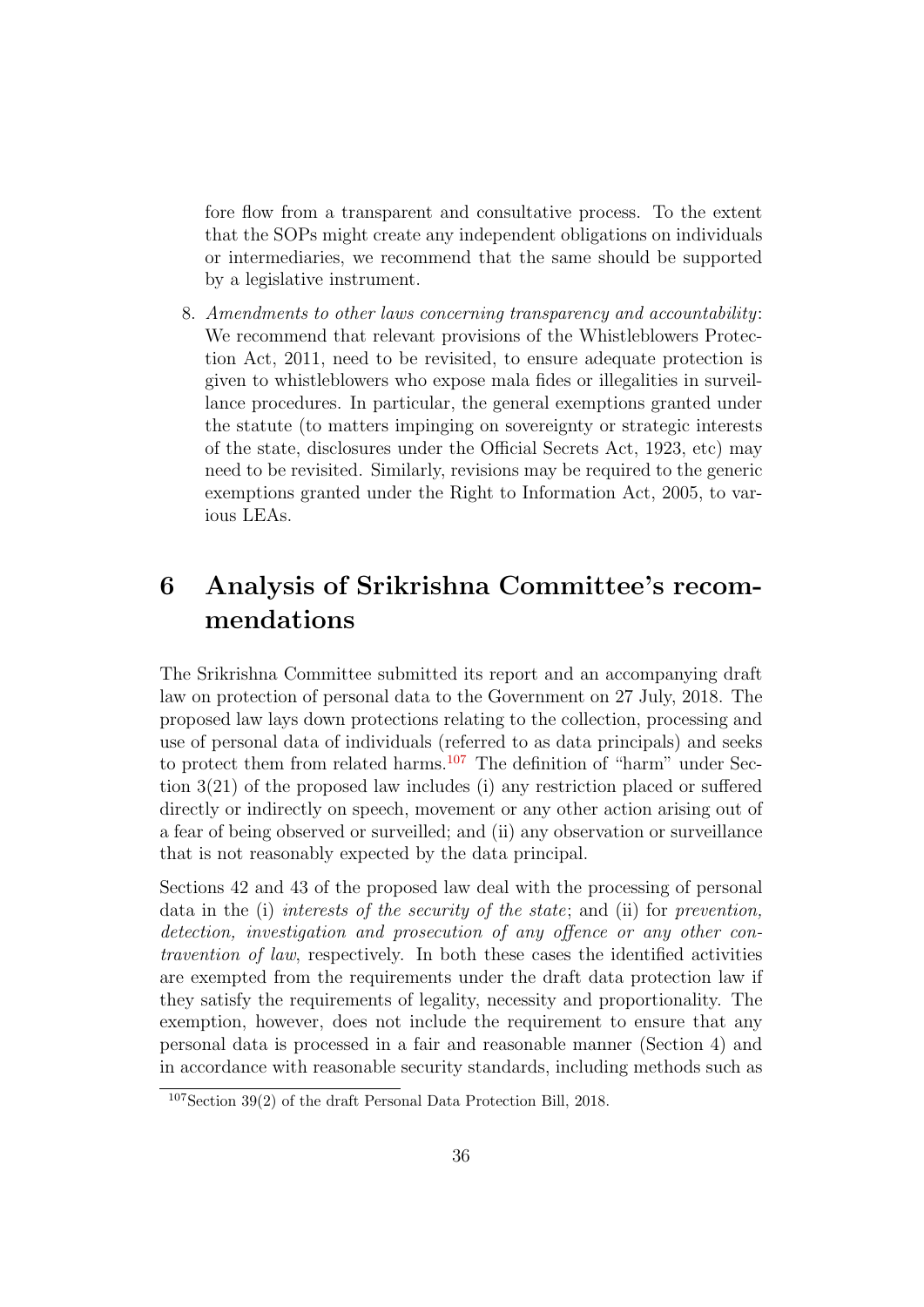de-identification and encryption of the data and prevention of misuse and unauthorised access (Section 31).

In drafting these provision, the Committee has reiterated the position laid down by the judges in the Puttaswamy case but without addressing the related structural and procedural elements required to make these principles work. For instance, the requirement of legality is incomplete without a description on what constitutes legality in case of access by intelligence agencies/ LEAs. Should it include only legality of the means of access or also the need for a legislative basis for the agencies to whom such access is provided? Similarly, what factors should be taken into account to judge whether a proposed intervention is "necessary and proportionate" in the facts of the case? Who should be making this determination? The report prepared by the Committee dwells a little further on some of these aspects, although it also falls short of proposing a comprehensive solution.

In the context of discussing the exemption of measures taken to ensure "security of the state", the Committee's report acknowledges that executive review alone is not sufficient to grant legitimacy to such activities. It discusses the judicial and legislative oversight mechanisms adopted in other democratic nations and concludes that the lack of such inter-branch oversight in India "is not just a gap that is deleterious in practice but, post the judgment of the Supreme Court in Puttaswamy, potentially unconstitutional".

The Committee proposes that the law should provide for *ex-ante* access controls by designating a district judge to hear requests for processing of personal information by intelligence agencies in closed door proceedings. It also proposes that all such approvals should be time-bound and require periodic renewal, subject to the judge being satisfied that the purpose for processing remains relevant. In addition to recommending a need for ex-ante judicial scrutiny of surveillance requests, the report also talks about ensuring accountability through ex-post periodic reporting and review by a parliamentary committee.

The recommendations of the Committee point in the right direction but their effectiveness is marred by the suggestion that such measures be adopted if and when the Government decides to pursue a comprehensive law governing intelligence agencies. Given that surveillance activities are already taking place in the absence of such a comprehensive law, the immediate requirement would be to make amendments to the laws that enable such access to personal information by intelligence agencies and LEAs, namely the Telegraph and IT Acts and the procedural rules made under them. The draft law proposed by the Srikrishna Committee already suggests some amendments to provisions